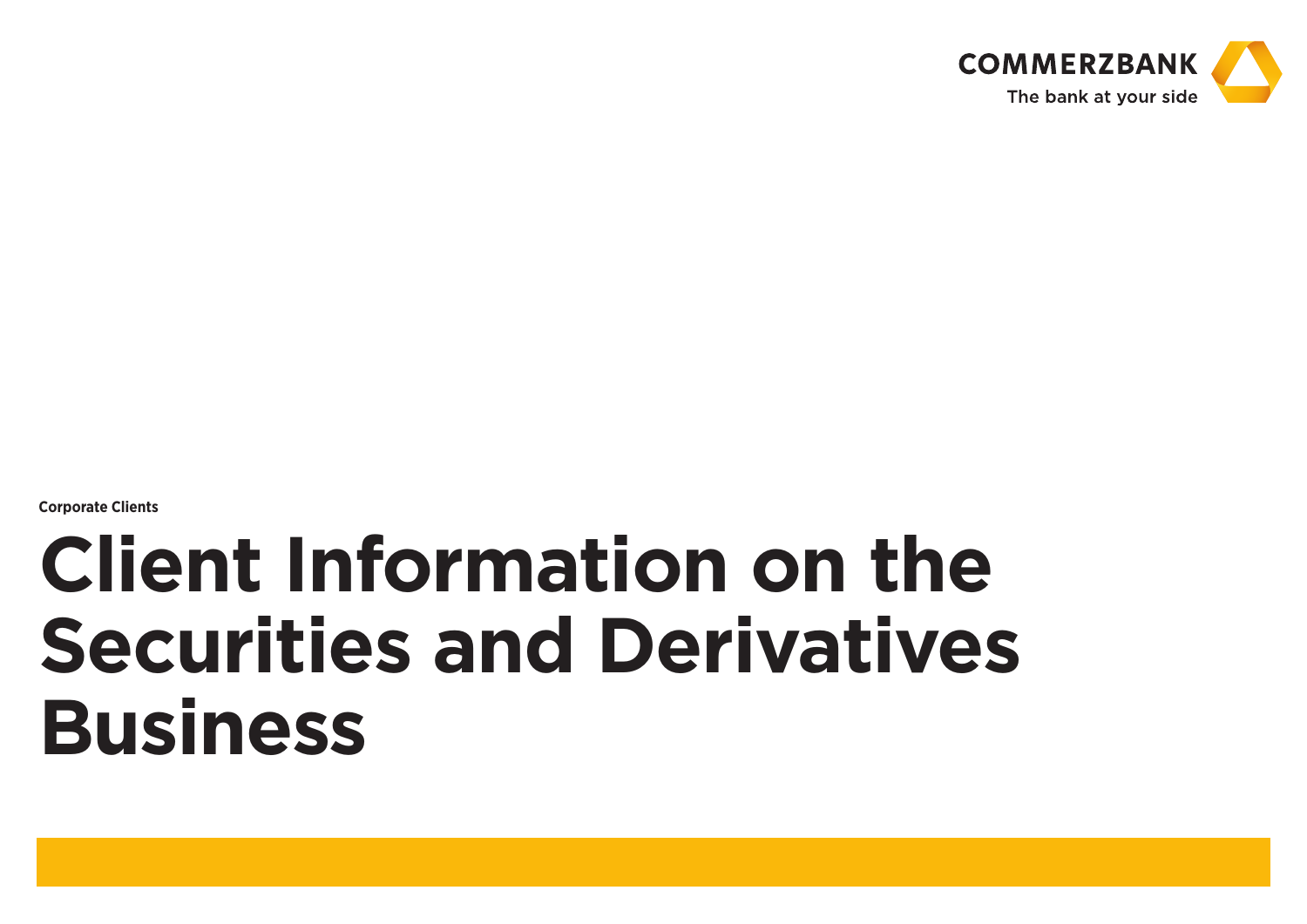# **Contents**

| $\overline{\mathbf{3}}$ | What you should know about<br>the securities business       | 27 | <b>Standardised cost information</b><br>for Credit Derivatives                                                 |
|-------------------------|-------------------------------------------------------------|----|----------------------------------------------------------------------------------------------------------------|
| 4                       | <b>Commerzbank and its investment services</b>              | 29 | <b>Standardised cost information</b><br>for Commodity Derivatives                                              |
| 13                      | <b>Strategies for and risks associated with</b>             |    |                                                                                                                |
|                         | investments in securities                                   | 31 | <b>Standardised cost information</b><br>for FX Derivatives                                                     |
| 14                      | Appeal proceedings and out-of-court                         |    |                                                                                                                |
|                         | dispute resolution                                          | 34 | <b>Standardised cost information for Bonds</b>                                                                 |
| 15                      | <b>Handling conflicts of interest</b>                       | 36 | <b>Standardised cost information for Repos and</b><br><b>Securities Lending</b>                                |
| 17                      | Costs of investments in securities and                      |    |                                                                                                                |
|                         | financial instruments                                       | 38 | Price table for corporate clients                                                                              |
| 18                      | Corporate custody account                                   | 41 | <b>General Business Conditions</b>                                                                             |
| 20                      | <b>Standardised cost information</b><br>for Equity Products | 48 | <b>Special Terms and Conditions</b><br>for Securities Transaction                                              |
| 22                      | <b>Standardised cost information</b><br>for Shares and ETFs | 52 | <b>Special Terms and Conditions for</b><br><b>Commerzbank Online Banking Securities</b><br><b>Transactions</b> |
| 24                      | <b>Standardised cost information</b>                        |    |                                                                                                                |
|                         | for Interest Rate Derivatives                               | 54 | <b>Execution principles for orders in financial</b><br>instruments by Commerzbank AG                           |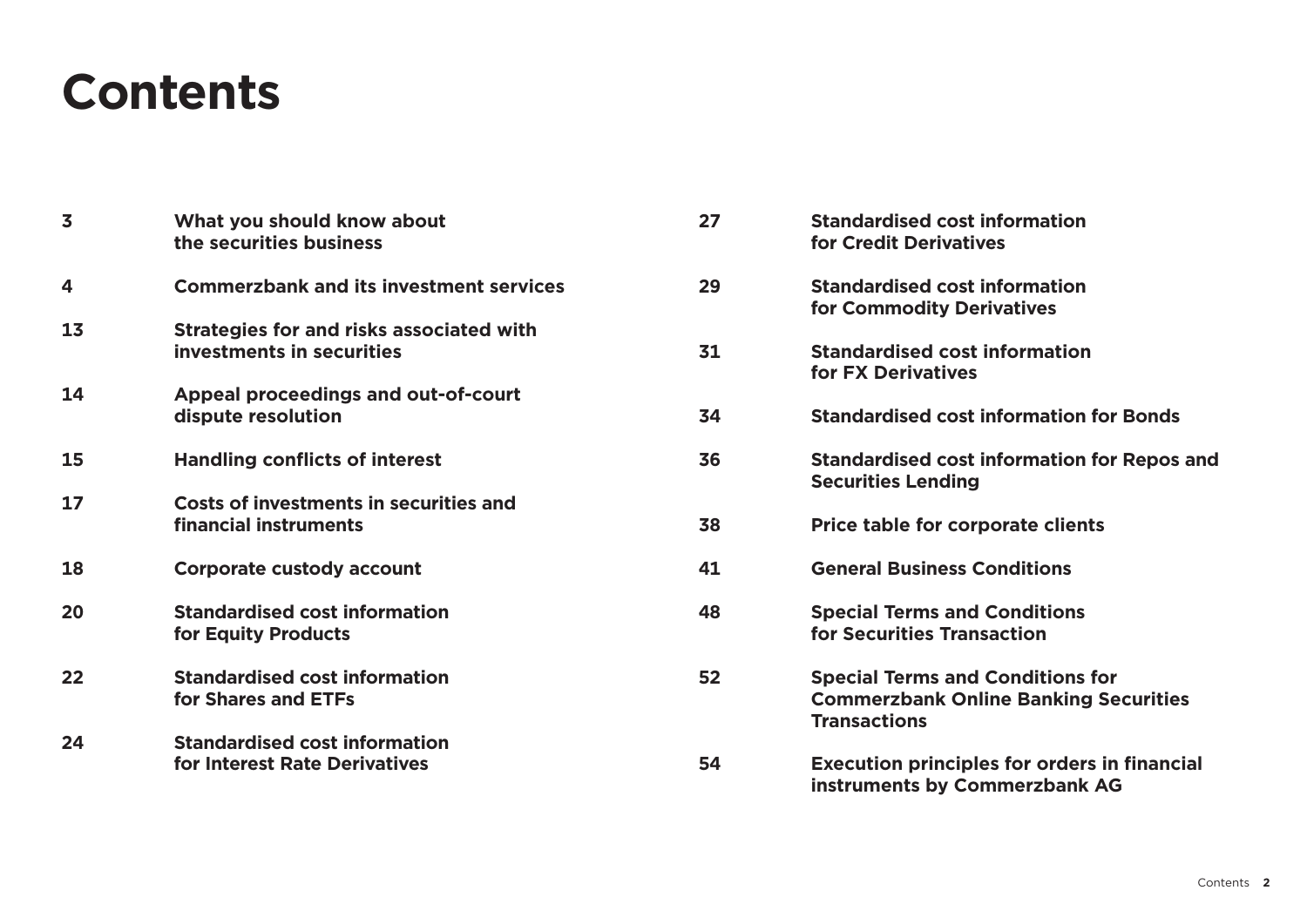# **What you should know about the securities business\*\***

To all clients, prospective clients\*, and interested parties,

You would like to carry out your securities business with Commerzbank in the future. Whether you are already doing business with Commerzbank or whether you are new to the Bank: you have made the right choice in cooperating with a highly professional financial services provider – an institution with extensive and relevant experience in all areas of the securities business and other financial instruments.

Yet to operate successfully and responsibly on the securities markets as well as on other related markets, you need more than the right partner. You also need detailed information and disclosure.

We have compiled the cornerstones of our investment services to you in this brochure. It provides you with information about strategies for and the risks associated with investments in securities, as well as how we deal with potential conflicts of interest.

Moreover, we provide you with more detailed information – including the fees for our investment services, execution principles for orders, as well as excerpts from the various terms and conditions on the basis of which we provide securities/investment services.

We are fully aware that this information cannot replace a personal discussion with your investment advisor, and we invite you to make an appointment. Your Relationship Manager is looking forward to discussing current opportunities available on the financial markets.

Yours sincerely, Commerzbank AG

\* For reasons of easier reference, interested clients are referred to as "clients".

\*\* The term securities business always refers to the derivatives business.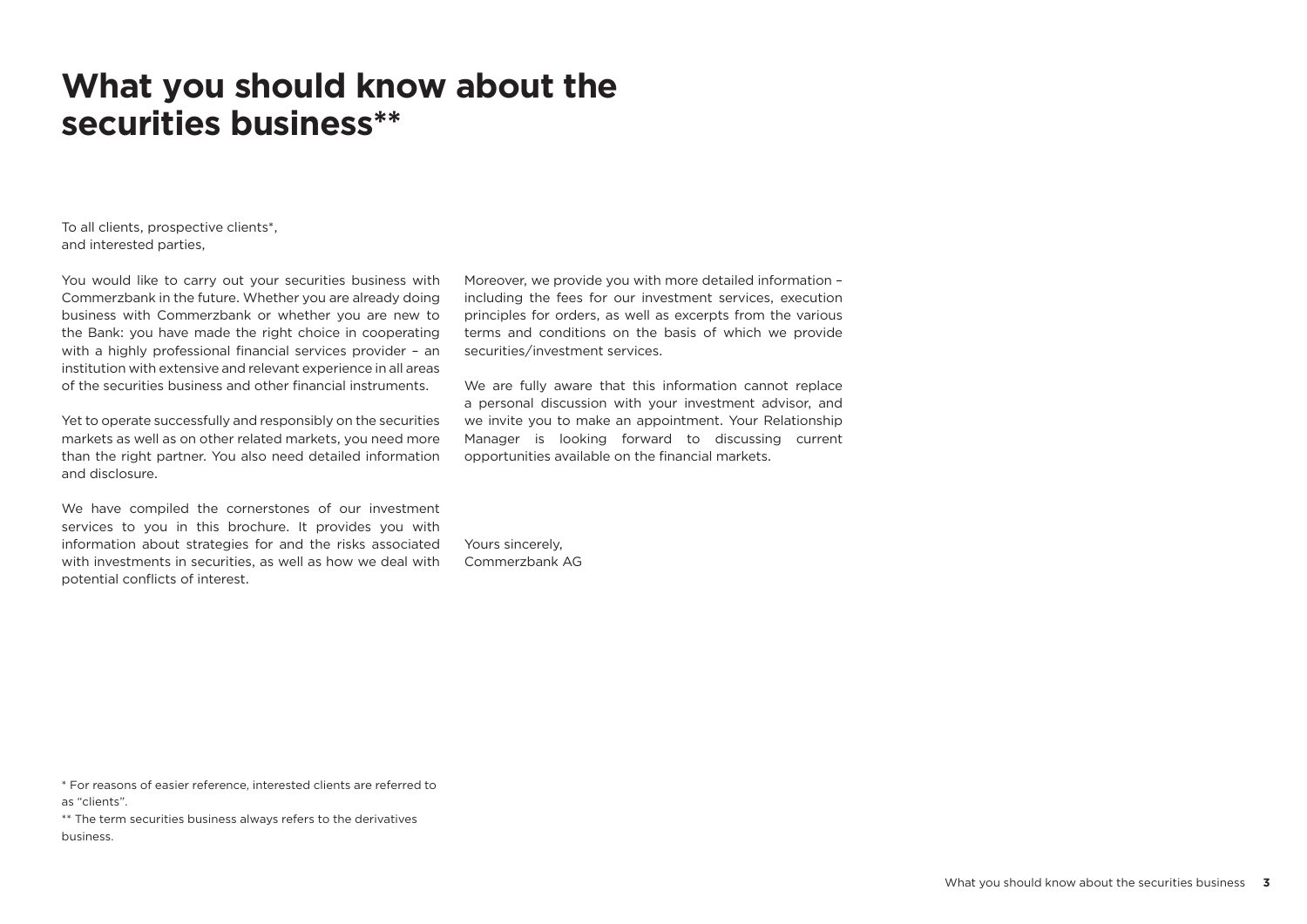# **Commerzbank and its investment services**

# **General information**

Commerzbank is a financial institution in Europe and one of the leading banks for private customers and corporate clients, backed by a nationwide branch network in Germany. Commerzbank is a strong and reliable partner to its corporate clients, both within Germany and internationally. The Bank is also an expert service provider for large and multinational corporations and institutional investors. Commerzbank offers products and services which are tailored to its clients' needs.

The Bank provides a variety of investment services to its clients, comprising the purchase, sale and safekeeping of securities and other financial instruments. Its focus is on providing investment advice and on executing securities transactions, either as a commission agent or on a fixed-price basis. Commerzbank's other investment services include contract broking, investment intermediation, asset management, new issues and placements. The Bank is also active in the deposit-taking, lending, custody, guarantees and current account/payments businesses. Some of these services and their characteristics are outlined on the following pages.

The Bank's Schedule of Prices and Services (Preis- und Leistungsverzeichnis) provides information concerning the costs and charges for these services. This brochure contains excerpts from the Schedule of Prices and Services. The Bank draws your attention to the fact that it has a proprietary interest in concluding trades with its clients. For more details in this respect, please refer to the section in this brochure which outlines how Commerzbank deals with conflicts of interest.

The Bank also points out that a prospectus is available for securities offered to the public or admitted to trading on an organised market. This is usually available in electronic form on the issuer's web pages. There you will also find any supplements to the brochures. If the Bank has provided investment advice on a product that can be purchased as part of a subscription, the Bank will contact you at the same time and inform you about the place and time of publication of an amendment and about possible withdrawal rights and deadlines.

We would also like to point out that recipients of income from foreign securities who are domiciled in Germany are obliged, pursuant to section 67 of the German Foreign Trade and Payments Ordinance (Außenwirtschaftsverordnung – "AWV"), to report any individual receipts exceeding 12,500 euros. More detailed information is available from German Central Bank by calling +49 800 1234111 (toll-free within Germany).

### **Investing sustainably**

Sustainability is a central part of our strategy. This is how it determines our daily actions and thus also our client relationships.

We are among the first signatories of the principles for Responsible Banking (PRB) and have joined the UN initiative of the UN Global Compact (a UN initiative for responsible corporate governance). Financial flows and capital markets are essential levers for achieving the United Nations' sustainability goals. As a bank, we are aware of this responsibility. We are convinced that taking sustainability aspects into account is the right approach.

That is why we include significant sustainability risks in our investment advisory and asset management processes.

### **Information on the strategy and inclusion of sustainability risks**

In asset management, we gradually identify actual or poten-

tial sustainability risks as part of our valuation of securities. Sustainability risks are events or conditions arising from the environment, social affairs or corporate governance that can have a real or potentially significant negative impact on the financial position, results of operations and reputation of a company. We identify and take sustainability risks into account in our investment advisory services in investment funds and include this in the assessment during the year, among other economic opportunities and risks. The avoidance of relevant sustainability risks can lead to the reduction of investment risks in our clients' assets and contribute to the improvement of the opportunity-risk ratio.

Sustainability risks can lead to a short-term loss of value as well as to long-term effects on the value of an investment. A short-term loss of value can, for example, be caused by sudden and unexpected environmental damage. A longterm loss of value can occur, for example, if a company does not make a necessary reorientation or adaptation of the business model in time due to sustainability aspects.

# **Information on the consideration of adverse sustainability effects**

In our asset management and investment advisory services in investment funds, we also offer product solutions whose investment strategy is geared to sustainability factors. Companies that have a sustainable organisational development as well as social and ecological goals are considered as economic components and contribute to the sustainable development of the economy and society.

For more information on how to deal with adverse sustainability impacts, our approach to valuation and strategies, please visit our Asset Management section at **Commerzbank.de/vermoegensverwaltung-nachhaltig**.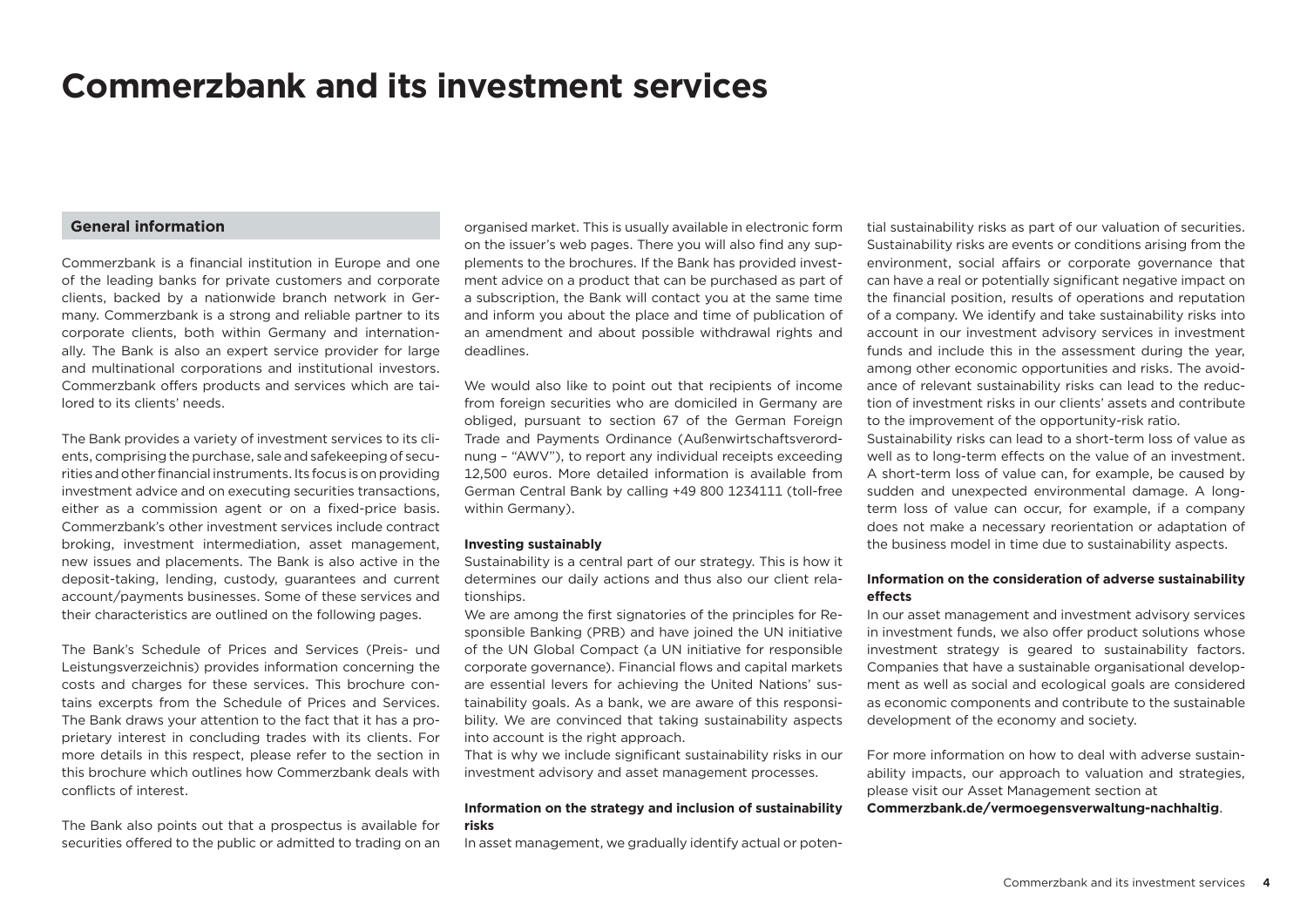# **Provision of investment advice**

As part of its investment advisory services, the Bank provides individual investment recommendations to its clients which include a variety of financial instruments, especially investment funds and securities such as equities, bonds or certificates. As a rule, the Bank does not offer consumers investment advice regarding warrants, leverage certificates and financial derivatives transactions. The recommendations provided as part of investment advice are tailored to the client's personal objectives and requirements. The Bank is obliged to verify which investments are suitable for the client and whether they are in line with the client's theoretical knowledge and practical experience concerning the risk class assigned to the recommended product. For this purpose, the Bank will obtain sufficient information on clients' individual circumstances and investment objectives.

Clients are responsible for ensuring that information provided to the bank is accurate, complete and up to date in order to be able to recommend suitable products.

The Bank especially asks its clients about their financial circumstances, knowledge and experience in relation to financial instruments as well as their investment objectives. To be able to assess whether and to what extent a client's income and financial circumstances enable the client to bear possible losses from financial instruments which are the subject of the investment advice (determination of risk-bearing capacity), the Bank will also consider information provided by the client on financial investments held with other financial institutions.

In case of legal entities, the suitability assessment is performed with the designated natural person. In this regard, the power of attorney is specified at the beginning of the business relationship. According to the financial situation and investment objectives, the bank focuses on the client.

The bank notes that important changes in client's information have to be communicated by clients during the investment advice. Generally, the advisor will ask clients at the beginning of an investment advice regarding the actuality of already captured client information.

The recommendations in the investment advice are tailored to the personal needs of the client. As part of the suitability assessment, the bank assesses whether an equivalent product can be recommended to the client, taking into account costs and charges as well as the complexity of the products. Regarding investment funds, the assessment of equivalent products is limited to the funds that were analysed by the bank.

The potential scope of the bank's investment advice is a wide range of financial instruments ("advisory universe") from the categories of shares, bonds, investment funds/ ETFs and structured products. In the areas of investment funds/ETFs and structured certificates, the advisory universe is restricted as follows: **Investment funds/ETFs** The advisory universe comprises approx. 200 investment

funds published on the homepage:

# **https//www.commerzbank.de/wertpapier/de/research/ fonds/uebersicht-premium-fonds-depot.html Structured certificates**

The advisory universe currently includes products from the following issuers: LBBW, Vontobel, BNP Paribas, Deka, Société Générale, Citi, DZ Bank, UBS.

Generally, investment advice is provided on a productrelated basis, except if securities are invested into an existing Commerzbank securities account. According to the Commerzbank securities account to which the current investment advice relates, diversification aspects (e.g. with regard to issuers, currencies and regions) are taken into account.

If the Bank and the client have agreed that the investment

advice should also relate to other Commerzbank securities accounts or securities accounts at third-party banks in addition to the Commerzbank securities account, the information provided by the client will generally be taken into account for diversification purposes.

However, the concrete investment advice in securities business is performed by the Bank on the basis of the individual portfolio, unless otherwise agreed. This means that neither the client's total assets nor further portfolios held by the client with the Bank or third-party banks will generally be considered when providing investment advice.

In addition, in its investment recommendations, the Bank not only considers the asset structure but also adequate investment rates, especially regarding issuers, currencies and regions, under diversification aspects. As a potential subject of the Bank's investment advice, a wide range of financial instruments is available which consists of the categories equities, bonds, investment funds/ETFs and structured products.

In connection with real estate funds, the Bank selects recommendations primarily from among the Group's own products. When providing investment advice regarding other investment funds, the Bank particularly selects recommendations drawn from among the broad product range of its cooperation partner, Allianz Global Investors Kapitalanlagegesellschaft mbH (hereinafter "Allianz GI") as well as selected other distribution partners. In connection with certificates and structured bonds, the Bank will regularly offer new issues of selected issuers.

Where the Bank only provides information or analyses re- garding certain securities or other investments to clients without expressing an individual investment recommendation, this will not constitute investment advice.

Within the scope of providing investment advice con-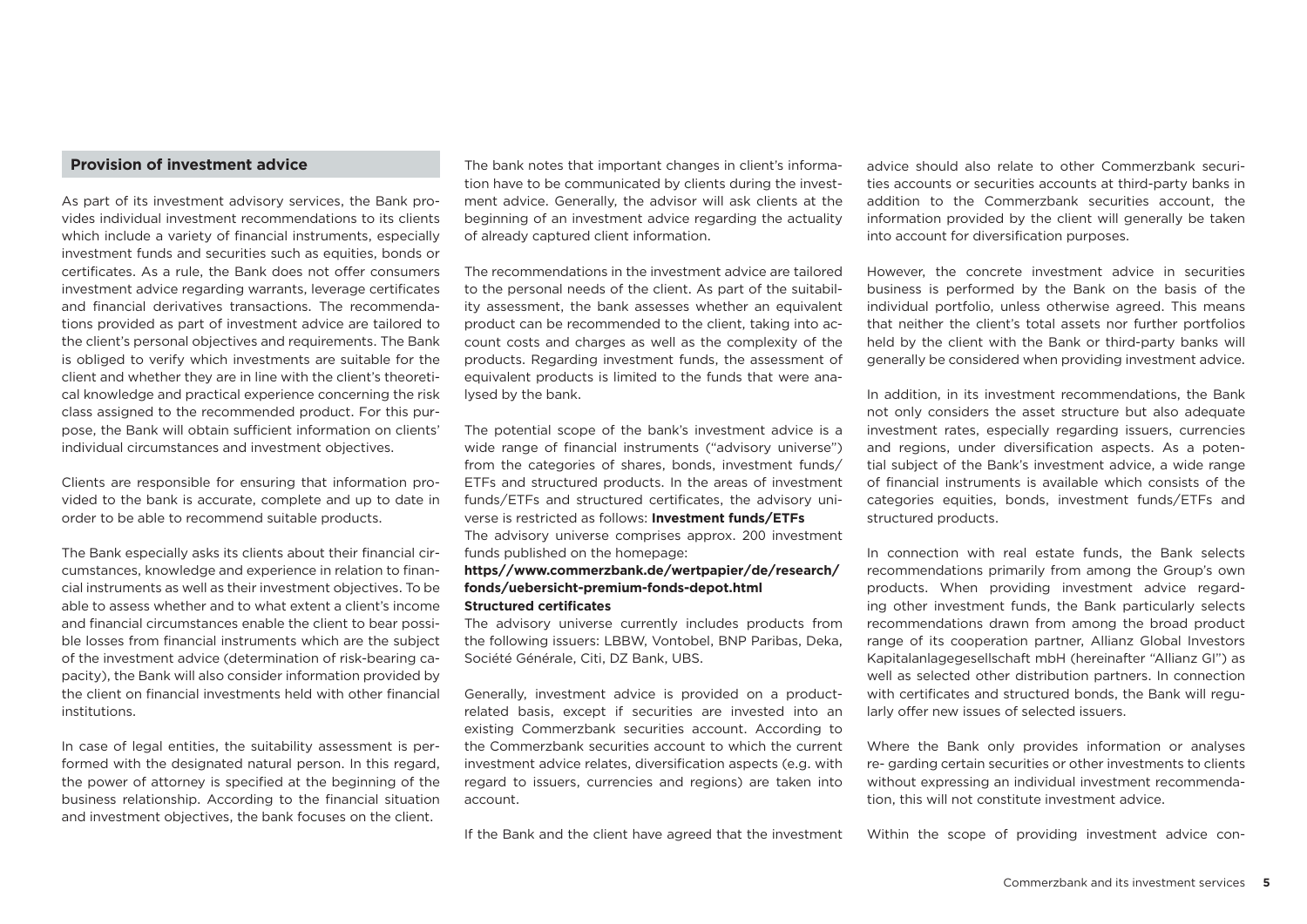cerning investment funds and certificates, the Bank will also recommend products from the range of Commerzbank Group's own products. In this way, the Bank offers innovative products to its clients – for example, through regular new issues, especially involving certificates and other forms of structured investment. Specifically, when providing investment advice regarding other investment funds, the Bank selects recommendations from amongst the broad product range of its cooperation partner, Allianz GI. The Bank also offers products provided by qualified selected other distribution partners.

# **No independent fee-based investment advice**

The Bank does not provide investment advice in the form of independent fee-based investment advice, but on a commission basis. The costs for providing advice (e.g. advisor salaries, etc.) are covered, for example, by the Bank's income generated when doing business with a client. These costs, which may vary depending on the product concerned, include sales commissions paid by providers of investment products, execution commissions, or trading income. No separate fee is charged for individual investment advice provided.

# **Declaration of Suitability when providing investment advice**

Each time the Bank provides investment advice to a corporate client requiring maximum protection, the Bank prepares a written investment recommendation (referred to by law as a Declaration of Suitability ("Geeignetheitserklärung")). This declaration, which the Bank must provide to the client prior to entering into a transaction, comprises the financial instruments recommended; in addition, the Bank provides explanations as to how the recommendation has been tailored to the client's requirements, objectives, and other characteristics.

In cases where a client decides to place an order after in- vestment advice has been given by telephone, and it is impossible to provide the declaration of Suitability in advance, the Bank may submit the Declaration after the trade has been concluded – provided that the client was given the opportunity to postpone the trade, and also provided that the client agrees with the ex-post submission.

## **Execution-only business**

The Bank also executes securities orders, or orders in other financial instruments, placed without the use of investment advice, and/or in the absence of a personalised recommendation issued by the Bank immediately prior to the transaction. At the time of order placement, the Bank must verify whether the client holds sufficient theoretical knowledge and practical experience concerning the product-specific risk class. This is designed to ascertain that the client is in fact able to adequately assess the risks associated with the transaction. This may result in the Bank advising the client of the potential lack of appropriateness. In such cases, the Bank will only execute the order if the client expressly reaffirms its execution request.

The client's experience in individual product-specific risk classes will automatically be determined on the basis of securities transactions executed with Commerzbank in the past. Clients may correct this information at any time by informing Commerzbank of their practical experience in the securities business with other banks.

# **Asset management**

The Bank offers a professional asset management service to its clients. This requires a separate agreement with the Bank, in which the client sets out its investment strategy, plus any additional investment guidelines if applicable. The Bank supports clients with recommendations concerning the choice of investment strategy, taking the client's individual circumstances into consideration. For this purpose, the Bank will obtain sufficient information on clients' individual circumstances and investment objectives.

When managing client assets, the Bank takes investment decisions at its own discretion, observing the client's instructions and requirements. The Bank will provide clients with separate information on the management of their assets, especially by way of regular reports prepared specifically for this purpose.

## **Financial analyses**

The Bank prepares and disseminates financial analyses (by law called: investment strategy recommendations) in various forms and formats. This includes recommendations for investments and investment strategies concerning specific issuers, or financial instruments of such issuers. In contrast to investment advice, financial analysis does not consider the individual circumstances of the recipients (such as clients).

Detailed duties apply to the distribution of financial analyses; in particular, the Bank must disclose its interests in relation to the recommended financial instrument. Furthermore, it must fulfil specific organisational requirements designed to safeguard the independence of those preparing financial analyses.

# **Investment intermediation and contract broking**

The Bank arranges transactions in financial instruments, or involving the purchase and sale of financial instruments, against commission.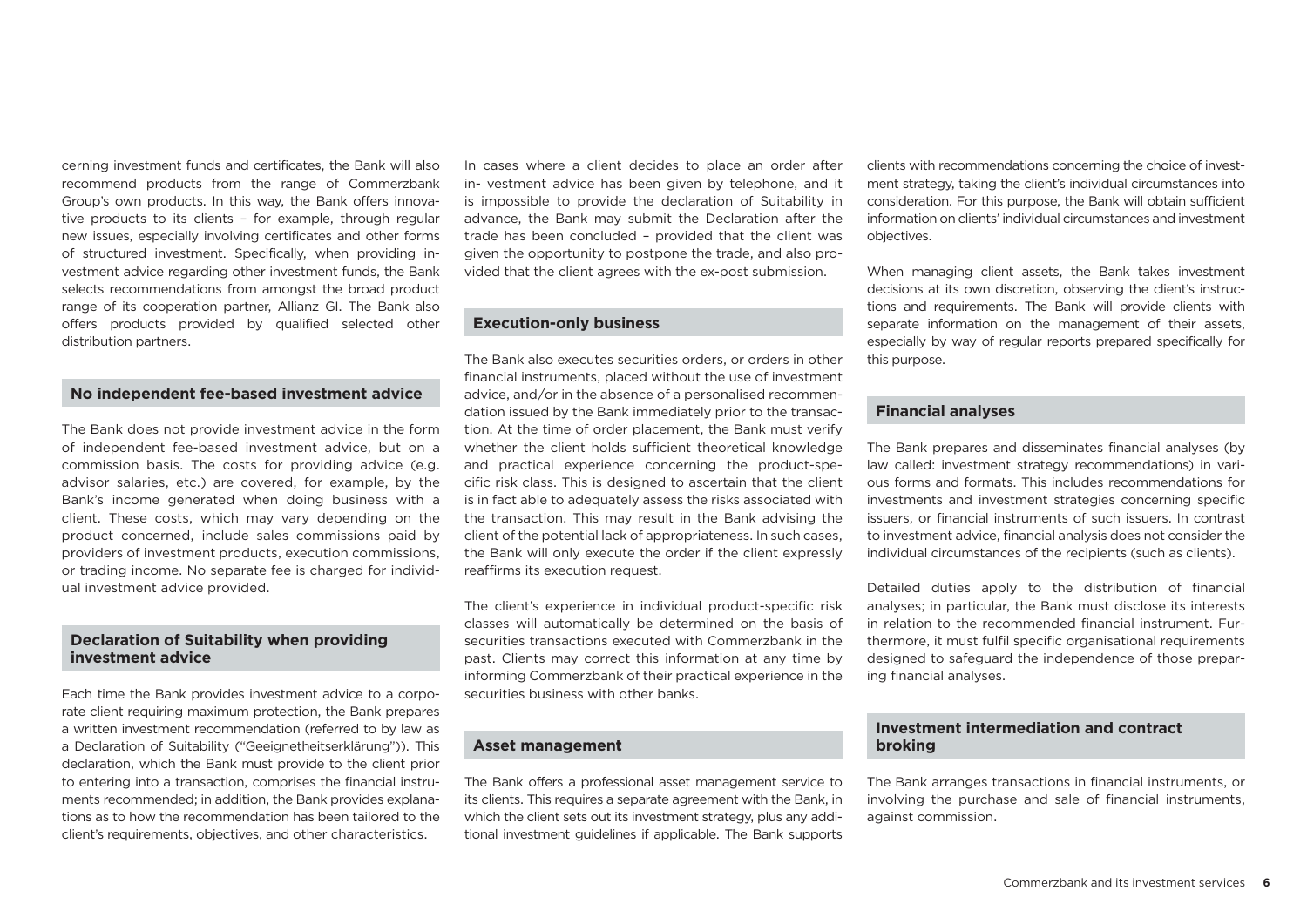# **Notice regarding cross-selling**

Where the Bank offers an investment service to its clients in conjunction with another product or service, it will inform clients whether the individual components may also be obtained separately. Cross-selling can either be a coupled package or a bundled package. The Bank will provide a separate indication of costs for each component.

If the overall risk of the package differs from the risks as- sociated with individual products, the Bank will also inform clients requiring maximum protection about the individual components, the risks associated with each component, and the type of risks as well as cross-relationships.

# **Notice concerning risks and price fluctuations of securities**

Given their very specific characteristics, investments in securities are exposed to specific risks – including, in particular:

- market price risk (risk of falling share prices):
- •  credit risk (default or insolvency risk) of the issuer;
- risk of total investment loss.

The prices of securities on the financial markets are subject to fluctuations which the Bank cannot influence. Hence, clients cannot rescind individual securities trades. Returns (such as interest and dividends) and performance generated in the past are no indicator of future returns or performance.

**Special notices concerning risks associated with the purchase and holding of financial instruments issued by credit institutions (such as shares, bonds, or certificates), and with the creation or purchase of claims against credit institutions (such as derivatives)**

always exposed to the risk that obligations from a financial instrument or other claims are not honoured (credit risk of the issuer or counterparty). This risk materialises in the event of the issuer's impending insolvency (inability to pay/ over-indebtedness). There is an additional risk of an authority imposing resolution measures upon the issuer or counterparty. Such measures may be ordered, for example, if a bank's assets fall short of its liabilities; if the bank is unable (or will be unable in the near future) to settle its liabilities when due; or if the bank needs exceptional financial support. The consequences of a resolution action may include a partial or full write-down of financial instruments issued by (or claims against) the bank, or it may require such instruments or claims to be converted into equity (shares, or other forms of equity instruments). Details regarding the consequences of resolution actions on liability are available on **www.commerzbank.de/banking-resolution.** 

# **Financial commission business/transactions entered into with the Bank as counterparty**

Orders for the purchase or sale of financial instruments are executed in the form of commission business, or as transactions where the Bank is the counterparty.

Within the scope of commission business, the Bank executes a purchase or sale at an execution venue, in the role of commission agent acting in its own name and for the client's account, or instructs an interim commission agent with order execution.

Where the Bank is the counterparty, the client enters into a contract with the Bank for the purchase or sale of securities or financial instruments (fixed-price transaction, e.g. as a limit trade or a direct transaction).

## **Orders in the securities business**

The Bank generally accepts securities orders, applications, or other instructions in the securities business (or in the business with other financial instruments) at its branches during opening hours, or by telephone. To the extent agreed upon between the Bank and the client, orders, applications or instructions may alternatively be placed using electronic channels established by the Bank for this purpose. Clients are able to use Commerzbank's online banking service for numerous securities transactions. Clients generally receive a settlement note for every transaction executed, through which the Bank informs clients about key transaction details. Unless agreed upon otherwise, the Bank settles transactions via the client's securities account or cash settlement account as the case may be.

# **Transaction reporting to securities supervisory authorities**

The Bank must generally report transactions in securities or other financial instruments with reporting requirements to the securities supervisory authority. The purpose of these reports is to enable the supervisory authority to effectively monitor the capital markets and to identify any infringements (against the prohibition of insider trading, for example).

Reporting obligations include client details, i.e. the client's first name and name or company name, and/or the client's legal representative. In addition, the client's individual identification code must be reported:

- •  for **natural persons**, in the simplest case formed from the nationality, first name, surname and date of birth of the person concerned. Depending on the nationality, however, another identification feature such as the passport number may also be required;
- •  for **legal entities** and companies, the Legal Entity Identifier (LEI) will be used.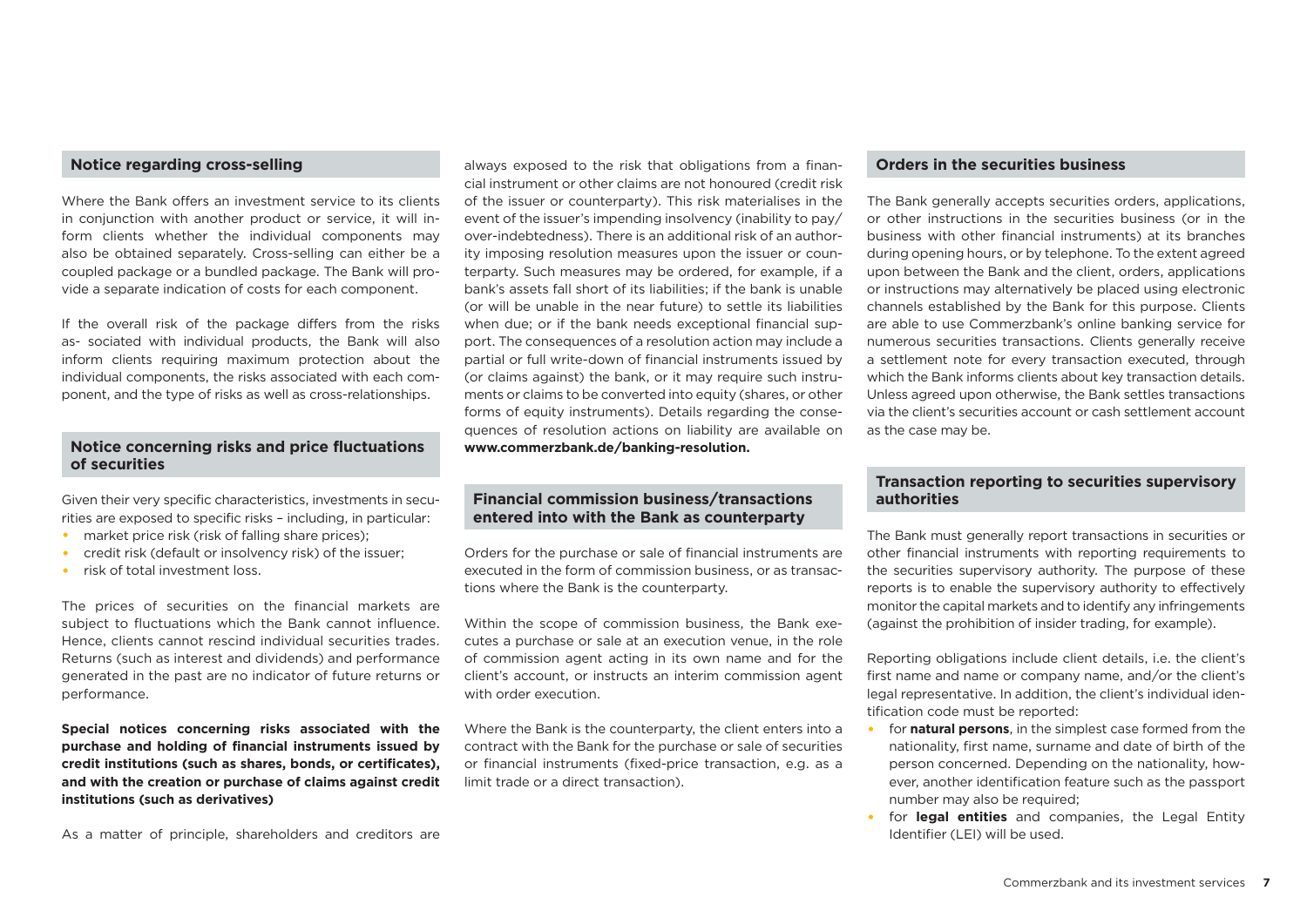# **Client's duty to cooperate**

For orders in securities or other financial instruments to be accepted and executed, cooperation from clients is required in the cases outlined below in order to permit orderly reporting.

### **The client and/or order originator is a natural person:**

For clients who (also) hold the citizenship of one of the following countries, the law requires a specific ID (such as the tax ID number), as an exception to the rule for clients or originators:

 Belgium, Bulgaria, Croatia, Cyprus, Czech Republic, Denmark, Estonia, Finland, Greece, Iceland, Italy, Latvia, Liechtenstein, Lithuania, Malta, Netherlands, Norway, Poland, Portugal, Romania, Slovakia, Slovenia, Spain, Sweden, United Kingdom, as well as non-EU countries.

- 1. Please notify your bank accordingly if you are a citizen of one of the above-named countries.
- 2. The Bank will then record the details required for your personal ID.

# **The client and/or order originator is a legal entity or a company:**

In this case, the client will need to apply for a Legal Entity Identifier (LEI) from a Registration Agent. Issuance of an LEI entails costs. The Bank will only be able to execute orders once a client has notified the Bank of its LEI.

### **Apply for your LEI in just two steps. In this way, you avoid unnecessary delays.**

- Please visit www.gleif.org to apply for your individual LEI. You will also find more information about the LEI there.
- Please inform your advisor once you have received your LEI assignment information by email.

# **Recording of electronic communications and telephone calls**

Commerzbank is legally obliged to record all electronic communications and telephone conversations which may lead to an order being placed. In trading operations, calls will be recorded automatically, as has been the case to date. In all other business areas, clients will be informed about the duty to record calls prior to each phone conversation. They may also object to the recording, in which case no topics may be discussed over the phone which are specifically related to a financial instrument, and which may lead to an order being placed.

The Bank will retain the entire electronic communications and the telephone recordings for a period of five years. In individual cases, supervisory authorities may instruct that this period be extended to seven years. Clients may demand that the Bank provides a copy of recorded telephone conversations conducted with them.

# **Order log**

The Bank will prepare a memo of personal client contacts which may lead to an order being placed and will retain this memo for a period of five years. In individual cases, supervisory authorities may instruct that this period be extended to seven years. Clients may demand that the Bank provides them with a copy of such memos.

# **Client classification**

The Bank classifies and informs all clients with whom it conducts MiFID-relevant business. Clients have the right to demand a different classification. For instance, a client classified as professional client may agree with the Bank to be downgraded to client with the highest level of protection.

# **Determination of investor profile (information according to the Securities Trading Act)**

The focus of investment advice is on the client and the client's financial situation and concrete investment objectives. Within the scope of the business relationship, the Bank especially asks its clients about their financial circumstances, product knowledge, investment experience, risk appetite, investment objectives as well as investment horizon and determines the financial risk-bearing capacity. However, unless otherwise agreed, the Bank conducts specific investment advice in securities business on the basis of a single financial instrument. This means that in principle, neither the client's total assets nor any other portfolios held by the client at the bank or at third-party banks are taken into account during advisory.

In the case of asset management advice, the Bank will additionally inform the client regularly during the quarterly reporting on the result of the suitability check based on the information provided by the client according to the WpHG. It is important that the client informs the bank of changes in its financial situation which may lead to adjustments in its investment strategy. Otherwise, there is a risk that the bank will not be able to guarantee a correct individual investment recommendation or appropriate asset management due to incorrect or outdated information.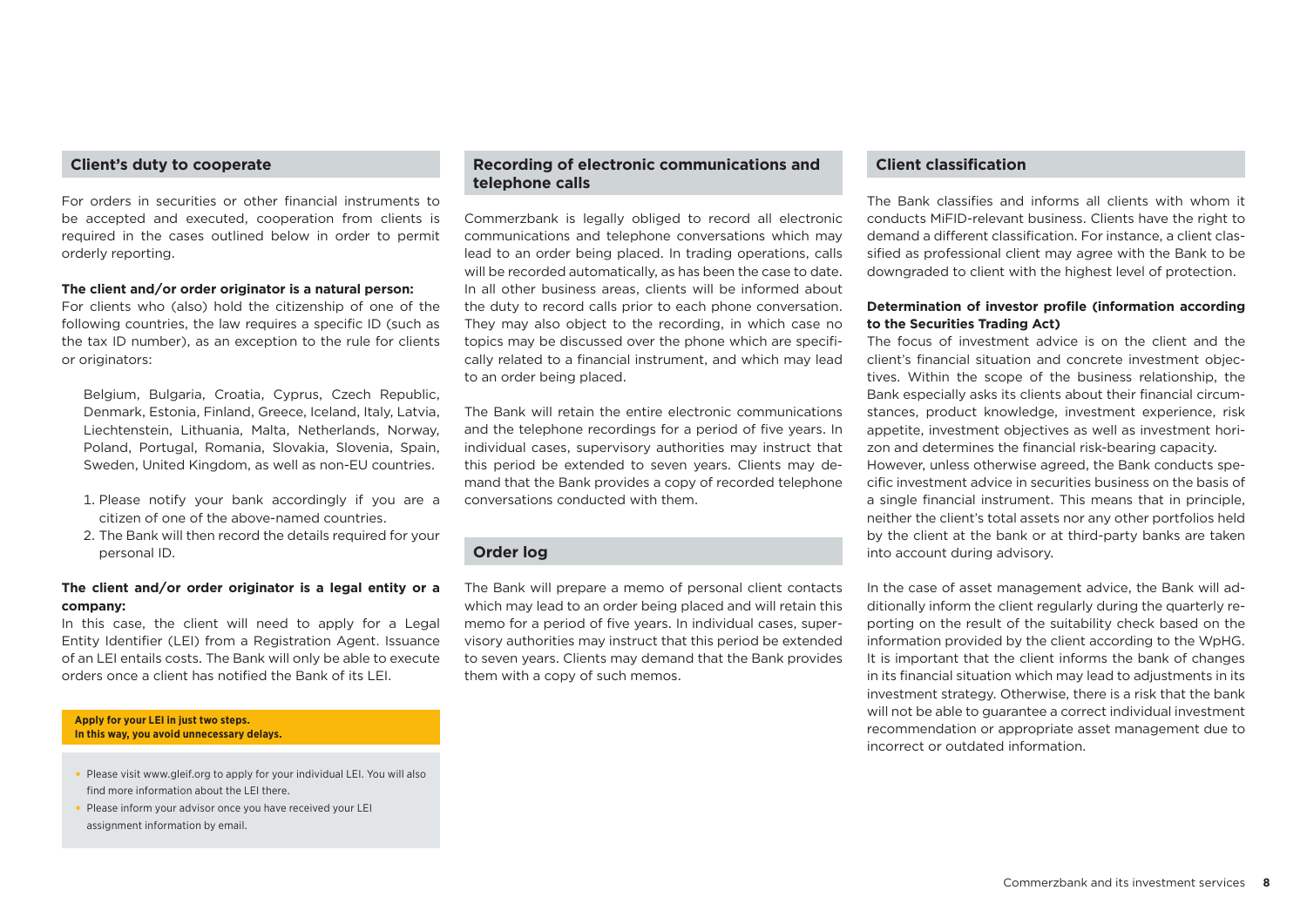# **Product approval process**

The Bank will offer clients only financial instruments for which it has carried out a product approval process. It will also ascertain the proper handling of conflicts of interest. In particular, the Bank will ensure that the interests of its clients are not unduly prejudiced by the design of a financial instrument and its features.

# **Target market and target market adjustment**

The Bank is obliged to determine a target market for each financial instrument, taking information provided by the manufacturer of the financial instrument and other available information into consideration. When providing investment advice, the Bank will compare the target market of the product and the client. For this purpose, the Bank will consider all target market criteria which may lead to restrictions concerning its recommendations. The Bank's recommendations may diverge from the target market in substantiated, exceptional circumstances, in which case the Bank will inform clients accordingly. In non-advisory business, the Bank will only verify the target market criteria of client category, knowledge and experience, and distribution strategy. Clients must verify the remaining target market criteria themselves, for example, using the respective Key Information Document provided by the manufacturer. Moreover, where a client is outside the target market, the Bank may reject order execution or may give a warning to the client.

# **Costs of investments in securities and financial instruments**

Investments in securities or financial instruments involve costs. For details, please refer to the information about "Costs of investments in securities and financial instruments" on pages 17 et seq. provided to the client ahead of closing a transaction.

# **Regular reports**

The Bank provides clients with an annual costs report, which summarises all costs incurred in connection with (ancillary) investment services or financial instruments. In addition, the Bank furnishes a list of financial instruments held in custody, at least once every quarter, to all clients for whom it keeps financial instruments in custody accounts. This overview of assets includes information on the current market value of financial instruments. Where no market value can be determined, the Bank will provide information on the estimated value of the client's holdings.

Furthermore, the overview of assets provides information as to whether the client's holdings are protected by regulatory rules. The overview of assets may also provide information as to which holdings form part of securities financing transactions (e.g. securities lending, securities repurchase transactions, or loans collateralised by securities (Lombard loans)), or identify assets with restricted right of title due to a collateral interest (including blocks on disposal or pledges).

# **Notification of losses**

The Bank will notify corporate clients requiring maximum protection with respect to credit-financed custody accounts or transactions involving contingent liabilities, when a loss of 10 percent – compared with the original value – has occurred. It will provide further notification when further losses have been incurred, in 10 percent intervals, i.e. when reaching loss thresholds of 20 percent, 30 percent, or – for example – 40 percent.

# **Custody**

The Bank offers the safekeeping of securities (custody ser-

vices). In this regard, securities held within a custody account enjoy protection of title under the German Securities Trading Act (Wertpapierhandelsgesetz – "WpHG"). The Bank provides clients with a list of financial instruments held with it at least on a quarterly basis. Custody services for securities are provided in accordance with the Special Conditions for Securities Trading (Sonderbedingungen für Wertpapiergeschäfte).

In accordance with this, domestic securities eligible for collective custody are generally held with the German Securities Depository (Clearstream Banking AG, Frankfurt/Main). Securities of the same class together form a collective custody position, to which the respective client holds joint ownership. In this way, clients are protected from attachment by third parties, especially in the event of the Bank's (or the securities depository's) insolvency.

In order to carry out the custody and settlement of securities transactions, the Bank maintains an omnibus custody account with the German Securities Depository – as required by the German Securities Deposit Act – in which the securities holdings of all of the Bank's clients and those of the Bank are posted together. Client assets are protected extensively by law. Specifically, the omnibus custody account is maintained as an agent account, meaning that the securities held in that account cannot be held liable for the Bank's liabilities. In the event of the Bank's insolvency, each client (as a joint owner) is entitled to demand the transfer of its securities holdings to a custody account with another bank, independently from the Bank's other clients (the concept of segregation pursuant to the German Insolvency Regulation (*Insolvenzordnung* – "InsO")).

Alternatively, clients may apply to the Bank for the opening of an Individual Segregated Account with the German Securities Depository in order for their securities holdings to be posted separately from those of other clients **and those of the Bank (so-called single client account separation).** In this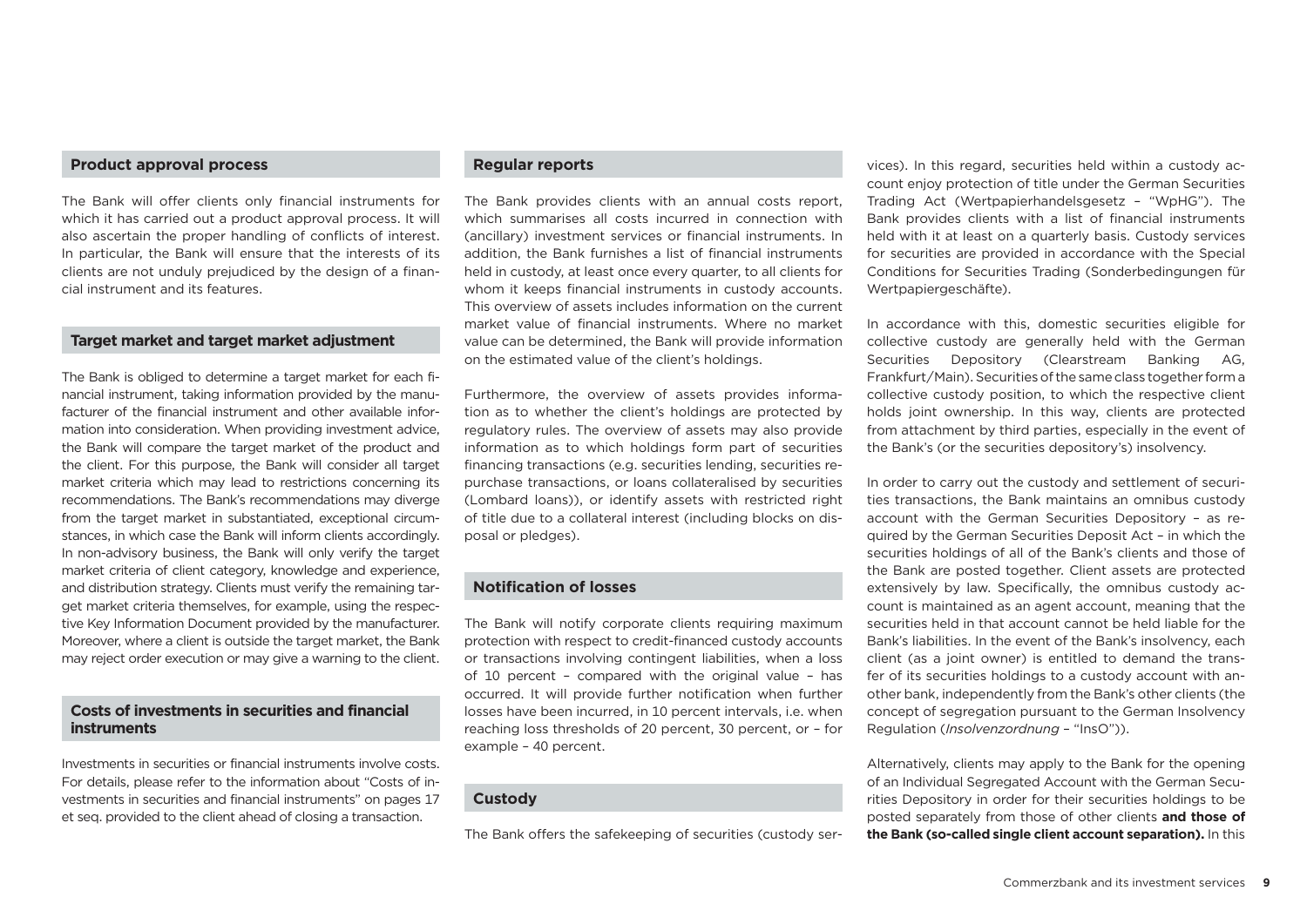scenario, clients will also have joint ownership in the collective custody position, and may demand segregation of their securities holdings in the event of the Bank's insolvency – just as with the omnibus custody account. Maintaining an Individual Segregated Account involves additional costs; in individual cases, longer processing times may occur.

Foreign securities are normally held in custody with a third-party depository in the relevant home market of the securities involved, or in the country where the purchase was executed. Securities are generally held in collective custody, without being segregated from the holdings of other clients. The laws of the respective foreign country apply to such securities, which may also affect the client's rights. For instance, these legal rules may require the Bank to disclose the client's name or other details to authorities, trading venues, securities issuers, or other entities (cf. section 20 of the Special Conditions for Securities Trading).

The Bank maintains business relationships with depositories in all major capital markets. Clients are notified of the country where their securities are held in the securities settlement note. Clients will either have title, or rights similar to title, to the securities which are held in custody by the Bank (cf. section 12 of the Special Conditions for Securities Trading). This means that they are protected by the relevant foreign legislation from their security holdings being seized by third parties, especially in the event of the Bank's (or the securities depository's) insolvency.

If the Bank has claims against the client, securities held in the client's custody account will serve as collateral (lien pursuant to section 14 of the General Terms and Conditions). Moreover, any third-party depository may have liens or similar security rights over the client's securities as long as the purchase price for these securities (or fees for their safekeeping) has not been paid.

The Bank's liability with respect to client securities held

with it is regulated by section 19 of the Special Conditions for Securities Trading. For securities held in foreign custody, the Bank's liability is generally limited to the careful selection and instruction of the foreign depositary entrusted.

# **Taxes**

The Bank is obliged to withhold investment income tax, solidarity surcharge (Solidaritätszuschlag), and – where applicable – church tax (collectively referred to as "taxes") from the client's taxable investment income, and transfer the amounts withheld to the tax authorities. Where investment income is not received in cash (in whole or in part), and any cash investment income is insufficient to cover the taxes payable (e.g. in the case of bonus shares, flatrate advance distributions by investment funds, or custody account transfers against payment involving a change of creditor), the Bank is entitled to debit the client's account. Clients are only entitled to object to such a debit, prior to cash receipt of investment income, to the extent that such a debit would cause a drawdown of a current account overdraft facility.

The Bank is obliged to report any taxes which it cannot transfer to the tax office at its respective place of business. In such cases, clients should check – if appropriate, together with a tax advisor – whether they are obliged to state investment income in their income tax return.

# **Protection of client assets**

Commerzbank is a member of the deposit guarantee scheme of German banks (Entschädigungseinrichtung deutscher Banken GmbH). Clients' claims from securities transactions are thus secured in the event of a pay-out (e.g. upon the Bank's insolvency).

Client funds, such as the proceeds of securities sales, are

held by the Bank as credit balances (deposits), which are protected by the deposit guarantee scheme of German banks, up to an amount of 100,000 euros. For details, please refer to the "Depositor Information Sheet" ("*Informationsbogen für Einleger*") which the Bank provides to each client.

In addition, the Bank is a member of the Joint Fund for Securing Customer Deposits (*Einlagensicherungsfonds*) of the Association of German Banks. The Joint Fund secures credit balances resulting from funds left in an account or from temporary situations deriving from normal banking transactions, and which a credit institution is required to repay under applicable legal and contractual conditions. This comprises balances on current accounts, term deposit accounts and savings accounts, including registered savings bonds. The Joint Fund does not cover any claims for which the Bank has issued bearer securities, such as bearer bonds or bearer certificates of deposits. Likewise, the protection does not apply to promissory note loans or registered bonds which were (or will be) acquired by companies, institutional investors or sub-sovereign entities after September 30, 2017. This last restriction does not apply to natural persons or foundations.

More details on the Joint Fund for Securing Customer De- posits are provided in section 20 of the General Terms and Conditions.

### **Investor compensation**

A compensation under the Investor Compensation Act comes into consideration especially if the institution is unable, in breach of its duty, to return instruments owned by and held in safe custody for the account of the client. The Compensation Scheme of German Private Banks (Entschädigungseinrichtung deutscher Banken GmbH, EdBd) in this case protects 90 percent of the liabilities from securities transactions, up to the maximum, equivalent of 20,000 euros. Furthermore, in asset management, a conflict of interest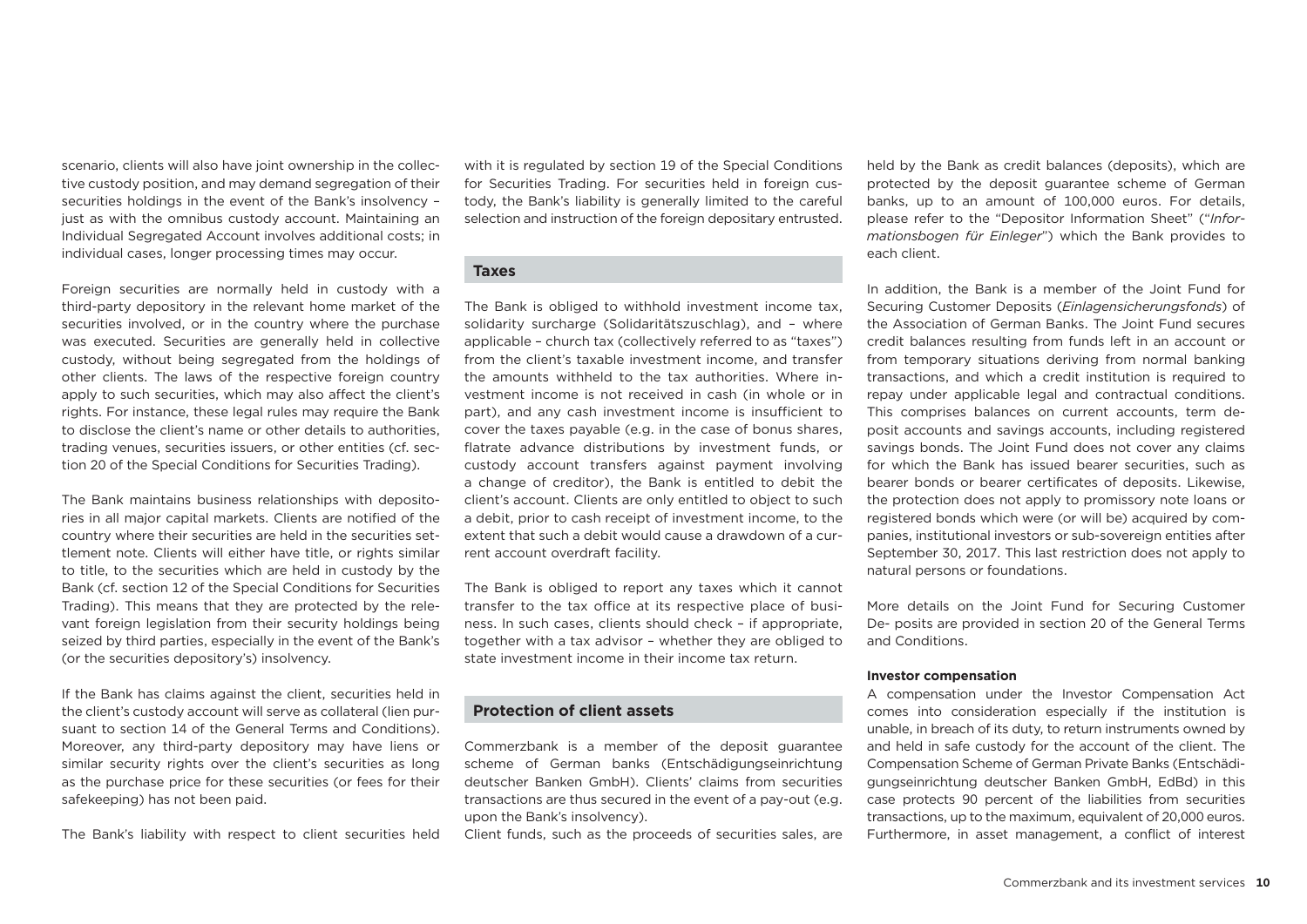may arise from the Bank's own interest in generating revenue from selling financial instruments if the Bank, in exercise of its management mandate, concludes transactions with itself in the name and for the account of the client and in this process decides about the frequency of the transactions, fixes the price (including its margin) itself in case of off-floor transactions and/or sells own securities to the client. In addition, a conflict of interest may also arise due to the fact that the asset manager, either alone or jointly with other business areas of the Bank or in partnership with external third parties, develops exclusive financial instruments for use within the scope of the allocation of the managed assets and in this connection receives a management fee from the issuer for its advisory services. In such constellations, the asset manager may be inclined to promote the use of such financial instruments in an inappropriate manner, for instance by the following: When purchasing financial instruments, the asset manager does not apply the same strict criteria to its own financial instrument in the Best-in-Class comparison, i.e. the targeted selection of the financial instrument best suited to achieve the relevant investment purpose, as to a comparable third-party instrument; in portfolio management, the asset manager makes sales decisions regarding its own financial instrument held in the portfolio later than for a comparable third-party product, and the asset manager considers product costs as a criterion for the selection of suitable financial instruments less strictly compared with alternative third-party products. In these instances, too, a risk reduction is achieved by the agreement of stringent investment guidelines as well as a regular internal monitoring process to verify whether investment decisions made are within the limitations set by contractually agreed principles. In addition, it is ensured within the scope of the product development that the financial instruments issued by the Bank itself or by third parties with the Bank's participation comply with the criteria for arm's length transactions as regards the structuring of their terms and conditions, especially the cost structure. As a result, the

above-mentioned measures consequently guarantee that client interests will not be impaired by the purchase of such products by the asset manager.

# **Contractual framework**

The business relationship is established under the laws of the Federal Republic of Germany. The contractual framework for investment services is the Custody Agreement, including the special conditions agreed therein (General Terms and Conditions, Special Conditions for Securities Trading, Execution Policy, Price Schedule for Investment Services), entered into between the client and the Bank. These terms and conditions are printed in this brochure.

The Custody Agreement is concluded by way of the client's written application for the opening of a custody account. and by Commerzbank's acceptance of this agreement, and the subsequent opening of such custody account for the client. As a framework agreement, the Custody Agreement provides the legal framework for individual investment services provided on the basis of the various terms and conditions. The Bank settles all transactions (including the purchase or sale of securities, as well as payments such as purchase prices or income payments) through credit or debit entries on the custody account and/or the cash settlement account, as the case may be. The Custody Agreement has no minimum contract term; it can be terminated by the client at any time, and by the Bank subject to certain notice periods (cf. sections 18 and 19 of the General Terms and Conditions). A separate agreement will be entered into for asset management.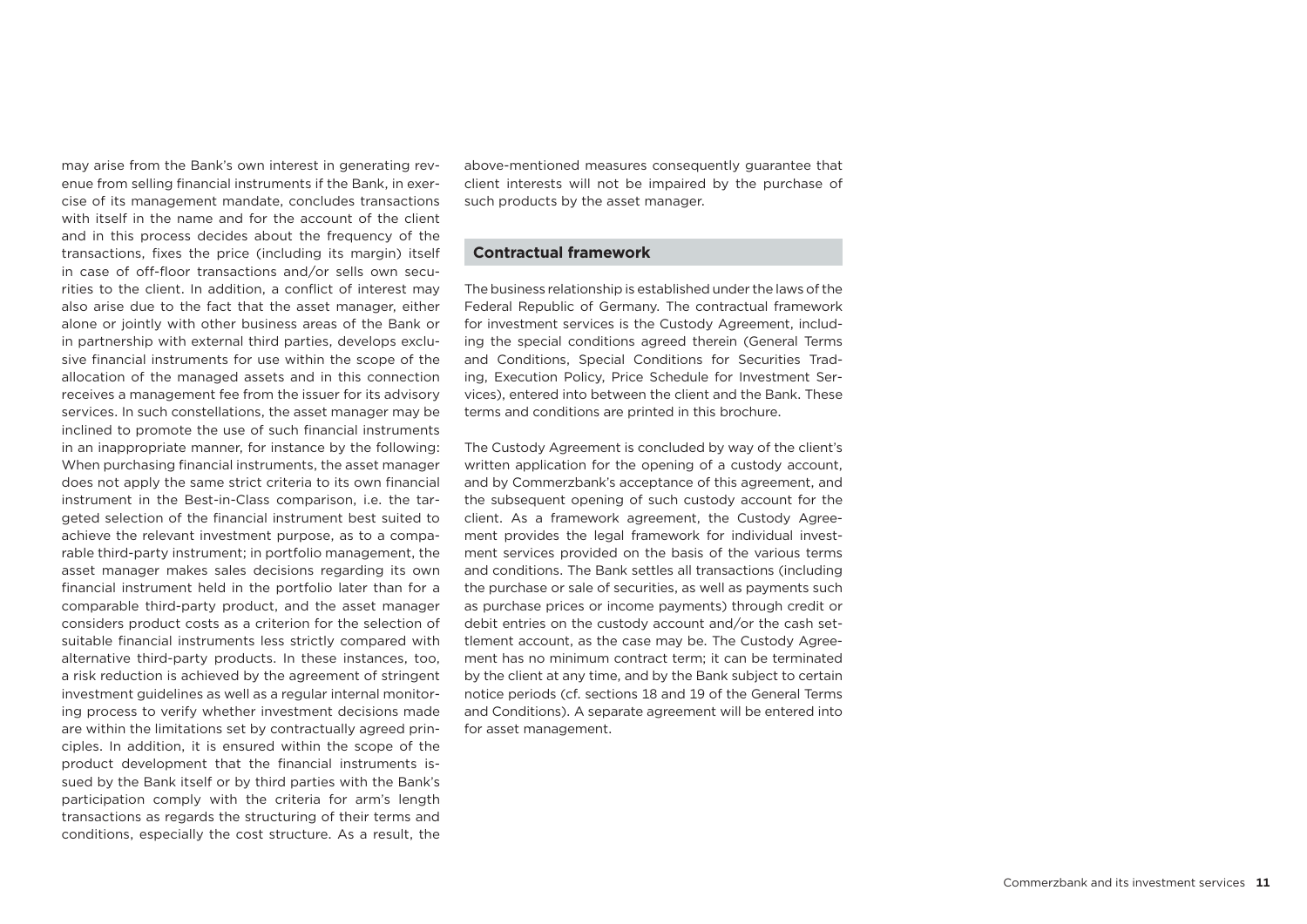### **General information about Commerzbank AG**

Your contractual counterparty in the securities business is: Commerzbank AG Kaiserplatz 60311 Frankfurt am Main You can contact your local branch or visit Commerzbank's website on **www.commerzbank.de**.

Clients may communicate with Commerzbank AG in German and English. Unless agreed upon otherwise, the German version of any contracts shall be definitive for all purposes; where any texts are provided in other languages, this is for convenience only.

Commerzbank AG is regulated by the following institutions:

- •  German Federal Financial Supervisory Authority (Bundesanstalt für Finanzdienstleistungsaufsicht – "BaFin"– www.bafin.de), Graurheindorfer Strasse 108, 53117 Bonn; and Marie-Curie-Strasse 24-28, 60439 Frankfurt/ Main, Germany
- •  European Central Bank, Sonnemannstrasse 22, 60314 Frankfurt/Main, Germany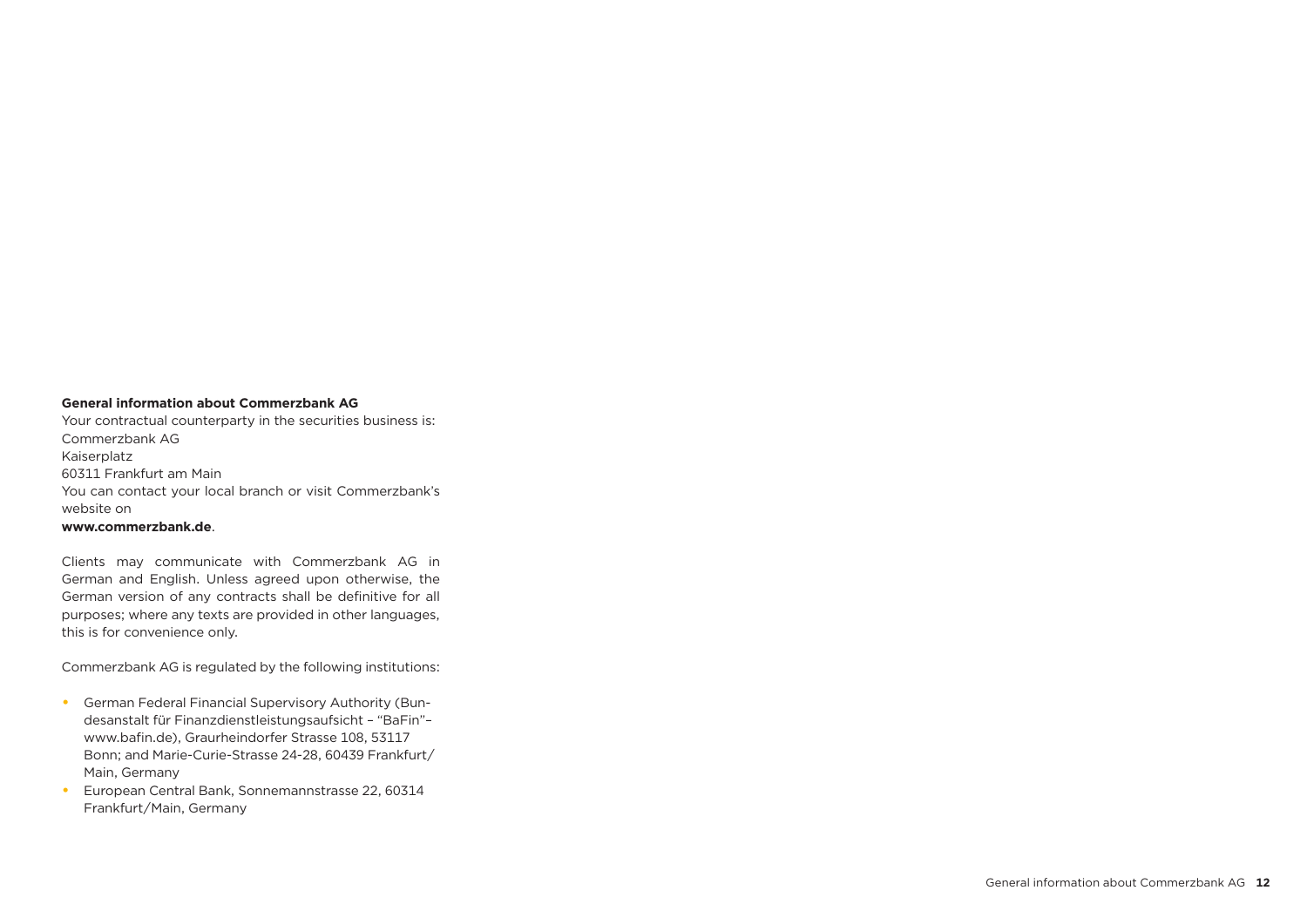# **Strategies for and risks associated with investments in securities**

In its Corporate Clients business, Commerzbank AG generally distinguishes clients with respect to four different risk appetite levels: low, medium, high, and very high risk appetite. For the purposes of providing investment advice, advisors use each client's risk appetite as a guideline for the recommendation of individual securities and financial instruments in order to structure the client's portfolio. Safety-oriented investors with a focus on consistent performance with low price fluctuations are classified as clients with a "low risk appetite". Safety-oriented investors looking for higher returns than those available on moneymarket instruments, for example, and who are prepared to accept somewhat higher price fluctuations, are classified as clients with a "medium risk appetite". A "high risk appetite" is assigned to opportunistic investors prepared to accept significant potential losses in order to generate high performance. This category also includes speculative positions, looking for additional profits, as well as trades involving theoretically unlimited losses. Commerzbank classifies investors as having a "very high risk appetite" as those looking to capture above-average profit potential whilst accepting the total loss of the invested capital, plus any margin calls which they might incur in connection with the security or financial instrument involved.

|                    | Appetite for risk in the corporate clients business                                                                                                   |
|--------------------|-------------------------------------------------------------------------------------------------------------------------------------------------------|
| Low risk           | Safety-oriented; looking for consistent performance<br>with low price fluctuations                                                                    |
| <b>Medium risk</b> | Safety-oriented; looking for regular income combined<br>with the dynamics of a structured investment,<br>accepting a higher risk level                |
| <b>High risk</b>   | Opportunistic; predominantly looking for high-volatility<br>investments and/or speculative gains, accepting the<br>total loss of the invested capital |
| Very high risk     | Opportunistic; looking for above-average profit<br>potential whilst accepting the risk of total loss, as well<br>as potential margin calls            |
|                    |                                                                                                                                                       |

**Note:** The shorter the investment horizon, the more safety-oriented the investment strategy should be. The longer your planning horizon, the more benefit can be drawn from strategies offering higher opportunities – but also involving higher risks.

Each individual investment strategy is implemented by selecting suitable securities and financial instruments. At Commerzbank, investors have the full range of different securities and other financial instruments at their disposal. The wide variety of different types of securities can be divided into product-specific risk groups. In this context, each product-specific risk category always comprises securities and financial instruments having a similar risk potential. Commerzbank considers clients' individual knowledge and experience regarding each of these categories. This brief summary information about strategies for and risks associated with securities investments cannot replace individual investment advice. Our client advisors will be happy to discuss requirements at any time. Moreover, the brochure "Basic information on securities and other capital investments", which is available at all branches, contains more detailed descriptions of financial instruments and the associated opportunities and risks.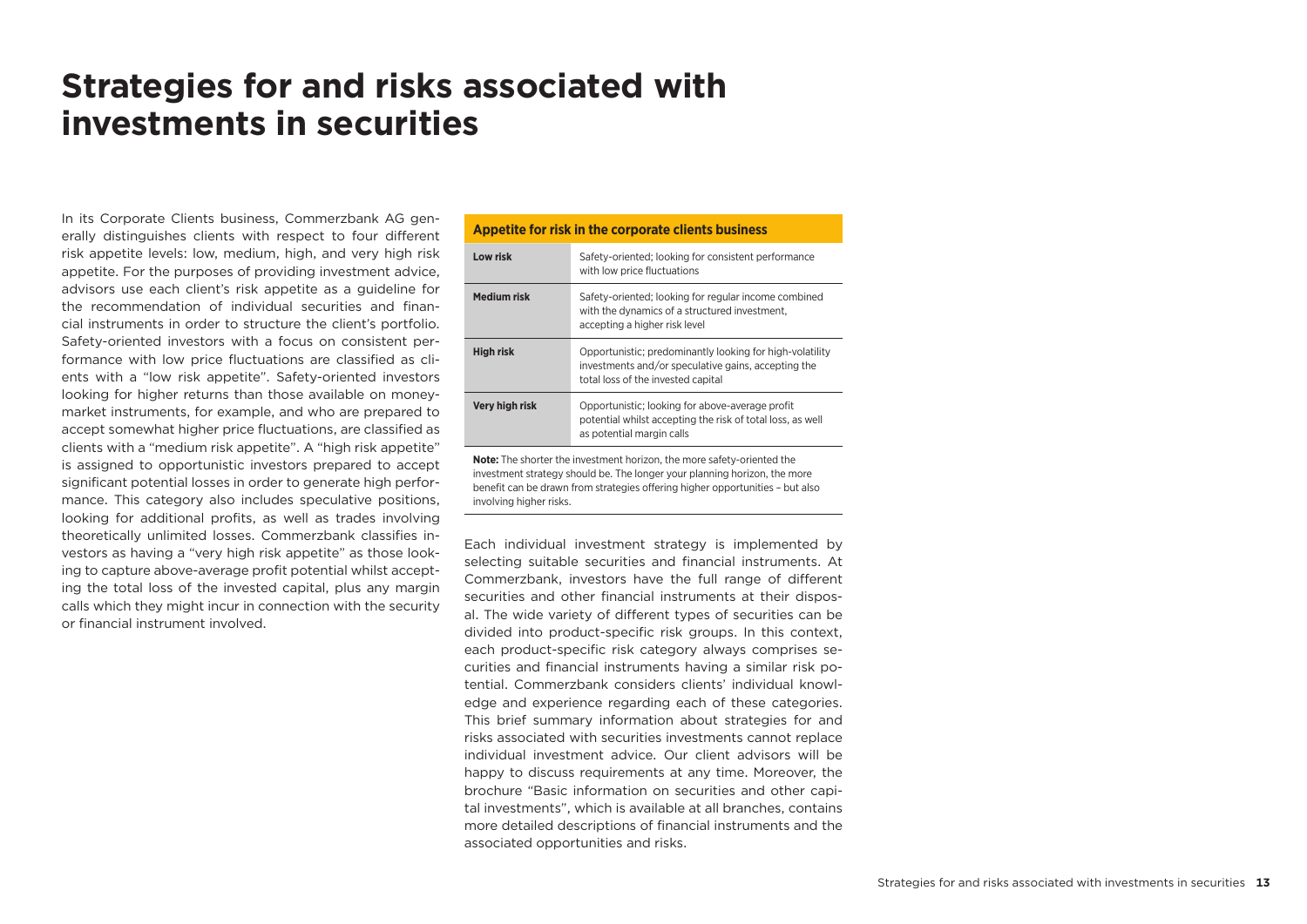# **Appeal proceedings and out-of-court dispute resolution**

Clients may lodge complaints with the Bank personally (at a branch office), by post, by telephone or via the Bank's own online portals. For more detailed information on how to lodge a complaint, and for details regarding the complaints-handling procedures, please refer to www.commerzbank.de as well as other specific Bank websites.

In addition, consumers have the option of contacting the ombudsman appointed by German private banks in order to resolve any dispute. More details are provided by the Procedural Guideline for Resolving Customer Complaints in the German Banking Sector (*"Verfahrensordnung für die Schlichtung von Kundenbeschwerden im deutschen Bankgewerbe"*), which is available from the Bank upon request. Such complaints must be addressed, in text form, to the Association of German Banks (*Bundesverband deutscher Banken e.V.*), PO Box 04307, 10062 Berlin, Germany.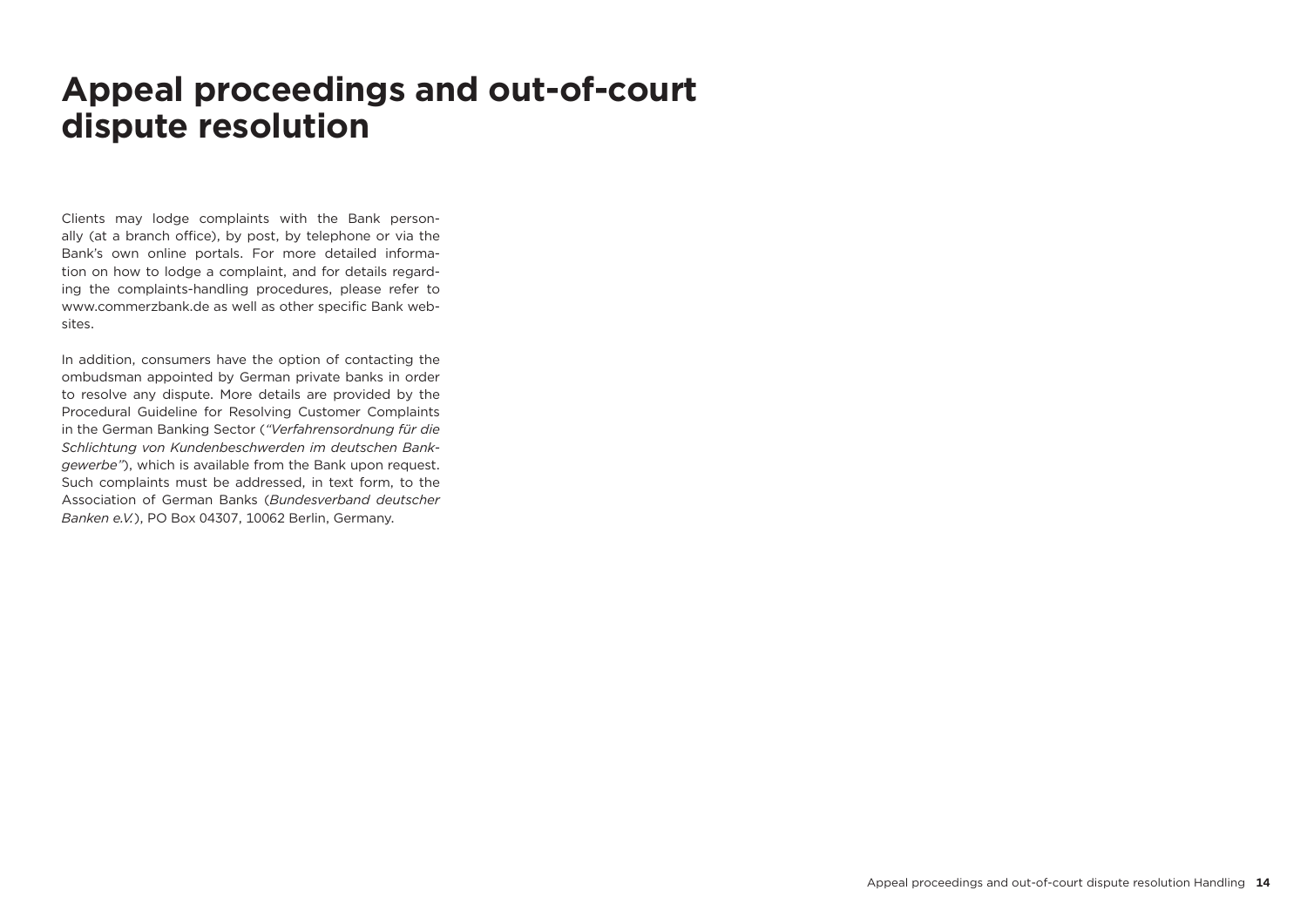# **Handling conflicts of interest**

As a financial services provider with global activities and the most diverse range of businesses, Commerzbank faces actual and potential conflicts of interest on a regular basis. Such conflicts of interest may arise between clients, between clients and Commerzbank, clients and staff, staff and Commerzbank, as well as between the Bank's Group entities or business segments.

As a matter of principle, the Bank conducts its business in a manner designed to avoid conflicts of interest. This principle is enshrined in the Code of Conduct, which is binding upon senior management and all of the Bank's employees.

The majority of conflicts can be neutralised at an early stage through appropriate organisational measures, including the establishment of areas of confidentiality, the separation of functions, disclosing the conflict to the client, and obtaining the consent of the parties involved.

Whenever a conflict of interest is unavoidable, it will be handled fairly; this applies both to conflicts of interest between the Bank and its clients, as well as to those arising between clients.

The Compliance department is one of those whose task it is to ensure the Bank handles conflicts of interest fairly. Compliance is an independent unit reporting directly to senior management; its duties include ensuring that the Bank deals appropriately with conflicts of interest.

## **Conflicts of interest may arise, in particular:**

- when providing investment advice or in asset management, from the Bank's own interest in generating revenue from selling financial instruments;
- when receiving inducements (such as placement and current sales commissions, or other benefits in kind)

from third parties, or if the Bank provides such inducements to third parties;

- when obtaining discounts on the issue price of financial instruments from third parties, or if the Bank provides such discounts to third parties;
- from performance-related remuneration of employees:
- when granting inducements to employees or agents;
- from the Bank's other business activities, especially given the Bank's interest in generating proprietary trading profits, or in selling its own securities;
- from the Bank's interest in generating profits on fixedprice transactions;
- •  from Commerzbank's business relationships with issuers of financial instruments – for example, where a lending relationship exists, or where the Bank is involved in securities issues or business cooperations;
- from the preparation of financial analyses concerning issuers whose securities are offered to clients for purchase;
- from obtaining information that is not publicly known:
- from personal relationships between the Bank's employees, its senior management or related parties and other companies or persons;
- from the engagement of such individuals in supervisory boards or advisory councils of other companies.

# **The Bank has taken organisational measures, including the ones listed below, to prevent conflicts of interest, or to deal with them in an appropriate manner:**

- •  The Bank's departments and subsidiaries maintain an appropriate level of independence from each other.
- The flow of information between different areas of the Bank which may give rise to conflicts of interest is regulated.
- In certain cases, the Bank deals with potential conflicts of interest through prohibitions of certain transactions,

of giving advice, or of publishing financial analyses.

- Information which may have a significant impact upon the price of securities (inside information), as well as employees who have access to such information, are included in an Insider List.
- •  Where the Bank prepares or disseminates financial analyses, it provides information concerning relevant potential conflicts of interest with respect to the issuers analysed, and/or their financial instruments.
- The Bank's employees must observe rules governing personal account dealing. For instance, employees who regularly have access to inside information must report their personal account transactions to the Compliance department.
- •  Transactions entered into by the Bank and its employees are monitored as to whether legal regulations for the prevention of market abuse are being complied with.
- The Bank's sales guidelines and remuneration systems have been designed, involving Compliance, in such a way as to prevent client interests from being compromised, especially when giving investment advice.
- Before launching any new products or selecting products for sales activities, they will be examined regarding potential conflicts of interest.
- The Bank documents the acceptance and granting of inducements; an approval procedure ascertains that inducements are dealt with in line with legal rules.
- The Bank qualifies its staff through regular training measures. A gift acceptance scheme regulates the acceptance and granting of personal gifts.

In the event of any conflicts of interest which cannot be avoided despite all these measures, the Bank will disclose such conflicts of interest to affected clients prior to concluding a trade or giving advice.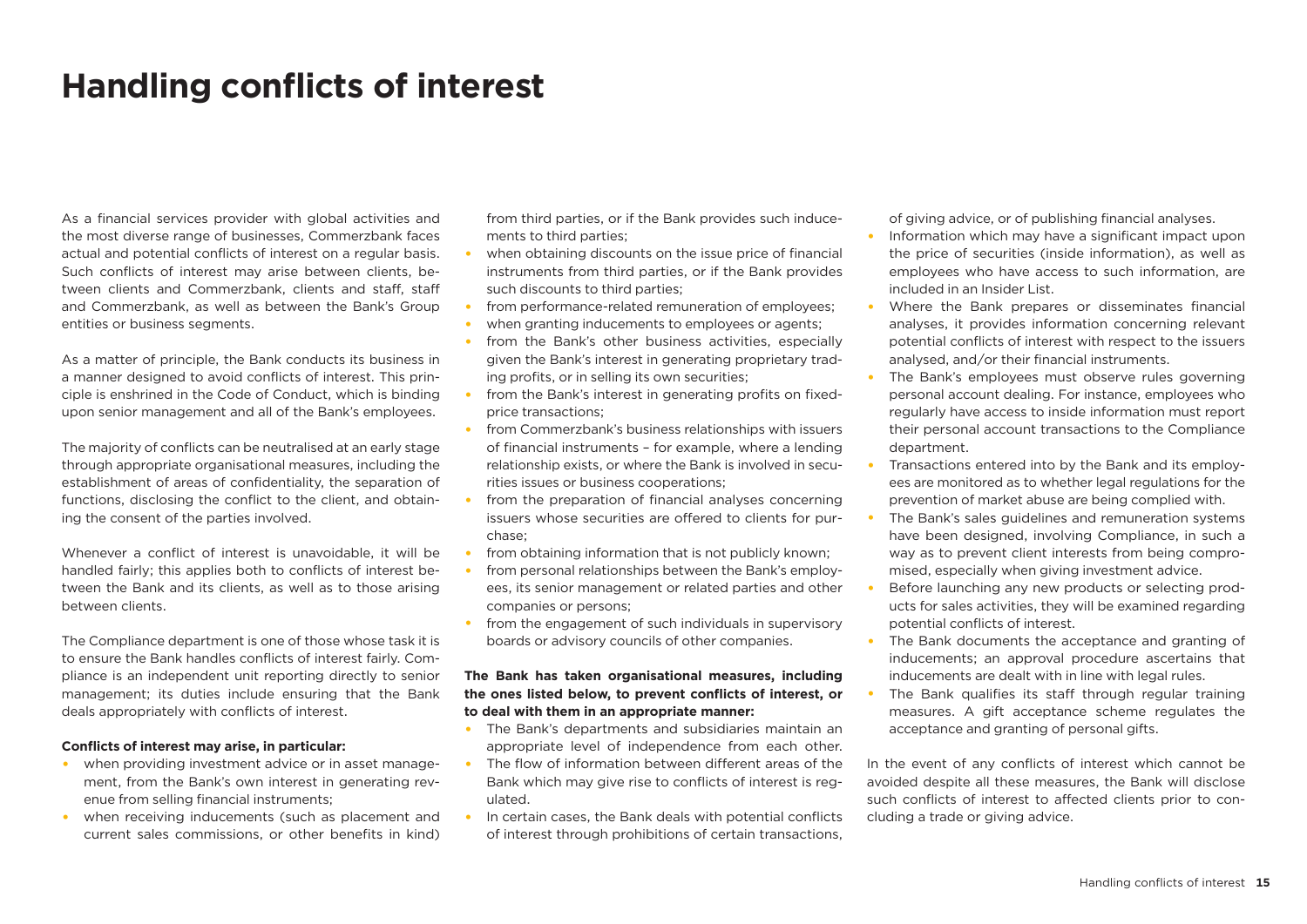# **We would like to draw your particular attention to the following aspects:**

Conflicts of interest exist, in particular, when the Bank offers securities (including its own shares, subordinated bonds, or similar securities) for the purpose of strengthening its equity.

For the distribution of financial instruments, in particular securities, the Bank usually receives monetary inducements from capital management companies and securities issuing companies. These include, in particular, portfolio-dependent ongoing sales commissions paid to the Bank by fund management companies from the management fees they receive, as well as sales commissions paid by securities issuers, primarily in the form of placement commissions.

In addition, the Bank receives non-monetary inducements. This includes the provision of information material free of charge, technical services and equipment for accessing data information and processing systems. Additionally, information events are held, including hospitality for clients and employees. The Bank discloses inducements it has received to clients. The Bank uses inducements and other incentives in order to provide its clients with efficient and high-quality infrastructure for the purchase and sale of financial instruments, and to facilitate access to a broad range of financial instruments. At the same time, such payments are used to cover expenses for advisory services which the Bank's clients use – or may use – at any time. In accordance with legal rules, the Bank always recommends those financial instruments which are suitable for the clients involved. However, this does not preclude that certain products are given preference in recommendations – such as the Group's own products or those of selected partners – always observing their specific suitability for the respective client. For instance, within the scope of advisory services regarding real estate funds and certificates, the Bank selects recommendations primarily from amongst the Group's own products. When providing investment advice regarding investment funds, the Bank particularly selects recommendations drawn from

the broad product range of its cooperation partner, Allianz Global Investors Kapitalanlagegesellschaft mbH. In addition, the Bank also offers products provided by qualified selected other distribution partners.

In many cases, the Bank offers the direct purchase or sale of securities at a fixed price (see chapter "Execution Principles"). When selling products (especially in the course of new issues), the fixed price to be paid by the investor contains a margin which includes an income component of the Bank as well as the Bank's issuing and selling expenses. The Bank also offers purchases of units in investment funds at a fixed price. This price includes a margin of the Bank, the amount of which is based on the issue premium normally charged for the issue of investment fund units (up to 5 percent). Insofar as the margin to be paid by the client is based on the amount of the front-end load/agios shown in the product information, the respective statement contains the simplified indication that the market value x% of the Bank's front-end loan fee is included. The aforementioned margins reduce the earnings opportunities associated with the security.

### **Particularities concerning asset management**

Within the scope of asset management, asset managers take decisions, at their own discretion, for the purchase and sale of securities. In this context, the asset manager's scope of discretion is specified in more detail by investment guidelines contractually agreed upon in advance with the client. Specifically, investment decisions are oriented upon an investment selection process designed to fit the client's interests.

Irrespective of this, Commerzbank discloses inducements received in connection with asset management to clients and will disburse such inducements to them. Only minor, non-monetary benefits received from third parties in connection with asset management may be retained by the Bank, provided that such inducements are suitable to improve the quality of the service offered to the client.

Examples of such minor, non-monetary benefits may include:

- •  participation in conferences;
- participation in seminars and other training events held on the benefits and characteristics of a certain financial instrument or a specific investment service;
- •  hospitality whose value does not exceed a reasonable *de minimis* threshold.

An additional conflict of interest which typically arises with regard to asset management services may result from the agreement of performance-based remuneration. In this context, it cannot be excluded that the asset manager accepts excessive risks in order to maximise performance – and hence, remuneration. Investment guidelines agreed upon are one way in which risks can be reduced in this regard. The Bank has internal monitoring processes in place to verify whether investment decisions made are within the limitations set by way of contractually agreed principles. Moreover, asset managers' remuneration comprises other – especially fixed – components.

Commerzbank will be happy to provide more detailed client information on how it deals with conflicts of interest.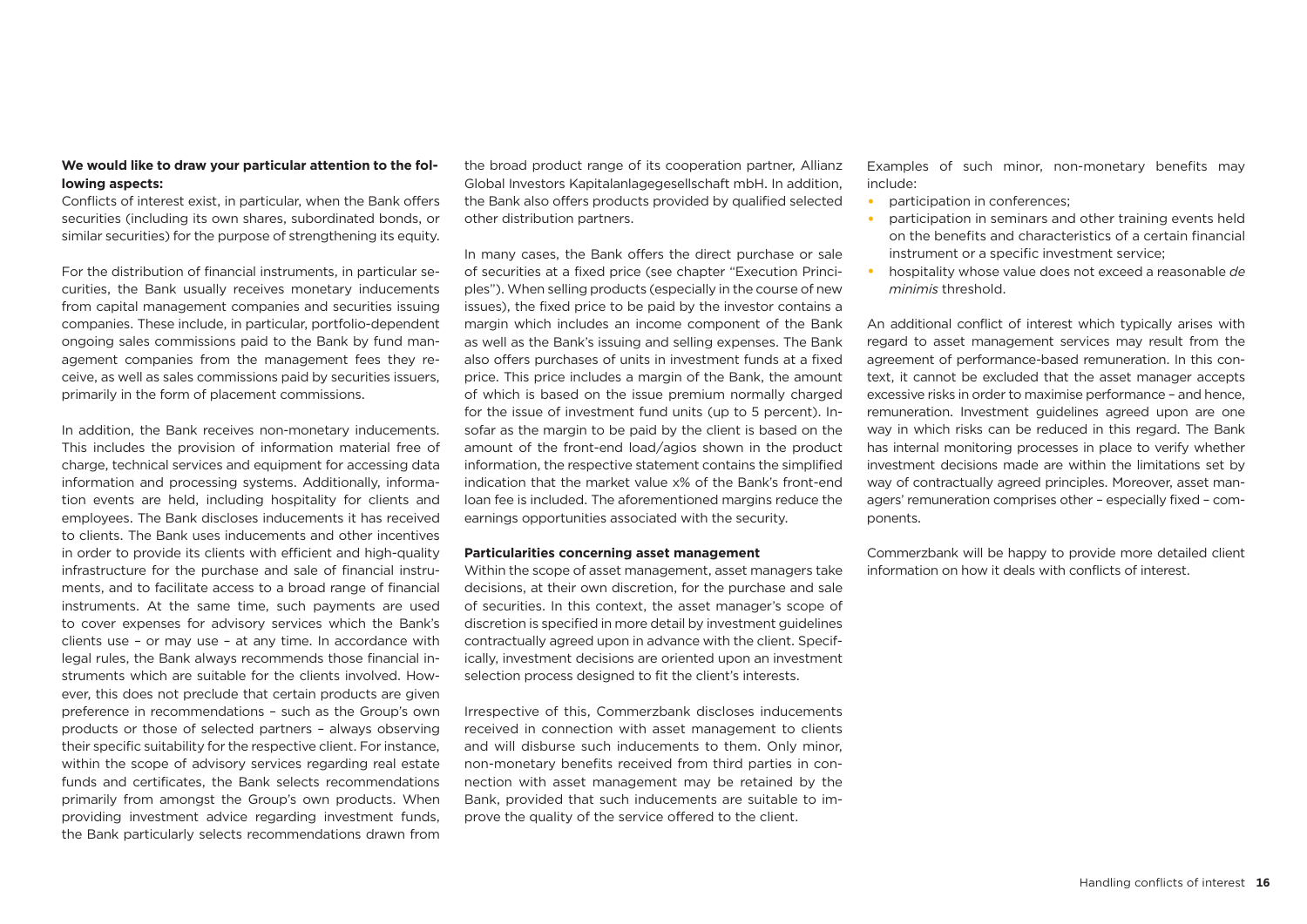# **Costs of investments in securities and financial instruments**

Investments in securities or financial instruments involve costs. The amount of such costs, and how they are spread across the term of the investment, depends upon the type of investment, besides other factors. The costs incurred for selected products, assuming a (nominal) investment of Euro 10,000 or rather Euro 1,000,000 and an investment/ holding period of five years, are shown on the following pages, which provide a representative overview of costs for individual products. Clients may request a detailed breakdown into individual specific cost items for each transaction.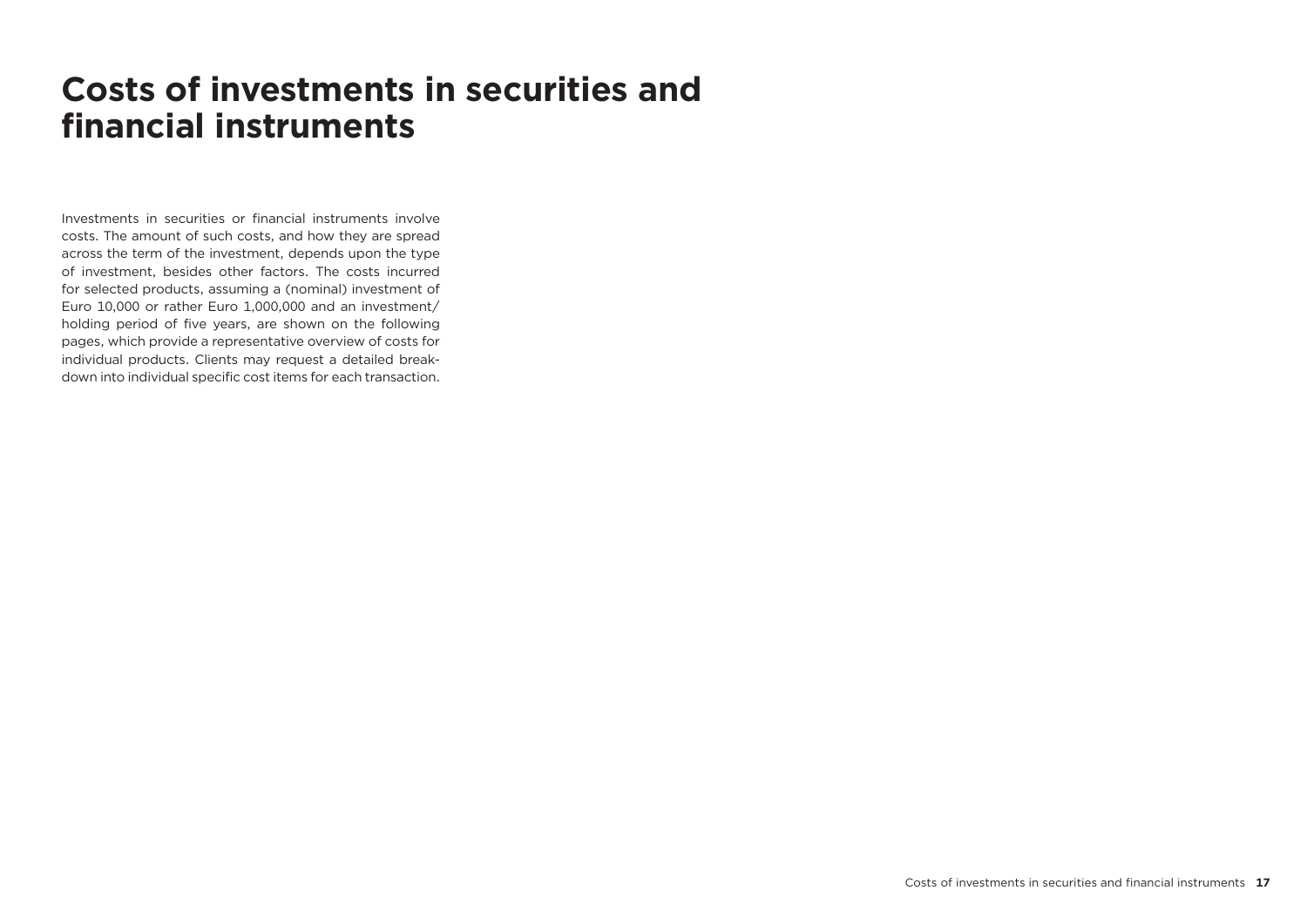# **Corporate Custody Account**

| <b>Equities</b><br><b>Bonds</b><br><b>Exchange-</b><br>Money-<br><b>Equity</b><br>Open-<br><b>Structured</b><br>Assumptions for cost calculations<br>traded<br>market/<br>funds/<br>ended<br>bonds and<br>Amount invested <sup>1</sup> : Euro 10,000<br>funds<br>fixed-<br>mixed<br>property<br>investment<br>Holding period:<br>5 years<br>(ETFs)<br>funds<br>income<br>funds/<br>certificates <sup>2</sup><br>funds<br>funds of<br>hausInvest<br>funds/<br>funds<br><b>VMM Fund</b><br>family | index<br>certificates.<br><b>ETCs</b><br>(usually<br>collateralised<br>commodity-<br>linked<br>bonds) | Leveraged<br>products<br>(including<br>warrants) |
|-------------------------------------------------------------------------------------------------------------------------------------------------------------------------------------------------------------------------------------------------------------------------------------------------------------------------------------------------------------------------------------------------------------------------------------------------------------------------------------------------|-------------------------------------------------------------------------------------------------------|--------------------------------------------------|
| <b>Illustrative execution venue/exchange</b><br><b>Xetra</b><br><b>Stuttgart</b><br><b>Xetra</b><br><b>Fixed price</b><br><b>Fixed price</b><br><b>Fixed price</b><br><b>Stuttgart</b>                                                                                                                                                                                                                                                                                                          | <b>Stuttgart</b>                                                                                      | <b>Stuttgart</b>                                 |
| 58.75<br>101.50<br>500.00<br>Costs of purchasing securities<br>Euro<br>101.50<br>500.00<br>500.00<br>500.00                                                                                                                                                                                                                                                                                                                                                                                     | 500.00                                                                                                | 151.31                                           |
| 8.93<br>8.93<br>24.93<br>178.93<br>238.93<br>348.93 <sup>3</sup><br>8.93<br>Costs incurred during the holding period (p.a.)<br>Euro                                                                                                                                                                                                                                                                                                                                                             | 8.93                                                                                                  | 8.93                                             |
| Costs<br>of which: payments from third parties<br>Euro<br>60.00<br>123.50<br>50.00<br>received by the Bank (p.a.)                                                                                                                                                                                                                                                                                                                                                                               |                                                                                                       |                                                  |
| Costs of selling securities<br>58.75<br>101.50<br>101.50<br>100.00<br>Euro                                                                                                                                                                                                                                                                                                                                                                                                                      | 100.00                                                                                                | 151.31                                           |
| 247.65<br>162.15<br>327.65<br>1,394.65<br>1,694.65<br>2,244.65<br>644.65<br>Total costs<br>Euro<br><b>Total costs</b>                                                                                                                                                                                                                                                                                                                                                                           | 644.65                                                                                                | 347.27                                           |
| $-0.66$<br>% p.a.<br>$-0.32$<br>$-0.50$<br>$-2.79$<br>$-3.39$<br>$-4.49$<br>$-1.29$<br>Impact on yield                                                                                                                                                                                                                                                                                                                                                                                          | $-1.29$                                                                                               | $-0.69$                                          |
| 244.65<br>244.65<br>844.65<br>794.65<br>244.65<br>144.65<br>1,162.15<br>Euro<br>Bank's service costs<br>% p.a.<br>0.29<br>0.49<br>0.49<br>1.69<br>2.32<br>0.49<br>1.59                                                                                                                                                                                                                                                                                                                          | 244.65<br>0.49                                                                                        | 244.65<br>0.49                                   |
| <b>Detailed</b><br>of which: payments from third parties<br>breakdown<br>300.00<br>617.50<br>250.00<br>Euro<br>received by the Bank<br>of total costs                                                                                                                                                                                                                                                                                                                                           |                                                                                                       |                                                  |
| 17.50<br>3.00<br>3.00<br>22.62<br>(including<br>Euro<br>Third-party service costs<br>average costs<br>% p.a.<br>0.03<br>0.01<br>0.01<br>0.05                                                                                                                                                                                                                                                                                                                                                    | 22.62<br>0.05                                                                                         | 22.62<br>0.05                                    |
| per year)<br>80.00<br>550.00<br>532.50<br>1,450.00<br>80.00<br>Euro<br>Product costs (after payments to the Bank)<br>% p.a.<br>0.16<br>1.10<br>1.07<br>2.90<br>0.16                                                                                                                                                                                                                                                                                                                             | 80.00<br>0.16                                                                                         | 80.00<br>0.16                                    |
| During year 1 (costs of purchasing securities,<br>67.68<br>126.43<br>678.93<br>738.93<br>848.93<br>508.93<br>110.43<br>Euro                                                                                                                                                                                                                                                                                                                                                                     | 508.93                                                                                                | 160.24                                           |
| plus costs during the first year of the holding<br>%<br>$-1.10$<br>$-1.26$<br>$-6.79$<br>$-7.39$<br>$-8.49$<br>$-5.09$<br>$-0.68$<br>period)                                                                                                                                                                                                                                                                                                                                                    | $-5.09$                                                                                               | $-1.60$                                          |
| <b>Total costs</b><br>8.93<br>8.93<br>24.93<br>178.93<br>238.93<br>348.93<br>8.93<br>Euro<br>Costs incurred from year 2 of the holding<br>over time, and                                                                                                                                                                                                                                                                                                                                        | 8.93                                                                                                  | 8.93                                             |
| period (p.a.)<br>%<br>$-0.09$<br>$-0.09$<br>$-0.25$<br>$-1.79$<br>$-2.39$<br>$-3.49$<br>$-0.09$<br>impact on yield                                                                                                                                                                                                                                                                                                                                                                              | $-0.09$                                                                                               | $-0.09$                                          |
| Costs incurred during the year of disposal<br>58.75<br>101.50<br>101.50<br>100.00<br>Euro<br>(on top of costs incurred during the holding<br>$\%$<br>$-0.59$<br>$-1.02$<br>$-1.02$<br>$-1.00$<br>period)                                                                                                                                                                                                                                                                                        | 100.00<br>$-1.00$                                                                                     | 151.31<br>$-1.51$                                |

<sup>1</sup> For funds, this is equivalent to the fund unit value/NAV (cost basis); for all other asset classes, it is based on the market value.

<sup>2</sup> This includes structured bonds (including certificates with protection of capital), reverse convertibles, as well as Delta-1, discount, bonus, and express certificates.

<sup>3</sup> This includes product specific real estate management costs.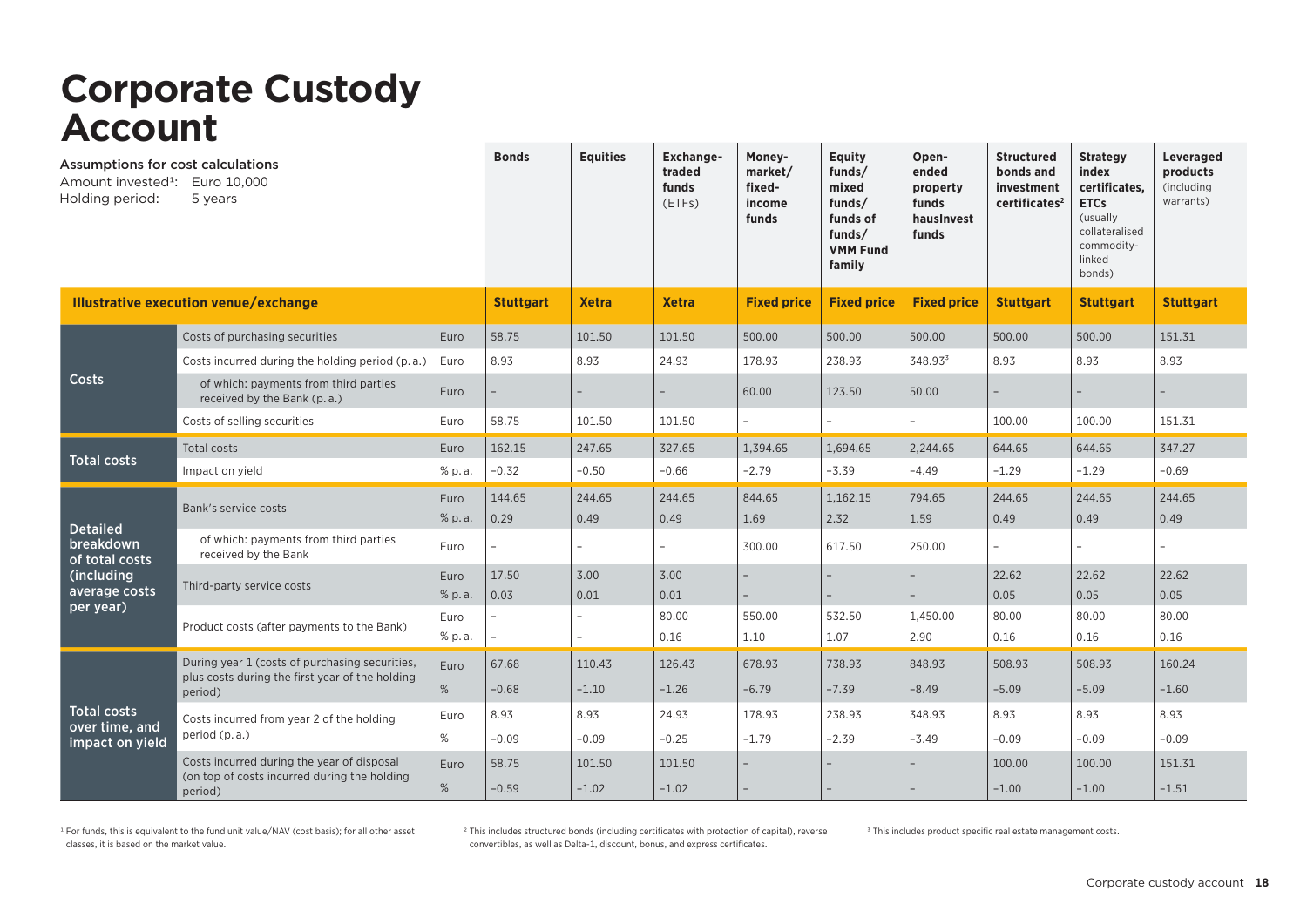### **General explanations:**

- •  It is important to note that costs are not only incurred when **purchasing** an investment, but also **during the holding period,** and possibly also upon **disposal.** The overview includes a corresponding breakdown, which also indicates the **total cost**s for an assumed five-year holding period.
- This shows service costs as well as product costs.
- **Service costs** are costs charged for the Bank's services, or – where applicable – for services rendered by third parties (e.g. exchange fees). The Bank charges service costs on the basis of its Price List for Corporate Clients. In the case of fixed-price transactions, where the Bank buys or sells securities for its own account at a fixed price, the buying or selling price includes the costs for the Bank's trading services; the overview of costs also takes these costs into account. In connection with certain products, the Bank also receives **payments from third parties** (so-called inducements, which represent indirect service costs). Service costs and inducements are shown separately in the overview.
- **Product costs** are incurred upon launch of products, or as part of their ongoing administration – for example, costs for managing a fund. These costs are part of the issuing price, or will be charged directly to the product, meaning that they are not directly payable by clients.
- The overview illustrates the impact of costs upon the **yield** of the investment. In this context, it should be noted that annual costs may differ over the term of the investment: as a result, the cost impact upon yield is often greater in the first year and in the year of disposal than in the intervening years.

### **Special explanations:**

**•  Investment funds:** During the holding period, costs are incurred in the form of current administration costs, and costs for portfolio changes within the fund. Cost indications are based on current regulations, and on information provided by fund management companies. These costs fluctuate over time, and have been estimated

on the basis of historical data. The overview does not include any performance-based fees for fund management, since these are not yet known. Any such performance-based fees would increase costs accordingly. The Bank receives current distribution commissions from fund management companies ("payments from third parties"). The amount of such commissions depends upon the agreement with the respective fund management company, and on the prevailing value of fund units held in the client's custody account.

### **Structured bonds, certificates, and leveraged products:**

product costs for these products are shown as the difference between the product price and its so-called 'fair value'. Where the Bank receives payments from the issuer in individual cases, this will be disclosed in the product documentation.

## **Please note the following assumptions and additional notes:**

- The overview provides a cost estimate which is based on the assumptions set out below in particular. Actual costs may diverge from this estimate (e.g. in case of a different holding period).
- The overview shows representative cost amounts for individual products, which may be lower or higher in each specific case. The Bank will inform clients about specific costs which will be incurred prior to each order.
- The assumption is made that purchases or sales are transacted in line with the Bank's Execution Policy, based on the execution venue where orders for the respective product have predominantly been executed to date.
- The calculation of costs assumes that the price remains unchanged throughout the holding period, and upon disposal. These costs may be higher or lower depending on price developments.
- •  Due to minimum fee levels, percentage costs may be higher for smaller investment amounts.
- No sales costs are incurred for products with a fixed term which are held until maturity; total costs will decrease accordingly.
- The overview of costs is applicable for products held in collective custody. Where securities are held in other forms of custody (in particular, with international securities depositories), current costs incurred are usually higher, due to higher custody account fees.
- The assumption is made that transactions are settled in euros. Where foreign currency payments are necessary for transaction settlement (e.g. in case of an order execution in a country outside the euro area), additional costs will be incurred due to the exchange of currencies. Where the exchange involves pound sterling, Swiss francs, US dollars or Japanese yen, these costs are usually below 0.5 per cent, but may be significantly higher for other currencies. Costs may increase during periods of significant exchange rate fluctuations. For guidance, please refer to the overview on https://www. commerzbank.de/en/hauptnavigation/kunden/kursinfo/devisenk/devisenkurse.html.
- •  Personal taxes (such as investment income tax) were not taken into account.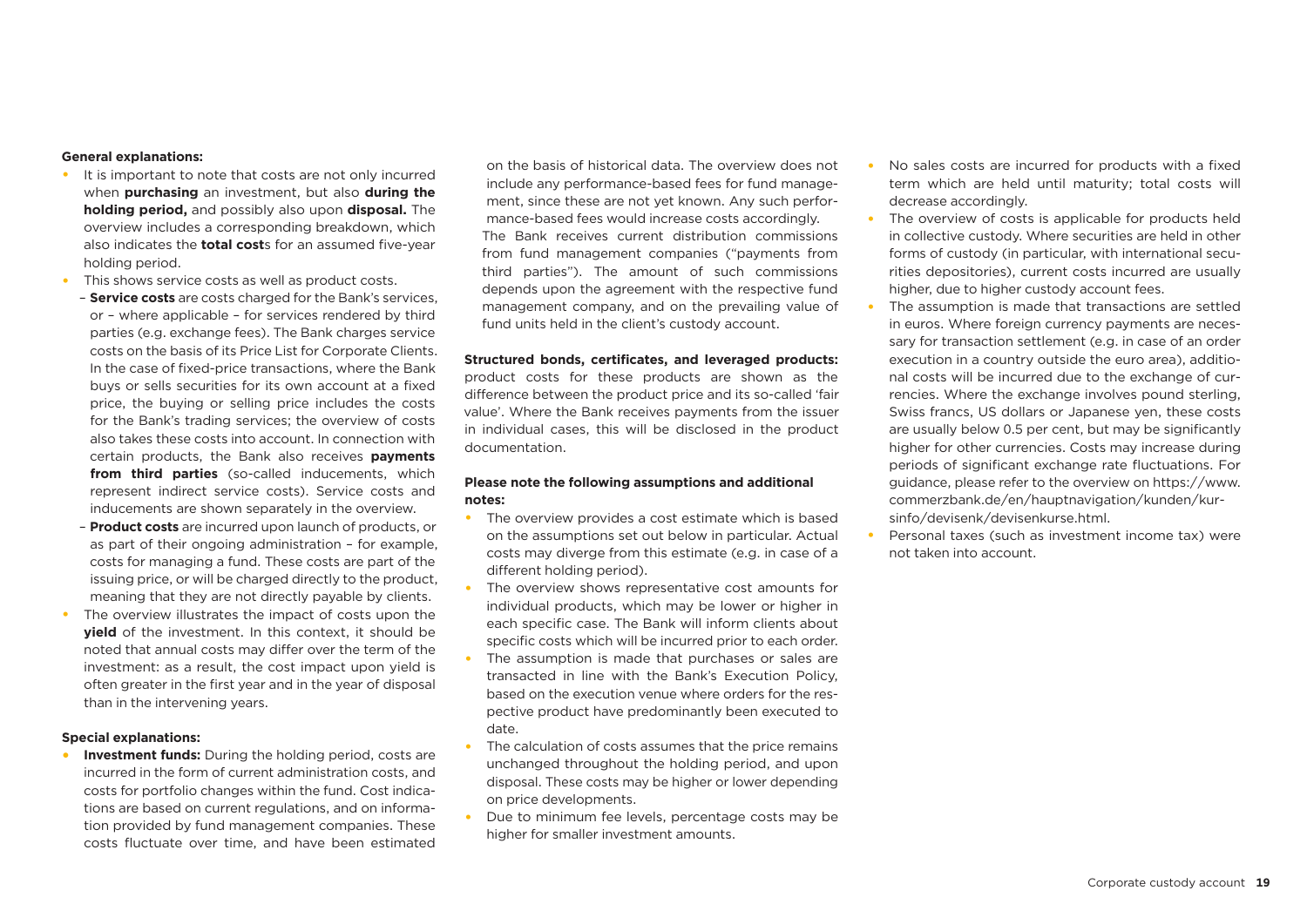# **Standardised cost information for Equity Products**

concerning costs and related charges, pursuant to Article 24 (4) of Directive 2014/65/EU ("MiFID II") and section 63 (7) sentence 1 of the German Securities Trading Act ("WpHG")

This document provides the most important information regarding the costs of these financial instruments. It does not constitute marketing material; instead, it is legally required information designed to inform you about the costs involved prior to entering into a contract. More precise costs will be provided upon request.

# **1. Definition of costs when entering into a trade, according to MiFID II**

In accordance with MiFID II, costs are equivalent to the difference between the fair value and the client's price at the time of entering into the trade. These costs are identical to the initial negative market value upon trade entry; they cover the Bank's expenses for structuring and selling the product, cost of equity, as well as Commerzbank AG's income.

# **3. Explanations regarding standardised cost information**

The costs shown are indicative. Costs which will actually be incurred upon entering into a trade may differ from this indication; in particular, for OTC/Swaps they are influenced mainly by factors such as the client's credit rating, market conditions prevailing on the trade date, and the existence of a Credit Support Annex. For securitised they are influenced mainly by factors such as the market conditions prevailing on the trade date, inherent market risk of the transaction and tenor of the security.

# **2. Performance and cross-relationship with the costs of entering into the trade**

The purpose of this standardised cost information is to provide you with an overview of expected costs. Standardised cost information is generally supplemented by information about costs that will actually be incurred, with such information being provided immediately prior to concluding a trade upon request.

# **4. Performance information**

Note regarding performance information: Commerzbank AG does not disclose performance data for OTC derivatives, given the fact that these are typically used for hedging underlying transactions. Performance data disclosed without taking the underlying transaction into consideration would yield erroneous results. The impact of costs for securities where the coupon and/or the performance is not directly proportional to the costs on the yield cannot be calculated.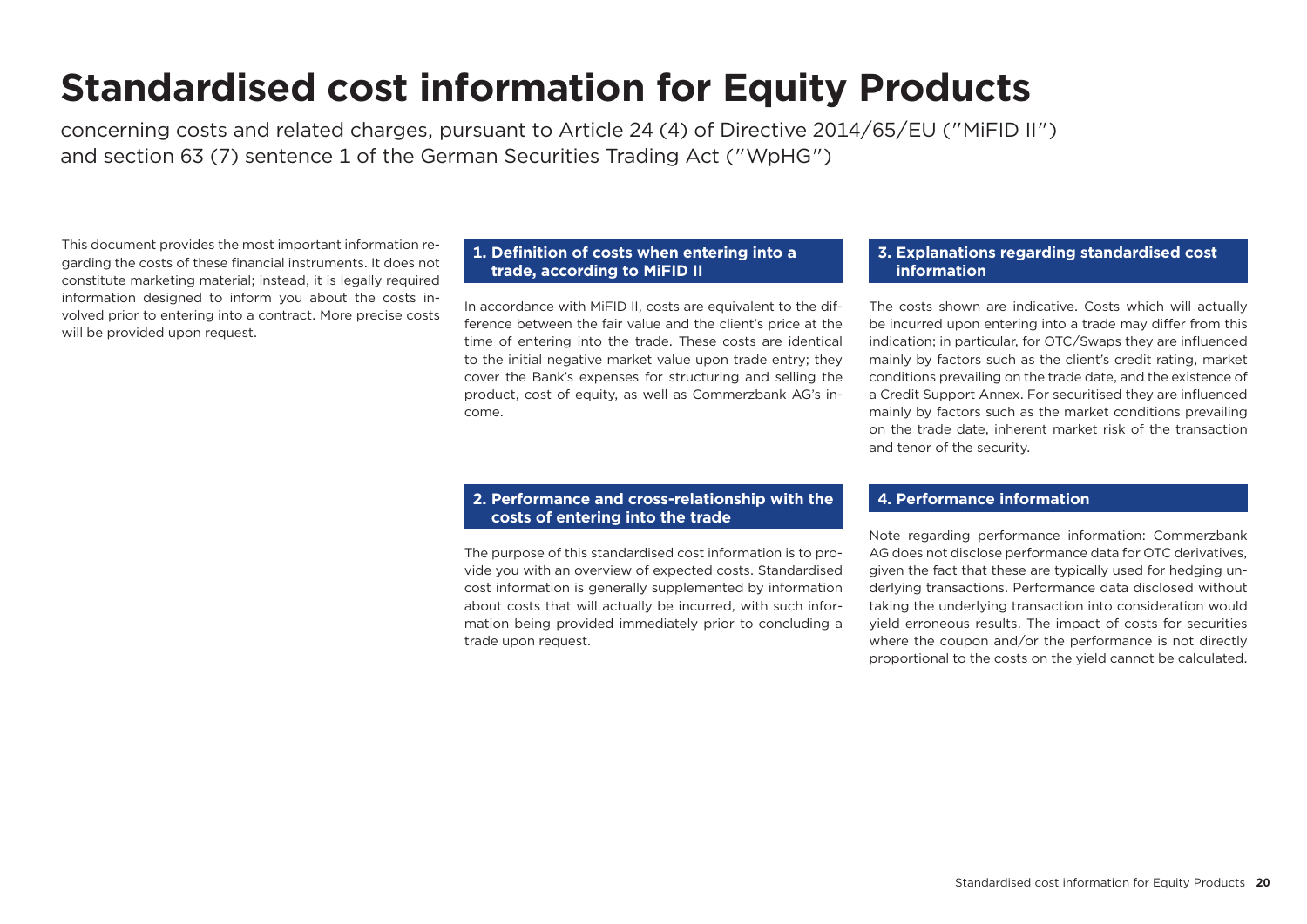| Option                                         |                |        |                | Standardised costs* based on a notional of: 1,000,000 EUR |                 |        |                 |        |                    |        |               |        |
|------------------------------------------------|----------------|--------|----------------|-----------------------------------------------------------|-----------------|--------|-----------------|--------|--------------------|--------|---------------|--------|
| <b>Maturity</b>                                | $0 - 3$ months |        | $> 3-6$ months |                                                           | $> 6-12$ months |        | $>12-24$ months |        | $> 24 - 36$ months |        | $> 36$ months |        |
|                                                | <b>EUR</b>     | %      | <b>EUR</b>     | %                                                         | <b>EUR</b>      | %      | <b>EUR</b>      | %      | <b>EUR</b>         | %      | <b>EUR</b>    | %      |
| Single Stock Plain Vanilla Option<br>Asia      | 4,600          | 0.46%  | 5,600          | 0.56 %                                                    | 7,600           | 0.76 % | 9,200           | 0.92%  | 13,000             | 1.30 % | 23,000        | 2.30 % |
| Index Plain Vanilla Option<br>Asia             | 800            | 0.08%  | 800            | 0.08%                                                     | 1,800           | 0.18%  | 2,900           | 0.29%  | 2,900              | 0.29%  | 2,900         | 0.29%  |
| Single Stock Plain Vanilla Option<br>Europe-US | 2,800          | 0.28%  | 3,800          | 0.38 %                                                    | 5,600           | 0.56%  | 7,800           | 0.78 % | 12,800             | 1.28 % | 16,400        | 1.64 % |
| Index Plain Vanilla Option<br>Europe-US        | 500            | 0.05%  | 500            | 0.05%                                                     | 500             | 0.05%  | 500             | 0.05%  | 500                | 0.05%  | 700           | 0.07%  |
| Non-Plain Vanilla Option                       | 5,000          | 0.50 % | 7,500          | 0.75%                                                     | 10,000          | 1.00 % | 12,500          | 1.25 % | 12,500             | 1.25 % | 12,500        | 1.25 % |

| Swap               |                | Standardised costs* based on a notional of: 1,000,000 EUR |                |        |                 |        |                  |        |                    |        |               |        |
|--------------------|----------------|-----------------------------------------------------------|----------------|--------|-----------------|--------|------------------|--------|--------------------|--------|---------------|--------|
| <b>Maturity</b>    | $0 - 3$ months |                                                           | $> 3-6$ months |        | $> 6-12$ months |        | $>$ 12-24 months |        | $> 24 - 36$ months |        | $> 36$ months |        |
|                    | <b>EUR</b>     | %                                                         | <b>EUR</b>     | %      | <b>EUR</b>      | %      | <b>EUR</b>       | %      | <b>EUR</b>         | %      | <b>EUR</b>    | %      |
| Single Stock Swap  | 25,000         | 2.50 %                                                    | 28,000         | 2.80 % | 31.000          | 3.10 % | 34,000           | 3.40 % | 37.000             | 3.70 % | 40,000        | 4.00 % |
| Index Swap         | 1,500          | 0.15%                                                     | 1,500          | 0.15%  | 1,700           | 0.17%  | 2,100            | 0.21%  | 3,700              | 0.37%  | 4.100         | 0.41%  |
| Custom Basket Swap | 1,500          | 0.15%                                                     | 1,500          | 0.15%  | 1,700           | 0.17%  | 2,100            | 0.21%  | 3,700              | 0.37%  | 4,100         | 0.41%  |

| Option                     |                |       |                            |                          |       | Standardised costs* based on a notional of: 1,000,000 EUR |            |       |                                |                    |       |                            |                  |       |                            |              |       |                            |
|----------------------------|----------------|-------|----------------------------|--------------------------|-------|-----------------------------------------------------------|------------|-------|--------------------------------|--------------------|-------|----------------------------|------------------|-------|----------------------------|--------------|-------|----------------------------|
| <b>Maturity</b>            | $0 - 6$ months |       |                            | 6 months $> 6-12$ months |       | $12$ months $> 12-24$ months                              |            |       | 2 vears                        | $> 24 - 36$ months |       | 3 vears                    | $> 36-60$ months |       | 5 years                    | $>60$ months |       | 10 years                   |
|                            | <b>EUR</b>     | %     | Yield<br>reduction<br>p.a. | EUR                      | %     | Yield<br>reduction<br>p.a.                                | <b>EUR</b> | %     | Yield<br>reduction EUR<br>p.a. |                    | %     | Yield<br>reduction<br>p.a. | EUR              | $\%$  | Yield<br>reduction<br>p.a. | EUR          | $\%$  | Yield<br>reduction<br>p.a. |
| Securitised<br>derivatives | 15,000         | 1.50% | 6.00%                      | 20,000                   | 2.00% | 4.00%                                                     | 25,000     | 2.50% | 2.50%                          | 30,000             | 3.00% | 1.50%                      | 40,000           | 4.00% | 1.33%                      | 45.000       | 4.50% | 0.45%                      |

\* Costs in the categories up to twelve months are upfront costs. Costs in categories with more than 12 months are p.a..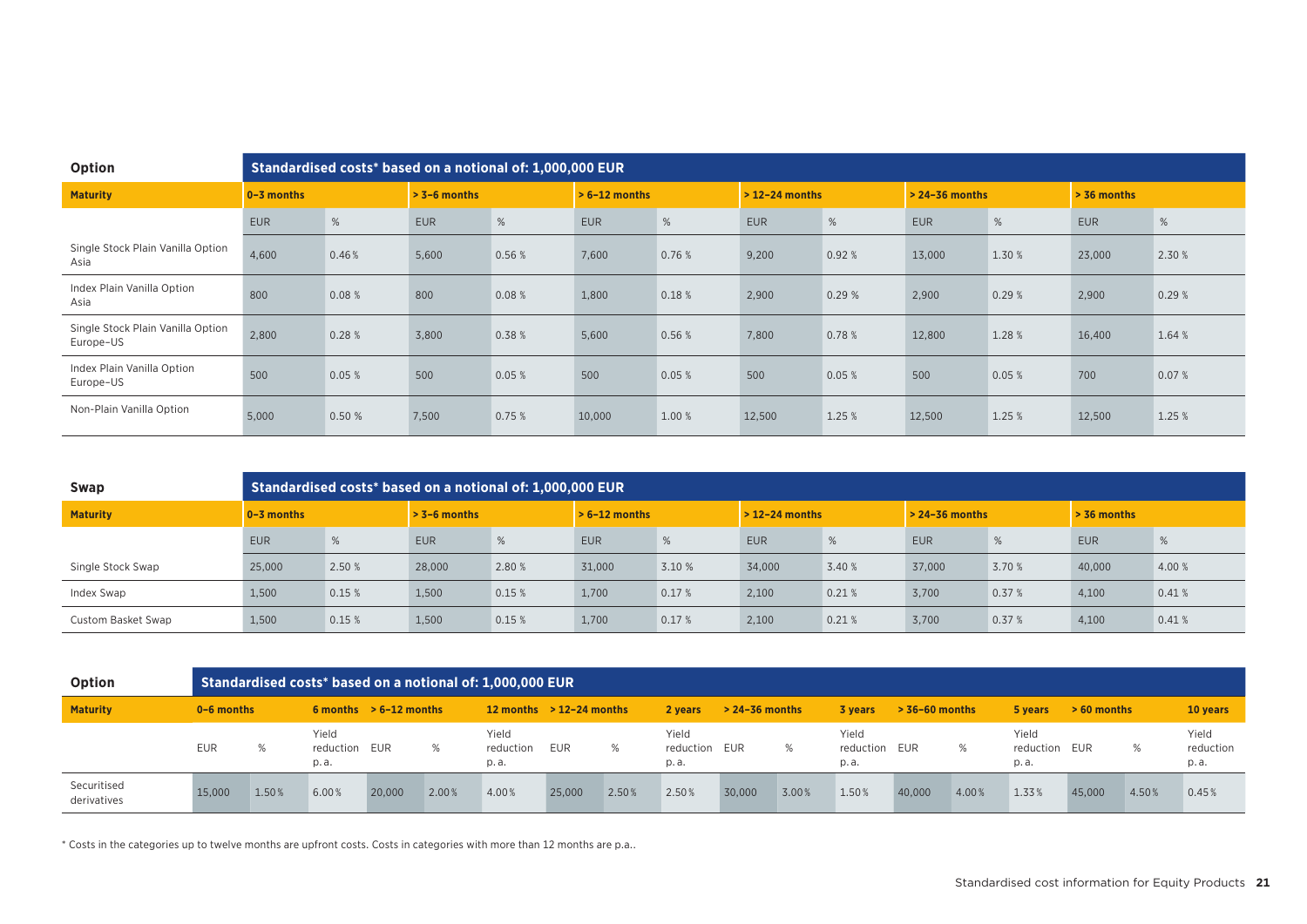# **Standardised cost information for Shares and ETFs**

concerning costs and related charges, pursuant to Article 24 (4) of Directive 2014/65/EU ("MiFID II") and section 63 (7) sentence 1 of the German Securities Trading Act ("WpHG")

This document provides the most important information regarding the costs of this financial instrument. It does not constitute marketing material; instead, it is legally required information designed to inform you about the costs involved prior to entering into a contract.

In the following, we inform you about the costs arising when you trade securities through us without these securities being held in safe custody with us.

Insofar as you maintain a custody account relationship with us and process your investments with us as a whole (acquisition, safekeeping, sale), the total costs incurred for such investments can be found in our brochure "Client Information on the Securities Business".

# **1. Definition of costs when entering into a trade, according to MiFID II**

In accordance with MiFID II, costs are equivalent to the difference between the mid-market price and the client's price at the time of entering into the trade.

# **2. Performance and cross-relationship with the costs of entering into the trade**

The purpose of this standardised cost information is to provide you with an overview of expected costs. Standardised cost information is generally supplemented by information about costs that will actually be incurred, with such information being provided immediately prior to concluding a trade upon request.

# **3. Explanations regarding standardised cost information**

The costs shown are indicative. Costs which will actually be incurred upon entering into a trade may differ from this indication; in particular, they are affected by factors such as market conditions prevailing on the trade date and the spread widening.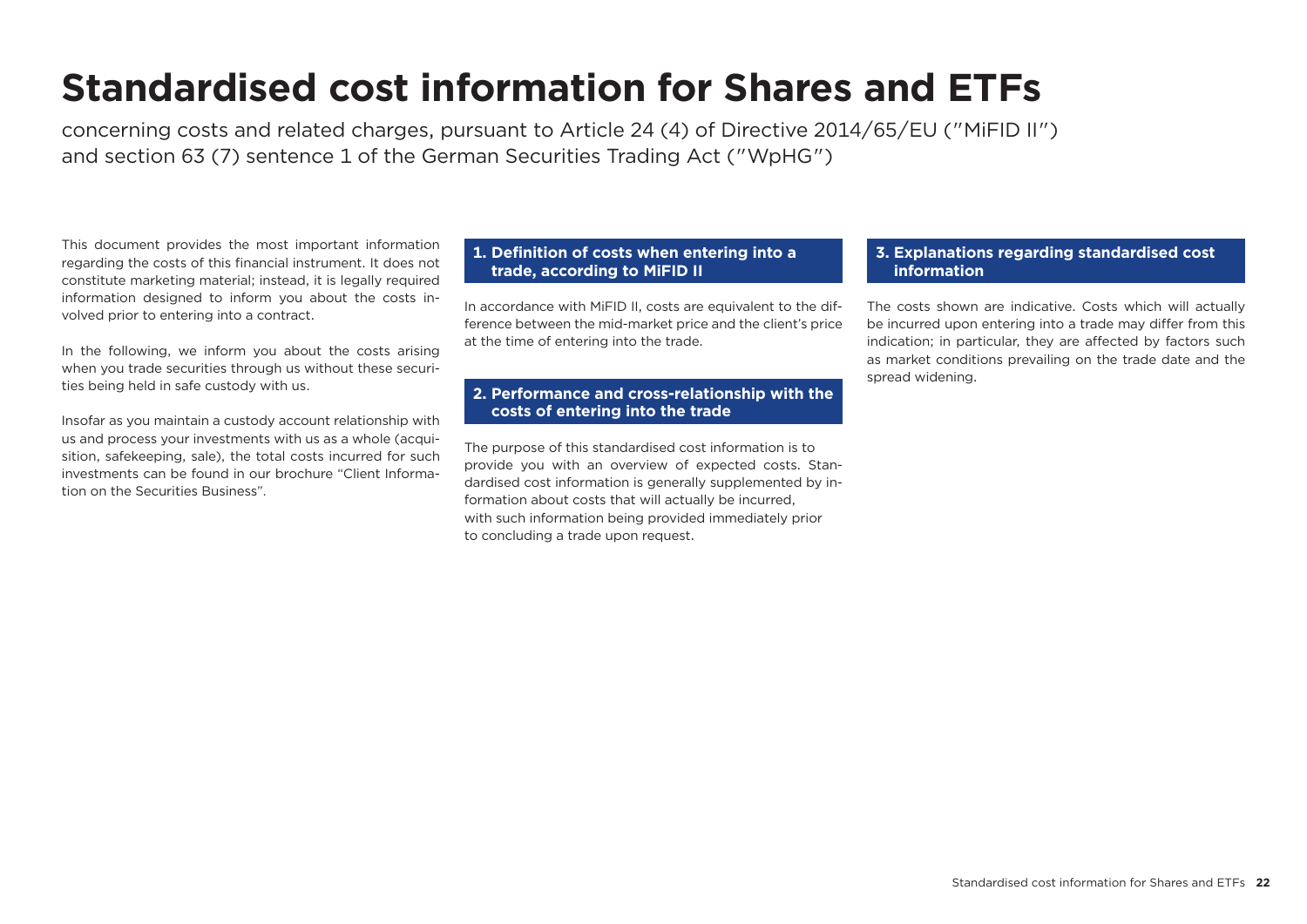| <b>Equity products</b> |               | Standardised costs* based on a notional of: 1,000,000 EUR |                            |               |       |                            |                |       |                             |                 |       |                            |                 |       |                             |               |       |                             |
|------------------------|---------------|-----------------------------------------------------------|----------------------------|---------------|-------|----------------------------|----------------|-------|-----------------------------|-----------------|-------|----------------------------|-----------------|-------|-----------------------------|---------------|-------|-----------------------------|
| <b>Maturity</b>        | 0 to 3 months |                                                           |                            | 3 to 6 months |       |                            | 6 to 12 months |       |                             | 12 to 24 months |       |                            | 24 to 36 months |       |                             | $> 36$ months |       | 10 years                    |
|                        | <b>EUR</b>    |                                                           | Yield<br>reduction<br>p.a. | EUR           | %     | Yield<br>reduction<br>p.a. | EUR            | %     | Yield<br>reduction<br>p. a. | EUR             | %     | Yield<br>reduction<br>p.a. | EUR             | %     | Yield<br>reduction<br>p. a. | EUR           | %     | Yield<br>reduction<br>p. a. |
| Shares                 | 3.500         | 0.35%                                                     | $-1.40%$                   | 3.500         | 0.35% | $-0.70%$                   | 3.500          | 0.35% | $-0.35%$                    | 3,500           | 0.35% | $-0.18%$                   | 3.500           | 0.35% | $-0.12%$                    | 3,500         | 0.35% | $-0.035%$                   |
| <b>ETFs</b>            | 10,000        | 1.00%                                                     | $-4.00%$                   | 10,000        | 1.00% | $-2.00%$                   | 10.000         | 1.00% | $-1.00%$                    | 10,000          | 1.00% | $-0.50%$                   | 10.000          | 1.00% | $-0.33%$                    | 10,000        | 1.00% | $-0.100%$                   |

\* Costs in the categories up to twelve months are upfront costs. Costs in categories with more than 12 months are p.a..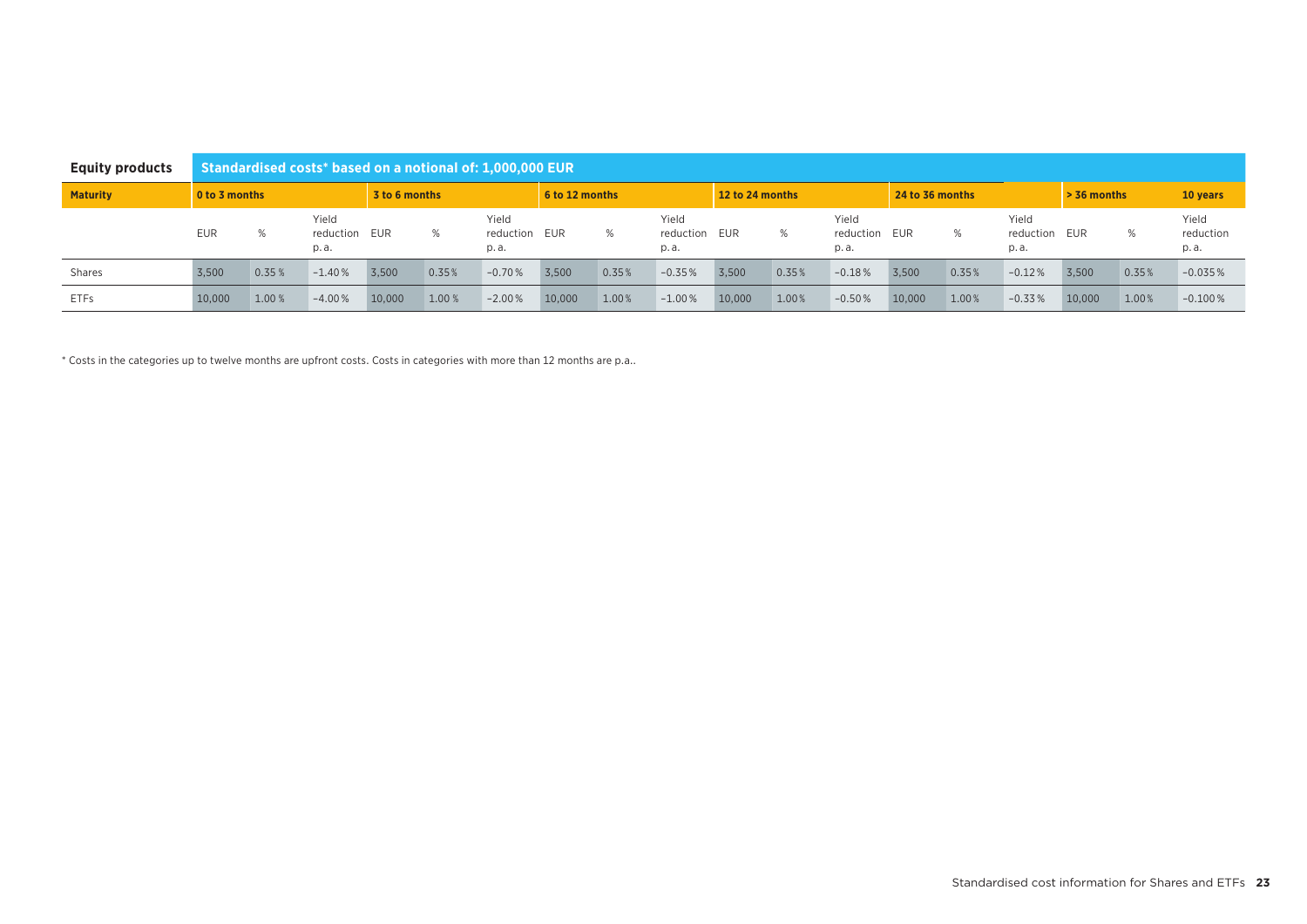# **Standardised cost information for Interest Rate Derivatives**

concerning costs and related charges, pursuant to Article 24 (4) of Directive 2014/65/EU ("MiFID II") and section 63 (7) sentence 1 of the German Securities Trading Act ("WpHG")

This document provides the most important information regarding the costs of this financial instrument. It does not constitute marketing material; instead, it is legally required information designed to inform you about the costs involved prior to entering into a contract.

# **1. Definition of costs when entering into a trade, according to MiFID II**

In accordance with MiFID II, costs are equivalent to the difference between the fair value and the client's price at the time of entering into the trade. These costs are identical to the initial negative market value upon trade entry; they cover the Bank's expenses for structuring and selling the product, cost of equity, as well as Commerzbank AG's income.

# **2. Performance and cross-relationship with the costs of entering into the trade**

The purpose of this standardised cost information is to provide you with an overview of expected costs. Standardised cost information is generally supplemented by information about costs that will actually be incurred, with such information being generally provided immediately prior to concluding a trade.

# **3. Explanations regarding standardised cost information**

The costs shown are indicative. Costs which will actually be incurred upon entering into a trade may differ from this indication; in particular, they are influenced by factors such as the client's credit rating, market conditions prevailing on the trade date, and the existence of a Credit Support Annex.

# **4. Performance information**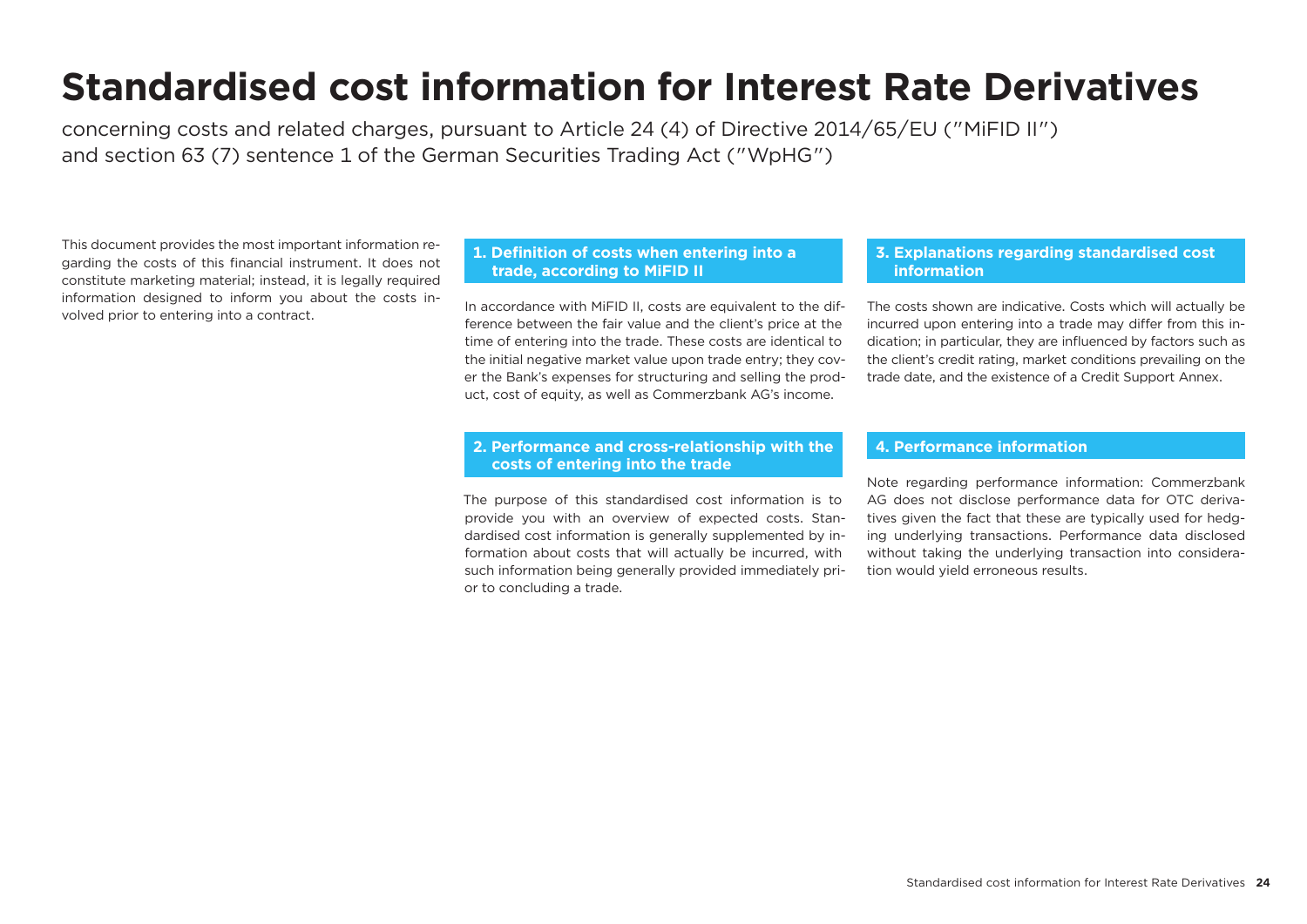|                            |         | Standardised cost based on a notional of: 1,000,000 EUR |         |        |         |                                      |         |        |         |        |          |       |          |       |
|----------------------------|---------|---------------------------------------------------------|---------|--------|---------|--------------------------------------|---------|--------|---------|--------|----------|-------|----------|-------|
| <b>Maturity</b>            | 2 years |                                                         | 3 years |        | 4 years |                                      | 5 years |        | 7 years |        | 10 years |       | 20 years |       |
| IRS without floor          | Amount  | $\%$                                                    | Amount  | $\%$   | Amount  | %                                    | Amount  | %      | Amount  | $\%$   | Amount   | $\%$  | Amount   | $\%$  |
| <b>EUR</b>                 | 7,000   | 0,70 %                                                  | 10,500  | 1.05%  | 14,000  | 1.40%                                | 20,000  | 2.00 % | 25,000  | 2.50%  | 35,000   | 3.50% | 45,000   | 4.50% |
| <b>USD</b>                 | 7,000   | 0,70%                                                   | 10,500  | 1.05%  | 14,000  | 1.40%                                | 20,000  | 2.00 % | 25,000  | 2.50%  | 35,000   | 3.50% | 45,000   | 4.50% |
| GBP                        | 7,000   | 0,70%                                                   | 10,500  | 1.05%  | 14,000  | 1.40%                                | 20,000  | 2.00 % | 25,000  | 2.50%  | 35,000   | 3.50% | 45,000   | 4.50% |
| CHF                        | 7,000   | 0,70%                                                   | 10,500  | 1.05%  | 14,000  | 1.40%                                | 20,000  | 2.00 % | 25,000  | 2.50%  | 35,000   | 3.50% | 45,000   | 4.50% |
| IRS with floor             |         |                                                         |         |        |         |                                      |         |        |         |        |          |       |          |       |
| <b>EUR</b>                 | 7,000   | 0,70%                                                   | 10,500  | 1.05%  | 14,000  | 1.40%                                | 20,000  | 2.00%  | 25,000  | 2.50%  | 35,000   | 3.50% | 45,000   | 4.50% |
| <b>USD</b>                 | 7,000   | 0,70 %                                                  | 10,500  | 1.05%  | 14,000  | 1.40%                                | 20,000  | 2.00%  | 25,000  | 2.50%  | 35,000   | 3.50% | 45,000   | 4.50% |
| <b>Cross Currency Swap</b> |         |                                                         |         |        |         |                                      |         |        |         |        |          |       |          |       |
| EUR-USD                    | 8,000   | 0,80%                                                   | 12,000  | 1.20 % | 16,000  | 1.60%                                | 23,000  | 2.30%  | 28,000  | 2.80%  | 40,000   | 4.00% | 50,000   | 5.00% |
| EUR-GBP                    | 8,000   | 0,80%                                                   | 12,000  | 1.20%  | 16,000  | 1.60%                                | 23,000  | 2.30%  | 28,000  | 2.80%  | 40,000   | 4.00% | 50,000   | 5.00% |
| EUR-CHF                    | 8,000   | 0,80%                                                   | 12,000  | 1.20%  | 16,000  | 1.60%                                | 23,000  | 2.30%  | 28,000  | 2.80%  | 40,000   | 4.00% | 50,000   | 5.00% |
| EUR-NZD                    | 8,000   | 0,80%                                                   | 12,000  | 1.20%  | 16,000  | 1.60%                                | 23,000  | 2.30%  | 28,000  | 2.80%  | 40,000   | 4.00% | 50,000   | 5.00% |
| EUR-RUB                    | 8,000   | 0,80%                                                   | 12,000  | 1.20%  | 16,000  | 1.60%                                | 23,000  | 2.30%  | 28,000  | 2.80 % | 40,000   | 4.00% | 50,000   | 5.00% |
| IR cap - ATM               |         |                                                         |         |        |         |                                      |         |        |         |        |          |       |          |       |
| <b>EUR</b>                 | 6,500   | 0.65%                                                   | 9,750   | 0.98%  | 13,000  | 1.30%                                | 16,250  | 1.63%  | 22,750  | 2.28%  | 32,500   | 3.25% |          |       |
| <b>USD</b>                 | 6,500   | 0.65%                                                   | 9,750   | 0.98%  | 13,000  | 1.30%                                | 16,250  | 1.63%  | 22,750  | 2.28%  | 32,500   | 3.25% |          |       |
| <b>Swaption - ATM</b>      |         | Client buys payer, phys. settled                        |         |        |         | Client sells receiver, phys. settled |         |        |         |        |          |       |          |       |
|                            | 1x5y    |                                                         | 1x10y   |        | 1x5y    |                                      | 1x10y   |        |         |        |          |       |          |       |
|                            | Amount  | %                                                       | Amount  | $\%$   | Amount  | %                                    | Amount  | $\%$   |         |        |          |       |          |       |
| EUR                        | 15,000  | 1.50%                                                   | 30,000  | 3.00%  | 15,000  | 1.50%                                | 30,000  | 3.00%  |         |        |          |       |          |       |
| <b>USD</b>                 | 15,000  | 1.50%                                                   | 30,000  | 3.00%  | 15,000  | 1.50%                                | 30,000  | 3.00%  |         |        |          |       |          |       |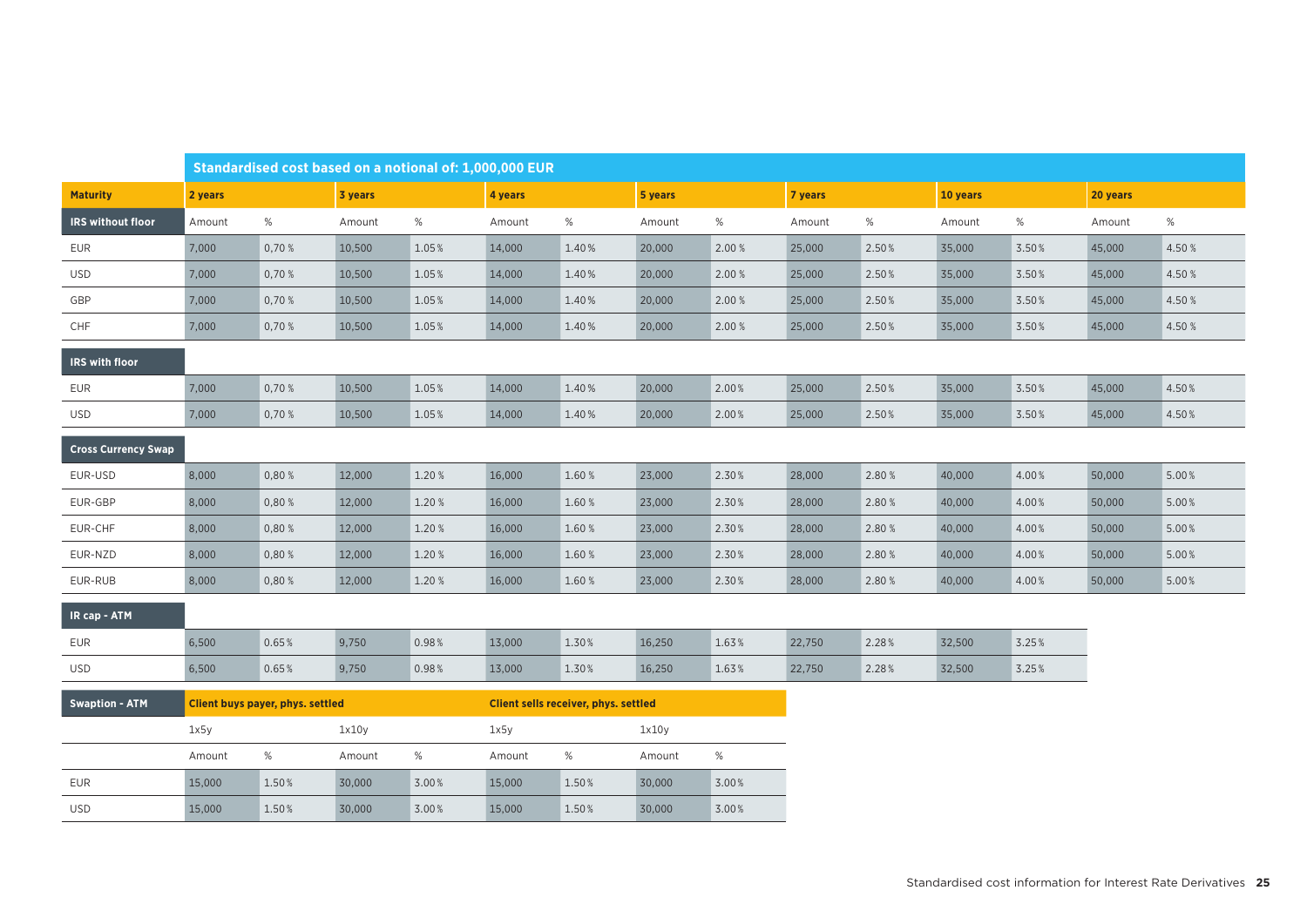|                                   |            |         | Standardised cost based on a notional of: 1,000,000 EUR |         |       |         |       |         |       |         |       |          |       |          |       |
|-----------------------------------|------------|---------|---------------------------------------------------------|---------|-------|---------|-------|---------|-------|---------|-------|----------|-------|----------|-------|
| <b>Maturity</b>                   |            | 2 years |                                                         | 3 years |       | 4 years |       | 5 years |       | 7 years |       | 10 years |       | 20 years |       |
| Structured products               | Currency   | Amount  | %                                                       | Amount  | %     | Amount  | %     | Amount  | %     | Amount  | %     | Amount   | %     | Amount   | %     |
| Product type                      |            |         |                                                         |         |       |         |       |         |       |         |       |          |       |          |       |
| Cap/Swap<br>combination           | <b>EUR</b> | 10,000  | 1.00%                                                   | 12,000  | 1.20% | 15,000  | 1.50% | 20,000  | 2.00% | 25,000  | 2.50% | 30,000   | 3.50% | 40,000   | 4.40% |
| Extendable swap                   | <b>EUR</b> | 10,000  | 1.00%                                                   | 12,000  | 1.20% | 15,000  | 1.50% | 20,000  | 2.00% | 25,000  | 2.50% | 30,000   | 3.50% | 40,000   | 4.40% |
| Interest rate swap<br>with chance | <b>EUR</b> | 10,000  | 1.00%                                                   | 12,000  | 1.20% | 15,000  | 1.50% | 20,000  | 2.00% | 25,000  | 2.50% | 30,000   | 3.50% | 40,000   | 4.40% |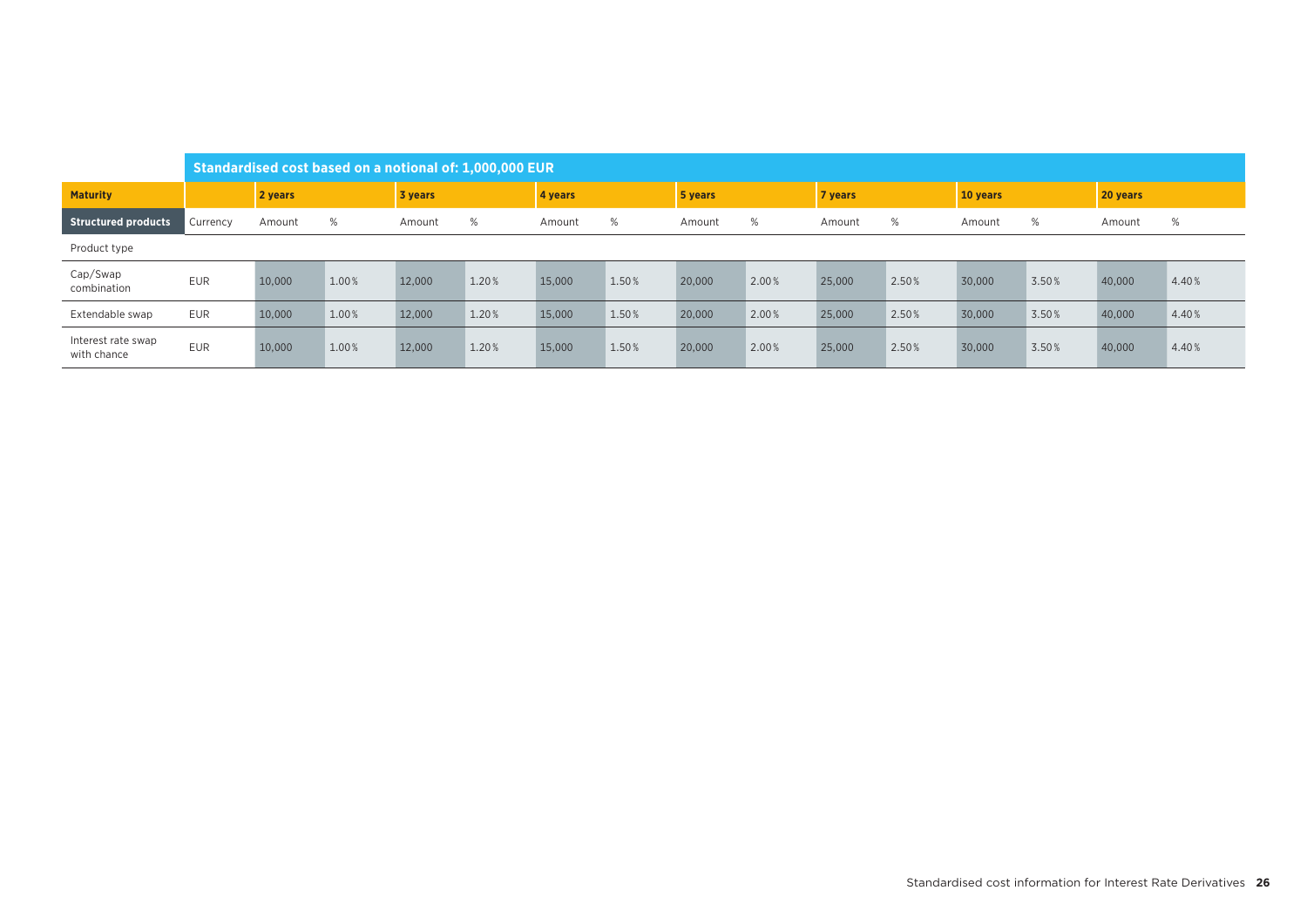# **Standardised cost information for Credit Derivatives**

concerning costs and related charges, pursuant to Article 24 (4) of Directive 2014/65/EU ("MiFID II") and section 63 (7) sentence 1 of the German Securities Trading Act ("WpHG")

This document provides the most important information regarding the costs of this financial instrument. It does not constitute marketing material; instead, it is legally required information designed to inform you about the costs involved prior to entering into a contract.

# **1. Definition of costs when entering into a trade, according to MiFID II**

In accordance with MiFID II, costs are equivalent to the difference between the fair value and the client's price at the time of entering into the trade. These costs are identical to the initial negative market value upon trade entry; they cover the Bank's expenses for structuring and selling the product, cost of equity, as well as Commerzbank AG's income.

# **2. Performance and cross-relationship with the costs of entering into the trade**

The purpose of this standardised cost information is to provide you with an overview of expected costs. Standardised cost information is generally supplemented by information about costs that will actually be incurred, with such information being generally provided immediately prior to concluding a trade.

# **3. Explanations regarding standardised cost information**

The costs shown are indicative. Costs which will actually be incurred upon entering into a trade may differ from this indication; in particular, they are influenced by factors such as the client's credit rating, market conditions prevailing on the trade date, and the existence of a Credit Support Annex.

# **4. Performance information**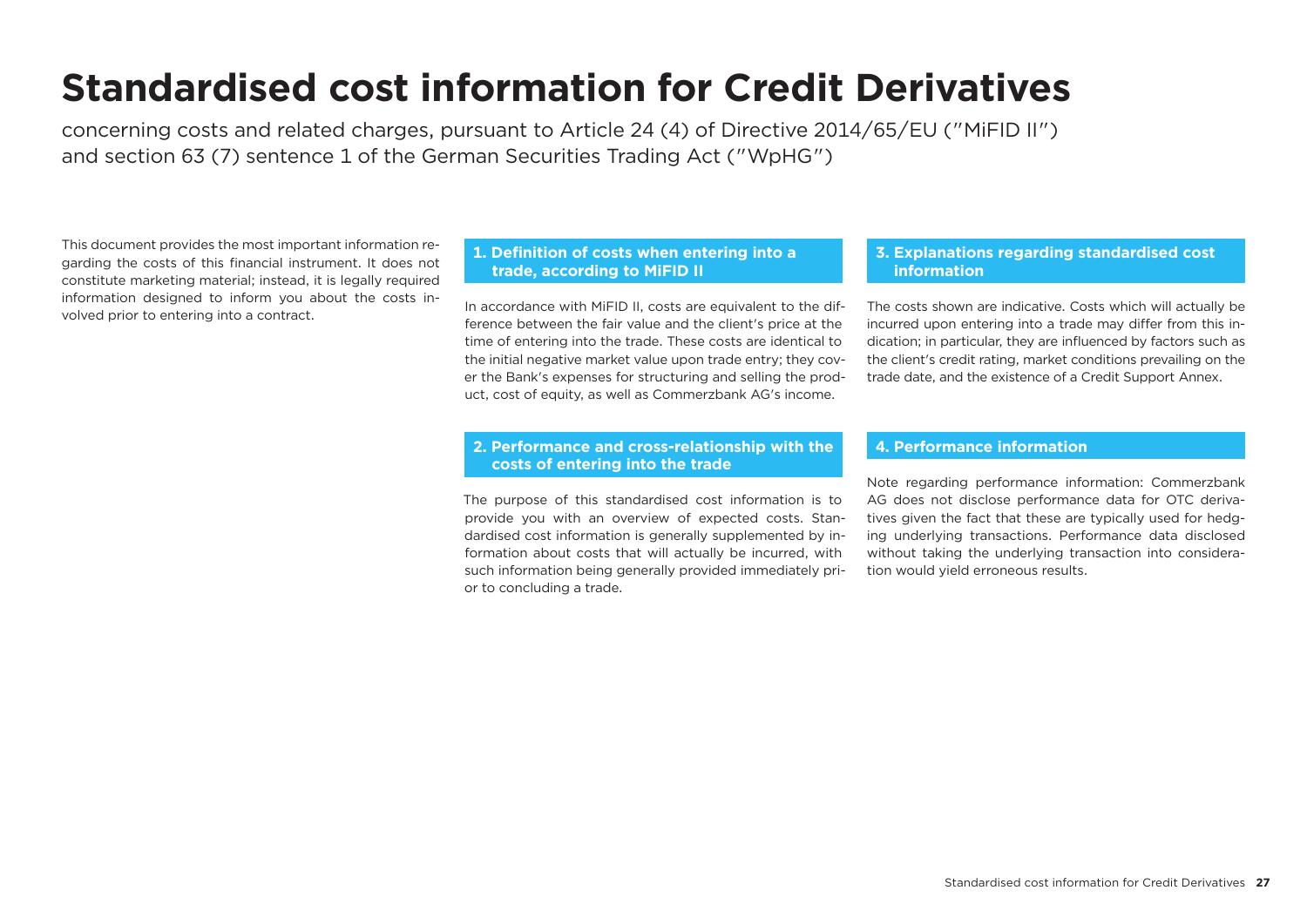|                                                             |             |       |             |       | Standardised cost based on a notional of 1,000,000 EUR |       |             |       |             |       |             |       |             |        |
|-------------------------------------------------------------|-------------|-------|-------------|-------|--------------------------------------------------------|-------|-------------|-------|-------------|-------|-------------|-------|-------------|--------|
| <b>Maturity</b>                                             | 2 years     |       | 3 years     |       | 4 years                                                |       | 5 years     |       | 7 years     |       | 10 years    |       | 20 years    |        |
| Currency                                                    | EUR/USD/GBP |       | EUR/USD/GBP |       | EUR/USD/GBP                                            |       | EUR/USD/GBP |       | EUR/USD/GBP |       | EUR/USD/GBP |       | EUR/USD/GBP |        |
| <b>Credit Default Swap</b><br>(derivative/securi-<br>tised) | Amount      | $\%$  | Amount      | %     | Amount                                                 | %     | Amount      | %     | Amount      | $\%$  | Amount      | %     | Amount      | %      |
| Investment Grade                                            | 5.000       | 0.50% | 7.500       | 0.75% | 10.000                                                 | 1.00% | 12.500      | 1.25% | 17,500      | 1.75% | 25,000      | 2.50% | 50,000      | 5.00%  |
| Non-Investment<br>grade/unrated                             | 15,000      | 1.50% | 22,500      | 2.25% | 30,000                                                 | 3.00% | 37,500      | 3.75% | 52,500      | 5.25% | 75,000      | 7.50% | 150,000     | 15.00% |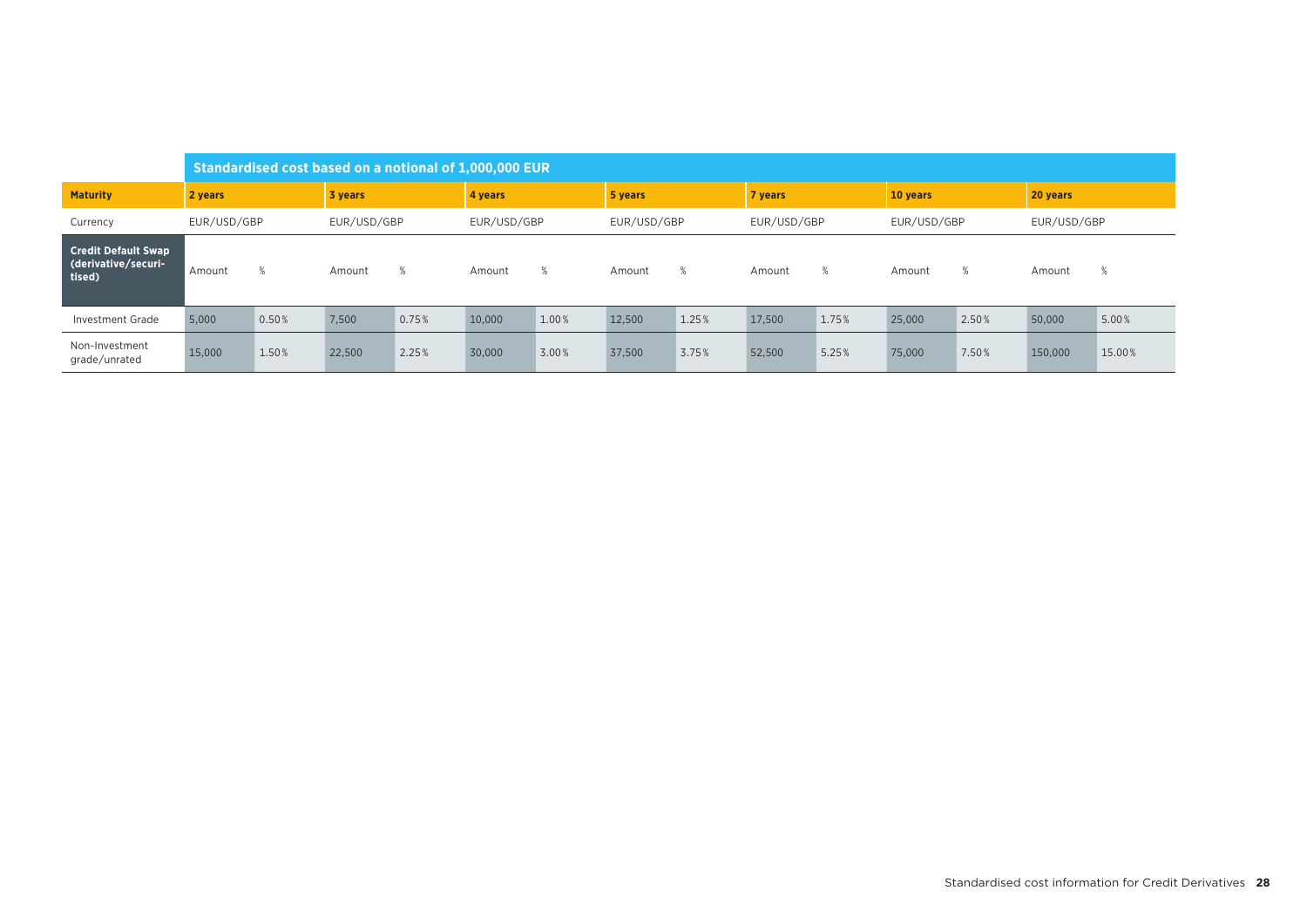# **Standardised cost information for Commodity Derivatives**

concerning costs and related charges, pursuant to Article 24 (4) of Directive 2014/65/EU ("MiFID II") and section 63 (7) sentence 1 of the German Securities Trading Act ("WpHG")

This document provides the most important information regarding the costs of this financial instrument. It does not constitute marketing material; instead, it is legally required information designed to inform you about the costs involved prior to entering into a contract.

# **1. Definition of costs when entering into a trade, according to MiFID II**

In accordance with MiFID II, costs are equivalent to the difference between the fair value and the client's price at the time of entering into the trade. These costs are identical to the initial negative market value upon trade entry; they cover the Bank's expenses for structuring and selling the product, cost of equity, as well as Commerzbank AG's income

# **2. Performance and cross-relationship with the costs of entering into the trade**

The purpose of this standardised cost information is to provide you with an overview of expected costs. Standardised cost information is generally supplemented by information about costs that will actually be incurred, with such information being generally provided immediately prior to concluding a trade.

# **3. Explanations regarding standardised cost information**

The costs shown are indicative. Costs which will actually be incurred upon entering into a trade may differ from this indication; in particular, they are influenced by factors such as the client's credit rating, market conditions prevailing on the trade date, and the existence of a Credit Support Annex.

# **4. Performance information**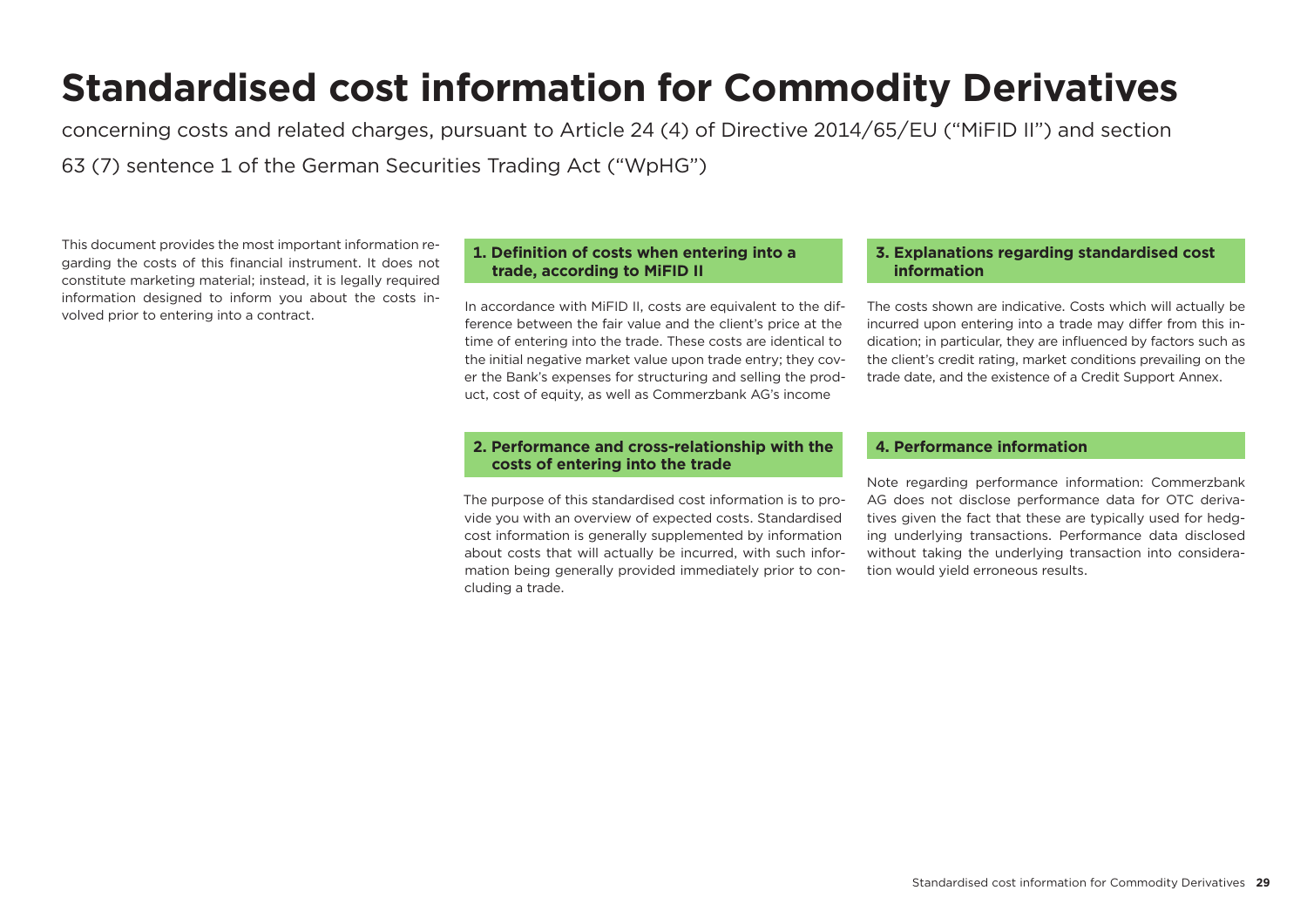| <b>Commodity Forward</b> & Commodity<br>Swap <sup>2</sup> and variantions thereof |                             |              | Standardised cost based on a notional of:<br>1,000,000 EUR |                   |       |             |       |
|-----------------------------------------------------------------------------------|-----------------------------|--------------|------------------------------------------------------------|-------------------|-------|-------------|-------|
| <b>Maturity</b>                                                                   |                             | 0 to 6 month |                                                            | $> 6$ to 12 month |       | $>12$ month |       |
| Underlying <sup>4</sup>                                                           | <b>Minimum costs in EUR</b> | Euro         | %                                                          | Euro              | %     | Euro        | %     |
| Commodity Underlying<br>Group 1                                                   | 500                         | 10.000       | 1.00 %                                                     | 20,000            | 2.00% | 32.500      | 3.25% |
| Commodity Underlying<br>Group 2                                                   | 500                         | 15.000       | 1.50%                                                      | 25,000            | 2.50% | 37.500      | 3.75% |
| Commodity Underlying<br>Group 3                                                   | 500                         | 20,000       | 2.00%                                                      | 30.000            | 3.00% | 42.500      | 4.25% |

| Commodity Option <sup>3</sup> and variations<br>thereof |                             |              | Standardised cost based on a notional of:<br>1,000,000 EUR |                   |        |             |       |
|---------------------------------------------------------|-----------------------------|--------------|------------------------------------------------------------|-------------------|--------|-------------|-------|
| <b>Maturity</b>                                         |                             | 0 to 6 month |                                                            | $> 6$ to 12 month |        | $>12$ month |       |
| Underlying <sup>4</sup>                                 | <b>Minimum costs in EUR</b> | Euro         | %                                                          | Euro              | %      | Euro        | %     |
| Commodity Underlying<br>Group 1                         | 500                         | 12.500       | 1.25%                                                      | 22.500            | 2.25%  | 32.500      | 3.25% |
| Commodity Underlying<br>Group 2                         | 500                         | 15.000       | 1.50%                                                      | 25,000            | 2.50%  | 35,000      | 3.50% |
| Commodity Underlying<br>Group 3                         | 500                         | 23.500       | 2.35 %                                                     | 33.500            | 3.35 % | 43.500      | 4.35% |

 $1$  A type of Forward agreement whereby a floating price based on a single day observation of an underlying commodity is exchanged for a fixed price.

<sup>2</sup> A type of Swap agreement whereby a floating price based on the average of daily prices of an underlying commodity over a specified period is exchanged for a fixed price.

 $3$  A financial transaction whereby the buyer of the option has the right but not the obligation to buy or sell a Commodity instrument at a specific price at a specific date and time in the future.

⁴ Commodity Underlying Groups

In order to illustrate different market characteritics among different commodity underlyings, we have grouped our traded underlyings in 3 groups of underlyings that are broadly similar with regard to market characteristics (volumes traded, bid offers, market depth, available tenors), which in turn results in different standard trading costs for each of the groups.

Commodity Underlying Group 1: Coffee - ICE, Corn - CBOT, Cotton - ICE, Wheat - CBOT, Cocoa - ICE, Soybeans - CBOT, Sugar - ICE, Rapeseed - Euronext, Milling Wheat - Euronext, Soybean Oil, Brent Crude Oil - ICE, WTI Crude Oil - NYMEX, Carbon - Spot EUA, ICE Low Sulphur Gasoil, Nymex NY Harbor ULSD, Natural Gas (Henry Hub) - NYMEX, Aluminium - LME, Copper - LME, Nickel - LME, Gold, Silver

**Commodity Underlying Group 2:** Soybean Meal, Cocoa - Euronext, Feed Wheat - ICE, Maize - Euronext, Robusta Coffee - ICE, White Sugar - ICE, Dated Brent, Dubai Crude, Carbon - Spot CER, Diesel 10ppm CIF Cargoes NWE , Diesel 10ppm CIF Cargoes NWE - UK spec, Diesel 10ppm CIF Med, Diesel 10ppm FOB Barges ARA, Gasoil 0.1% CIF Cargoes NWE, Gasoil 0.1% CIF MED, Gasoil 0.1% FOB Barges R'dam, Jetfuel CIF Cargoes NWE, Jetfuel FOB Barges ARA, Fuel Oil 3.5% FOB Barges ARA, Fuel Oil 3.5% FOB MED Cargoes, Fuel Oil 1% FOB Barges, Fuel Oil 1% FOB NWE Cargoes, Fuel Oil Singapore 180cst, Fuel Oil Singapore 380cst, Naphtha CIF Cargoes NWE, Singapore Gasoil, Lead - LME, Zinc - LME, Palladium, Platinum

**Commodity Underlying Group 3:** Frozen Concentrate Orange Juice, Rubber (TSR20) - SGX, Coal Argus API2, Coal Argus API4, Phelix Baseload - EPEX, Carbon - Spot ERU, Carbon - Spot AEU - Aviation, Jet Fuel FOB MED Cargoes, Jet Kerosene 54 Gulf Coast, Kerosine Singapore, Fuel Oil 3.5% CIF MED Cargoes, Fuel Oil 3.5% CIF NWE Cargoes, Fuel Oil No.6 3.0% FOB USGC Barges, Fuel Oil 1% CIF Cargoes NWE, Fuel Oil 1% CIF MED Cargoes, Rheinschiene -HEL, TSI Steel Scrap, Ultra Low Sulfur Diesel Gulf Coast, Alloy - LME, Iron Ore CFR Tianjin (China) 62%, Tin - LME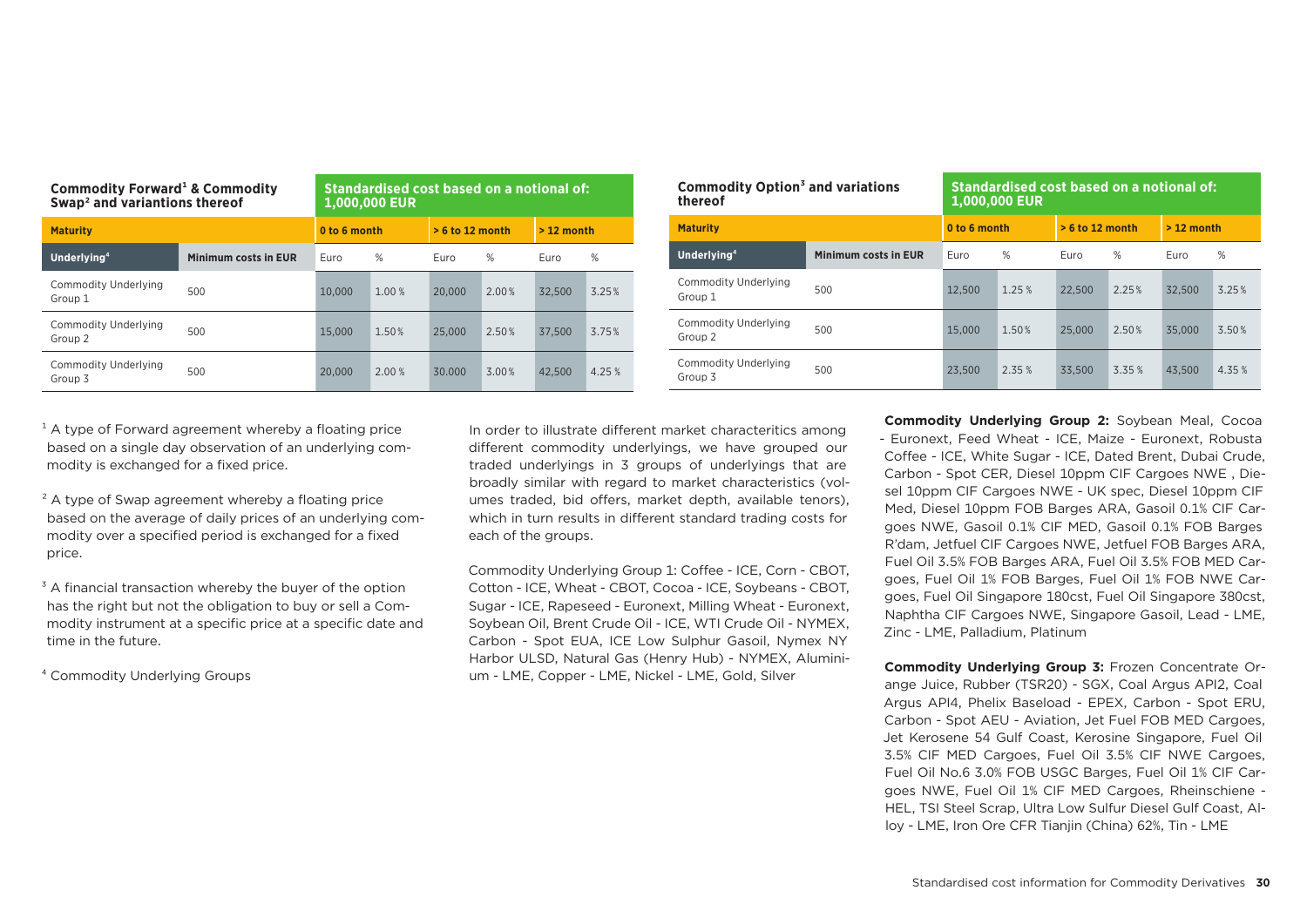# **Standardised cost information for FX Derivatives**

concerning costs and related charges, pursuant to Article 24 (4) of Directive 2014/65/EU ("MiFID II") and section 63 (7) sentence 1 of the German Securities Trading Act ("WpHG")

This document provides the most important information regarding the costs of this financial instrument. It does not constitute marketing material; instead, it is legally required information designed to inform you about the costs involved prior to entering into a contract.

# **1. Definition of costs when entering into a trade, according to MiFID II**

In accordance with MiFID II, costs are equivalent to the difference between the fair value and the client's price at the time of entering into the trade. These costs are identical to the initial negative market value upon trade entry; they cover the Bank's expenses for structuring and selling the product, cost of equity, as well as Commerzbank AG's income.

# **2. Performance and cross-relationship with the costs of entering into the trade**

The purpose of this standardised cost information is to provide you with an overview of expected costs. Standardised cost information is generally supplemented by information about costs that will actually be incurred, with such information being generally provided immediately prior to concluding a trade.

# **3. Explanations regarding standardised cost information**

The costs shown are indicative. Costs which will actually be incurred upon entering into a trade may differ from this indication; in particular, they are influenced by factors such as the client's credit rating, market conditions prevailing on the trade date, and the existence of a Credit Support Annex. The shown currency pairs are indicative. The same costs apply to trades in other currency pairs.

# **4. Performance information**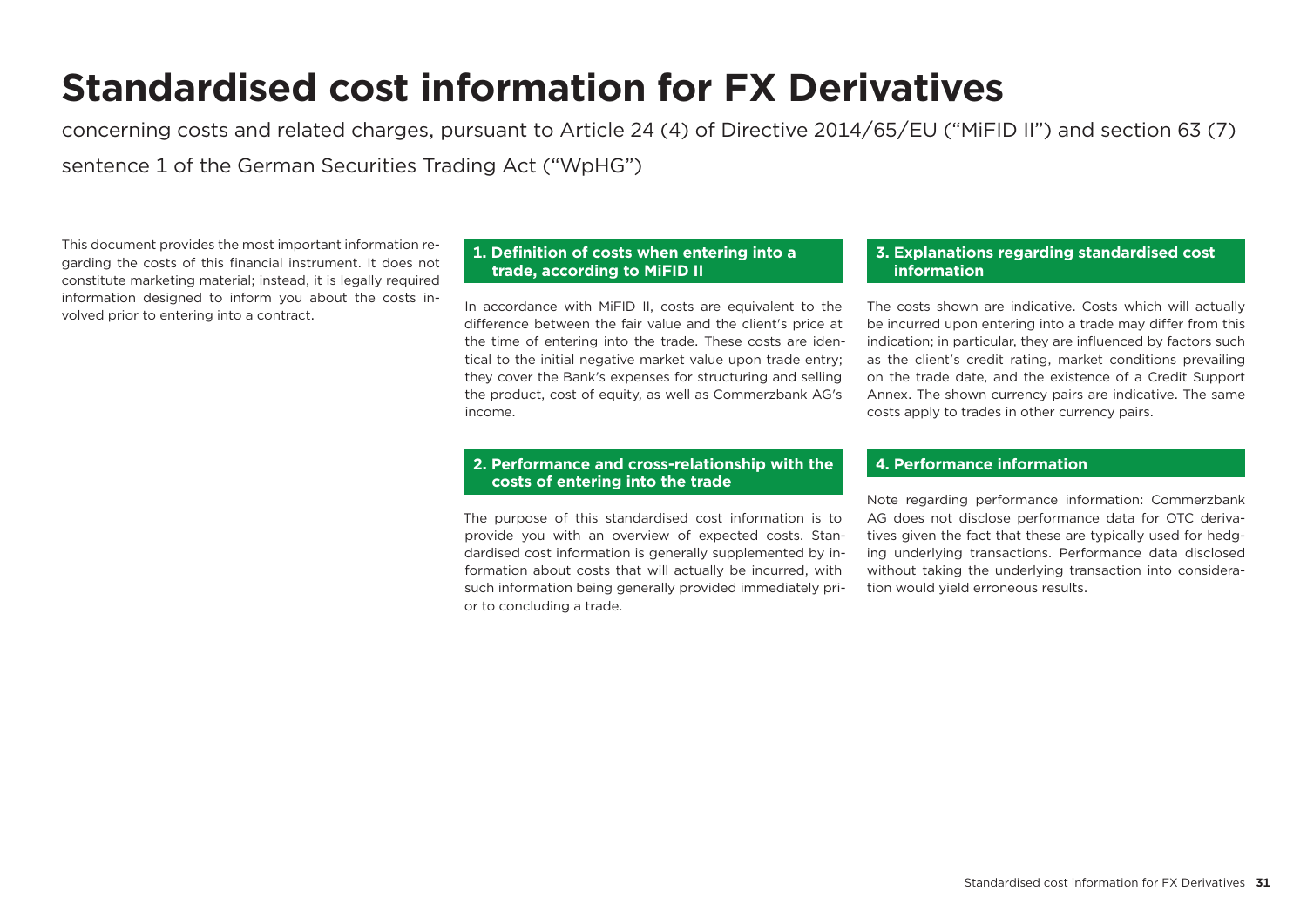| FX Forward/FX Swap/<br><b>Non-Deliverable Forward</b> |                                | Standardised cost based on a notional of: 1,000,000 EUR |        |                |       |              |       |  |  |
|-------------------------------------------------------|--------------------------------|---------------------------------------------------------|--------|----------------|-------|--------------|-------|--|--|
| <b>Maturity</b>                                       |                                | 0 to 6 month                                            |        | 6 to 12 months |       | $>12$ months |       |  |  |
| <b>Currency pair</b>                                  | <b>Minimum costs</b><br>in EUR | <b>EUR</b>                                              | %      | <b>EUR</b>     | %     | <b>EUR</b>   | %     |  |  |
| Price Group 1                                         | 250                            | 7,500                                                   | 0.75%  | 15,000         | 1.50% | 20,000       | 2.00% |  |  |
| Price Group 2                                         | 250                            | 10,000                                                  | 1.00%  | 20,000         | 2.00% | 30,000       | 3.00% |  |  |
| Price Group 3                                         | 250                            | 12,500                                                  | 1.25 % | 25,000         | 2.50% | 35,000       | 3.50% |  |  |

Price Group 1: EUR or USD vs. USD/GBP/CHF/JPY/CAD/SEK/NOK/DKK

Price Group 2: EUR or USD vs. AUD/CNH/CZK/HKD/HRK/HUF/MXN/NZD/PLN/SGD

Price Group 3: EUR or USD vs. AED/BGN/BTRL/INR/KRW/MAD/QAR/RON/RUB/THB/TND/TRY/ZWD/ZAR

| <b>FX Option</b>     |                                | Standardised cost based on a notional of: 1,000,000 EUR |       |               |       |              |        |  |  |  |
|----------------------|--------------------------------|---------------------------------------------------------|-------|---------------|-------|--------------|--------|--|--|--|
| <b>Maturity</b>      |                                | 0 to 6 month                                            |       | 0 to 6 months |       | $>12$ months |        |  |  |  |
| <b>Currency pair</b> | <b>Minimum costs</b><br>in EUR | <b>EUR</b>                                              | %     | <b>EUR</b>    | %     | <b>EUR</b>   | %      |  |  |  |
| Price Group 1        | 500                            | 7,500                                                   | 0.75% | 17,500        | 1.75% | 25,000       | 2.50%  |  |  |  |
| Price Group 2        | 500                            | 10,000                                                  | 1.00% | 22,500        | 2.25% | 35,000       | 3.50 % |  |  |  |
| Price Group 3        | 500                            | 12,500                                                  | 1.25% | 27,500        | 2.75% | 40,000       | 4.00%  |  |  |  |

Price Group 1: EUR or USD vs. USD/GBP/CHF/JPY/CAD/SEK/NOK/DKK

Price Group 2: EUR or USD vs. AUD/CNH/CZK/HKD/HRK/HUF/MXN/NZD/PLN/SGD

Price Group 3: EUR or USD vs. AED/BGN/BTRL/INR/KRW/MAD/QAR/RON/RUB/THB/TND/TRY/ZWD/ZAR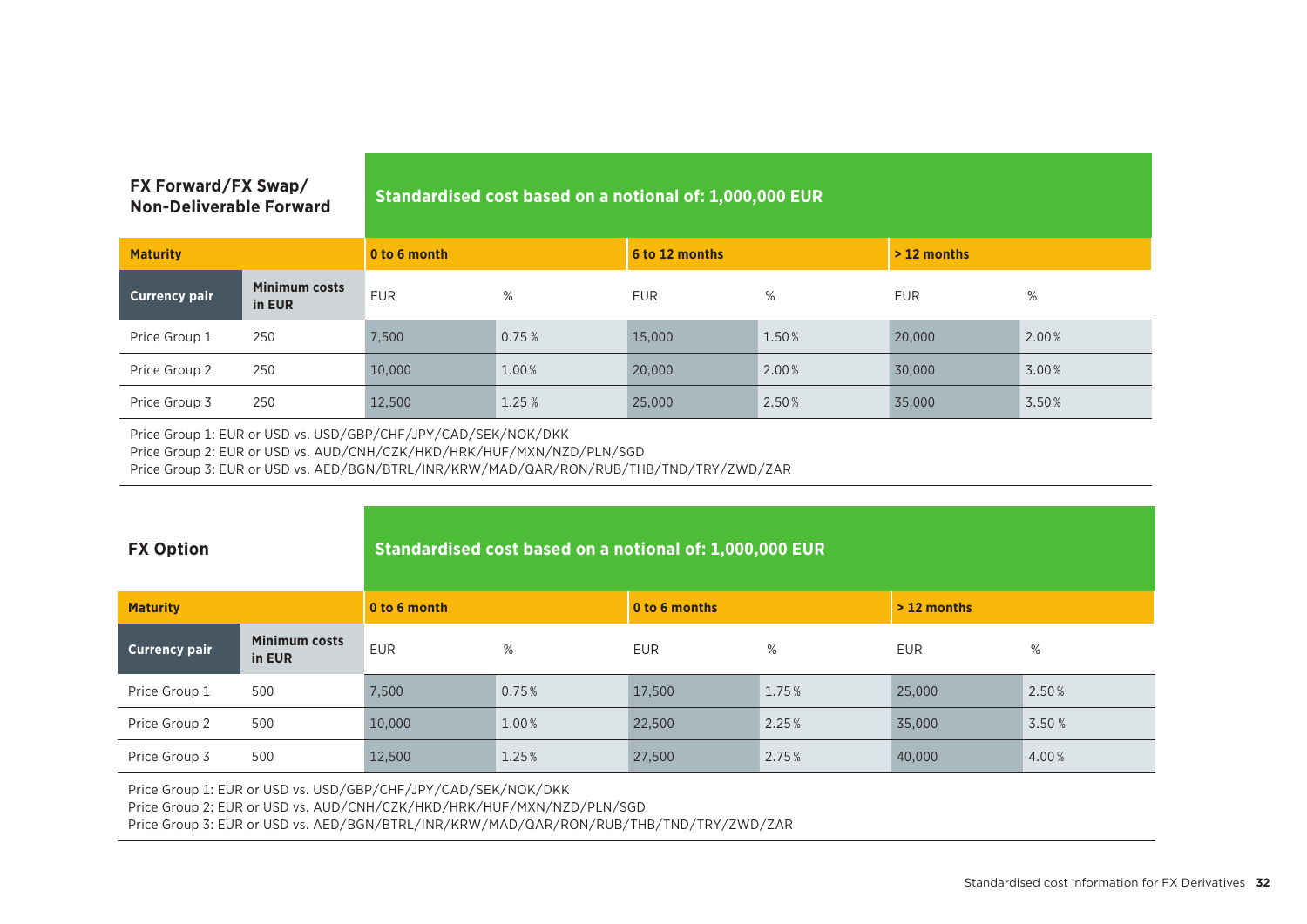# **FX Ti**

| <b>FX Time Option Forward/</b><br><b>FX Time Option Swap</b> |                                | Standardised cost based on a notional of: 1,000,000 EUR |        |                |       |              |       |  |  |  |
|--------------------------------------------------------------|--------------------------------|---------------------------------------------------------|--------|----------------|-------|--------------|-------|--|--|--|
| <b>Maturity</b>                                              |                                | 0 to 6 month                                            |        | 6 to 12 months |       | $>12$ months |       |  |  |  |
| <b>Currency pair</b>                                         | <b>Minimum costs</b><br>in EUR | <b>EUR</b>                                              | %      | <b>EUR</b>     | %     | <b>EUR</b>   | %     |  |  |  |
| Price Group 1                                                | 250                            | 17.500                                                  | 1.75 % | 25,000         | 2.50% | 30,000       | 3.00% |  |  |  |
| Price Group 2                                                | 250                            | 20,000                                                  | 2.00%  | 30,000         | 3.00% | 40,000       | 4.00% |  |  |  |
| Price Group 3                                                | 250                            | 22.500                                                  | 2.25%  | 35,000         | 3.50% | 45,000       | 4.50% |  |  |  |

Price Group 1: EUR or USD vs. USD/GBP/CHF/JPY/CAD/SEK/NOK/DKK

Price Group 2: EUR or USD vs. AUD/CNH/CZK/HKD/HRK/HUF/MXN/NZD/PLN/SGD

Price Group 3: EUR or USD vs. AED/BGN/BTRL/INR/KRW/MAD/QAR/RON/RUB/THB/TND/TRY/ZWD/ZAR

# **Structured Products and variations thereof Standardised cost based on a notional of: 1,000,000 EUR**

| <b>Maturity</b>                 | 0 to 6 month         |            | 0 to 6 months |            | $> 12$ months |            |       |
|---------------------------------|----------------------|------------|---------------|------------|---------------|------------|-------|
| <b>Currency pair</b>            | Minimum costs in EUR | <b>EUR</b> | %             | <b>EUR</b> | %             | <b>EUR</b> | %     |
| <b>Enhanced Deposit</b>         | 500                  | 15,000     | 1.50 %        | 30,000     | 3.00%         | 50,000     | 5.00% |
| <b>Risk Reversal</b>            | 500                  | 15,000     | 1.50 %        | 30,000     | 3.00%         | 50,000     | 5.00% |
| Average Outright                | 500                  | 15,000     | 1.50 %        | 30,000     | 3.00%         | 50,000     | 5.00% |
| European Barrier Strategy       | 500                  | 15,000     | 1.50 %        | 30,000     | 3.00%         | 50,000     | 5.00% |
| <b>Synthetic Forward</b>        | 500                  | 15,000     | 1.50 %        | 30,000     | 3.00%         | 50,000     | 5.00% |
| (Resettable) Knock Into Forward | 500                  | 15,000     | 1.50 %        | 30,000     | 3.00%         | 50,000     | 5.00% |
| Ratio Step Forward              | 500                  | 15,000     | 1.50 %        | 30,000     | 3.00%         | 50,000     | 5.00% |
| Participating Forward           | 500                  | 15,000     | 1.50 %        | 30,000     | 3.00%         | 50,000     | 5.00% |
| Range Forward                   | 500                  | 15,000     | 1.50 %        | 30,000     | 3.00%         | 50,000     | 5.00% |
| <b>Collecting Forward</b>       | 500                  | 15,000     | 1.50 %        | 30,000     | 3.00%         | 50,000     | 5.00% |
| <b>Forward Plus</b>             | 500                  | 15,000     | 1.50 %        | 30,000     | 3.00%         | 50,000     | 5.00% |
| Forward Extra                   | 500                  | 15,000     | 1.50 %        | 30,000     | 3.00%         | 50,000     | 5.00% |
| <b>Butterfly Forward</b>        | 500                  | 15,000     | 1.50 %        | 30,000     | 3.00%         | 50,000     | 5.00% |
| Target/Callable Forward         | 5,000                | 15,000     | 1.50 %        | 30,000     | 3.00%         | 50.000     | 5.00% |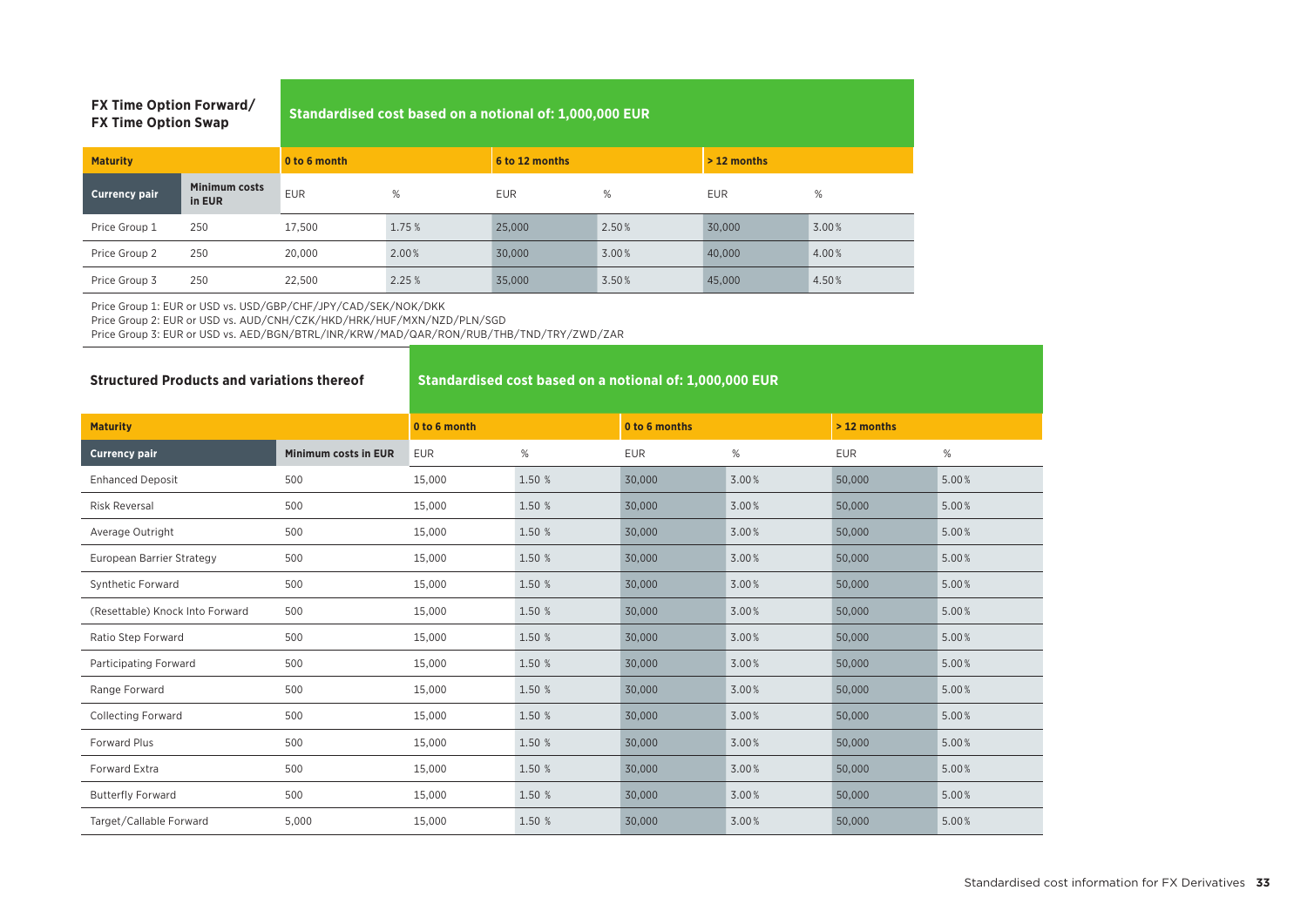# **Standardised cost information for Bonds**

concerning costs and related charges, pursuant to Article 24 (4) of Directive 2014/65/EU ("MiFID II") and section 63 (7) sentence 1 of the German Securities Trading Act ("WpHG")

This document provides the most important information regarding the costs of this financial instrument. It does not constitute marketing material; instead, it is legally required information designed to inform you about the costs involved prior to entering into a contract.

In the following, we inform you about the costs arising when you trade securities through us without these securities being held in safe custody with us.

Insofar as you maintain a custody account relationship with us and process your investments with us as a whole (acquisition, safekeeping, sale), the total costs incurred for such investments can be found in our brochure "Client Information on the Securities Business - Excerpt/update 2018".

# **1. Definition of costs when entering into a trade, according to MiFID II**

In accordance with MiFID II, costs are equivalent to the difference between the mid-market price and the client's price at the time of entering into the trade.

# **2. Performance and cross-relationship with the costs of entering into the trade**

The purpose of this standardised cost information is to provide you with an overview of expected costs. Standardised cost information is generally supplemented by information about costs that will actually be incurred, with such information being generally provided immediately prior to concluding a trade.

# **3. Explanations regarding standardised cost information**

Indicative maximum costs shown are non-binding and subject to change. Costs which will actually be incurred upon entering into a trade may differ from this indication; in particular, they are influenced by factors such as the client's credit rating, market conditions prevailing on the trade date, spread widening, and the existence of a Credit Support Annex.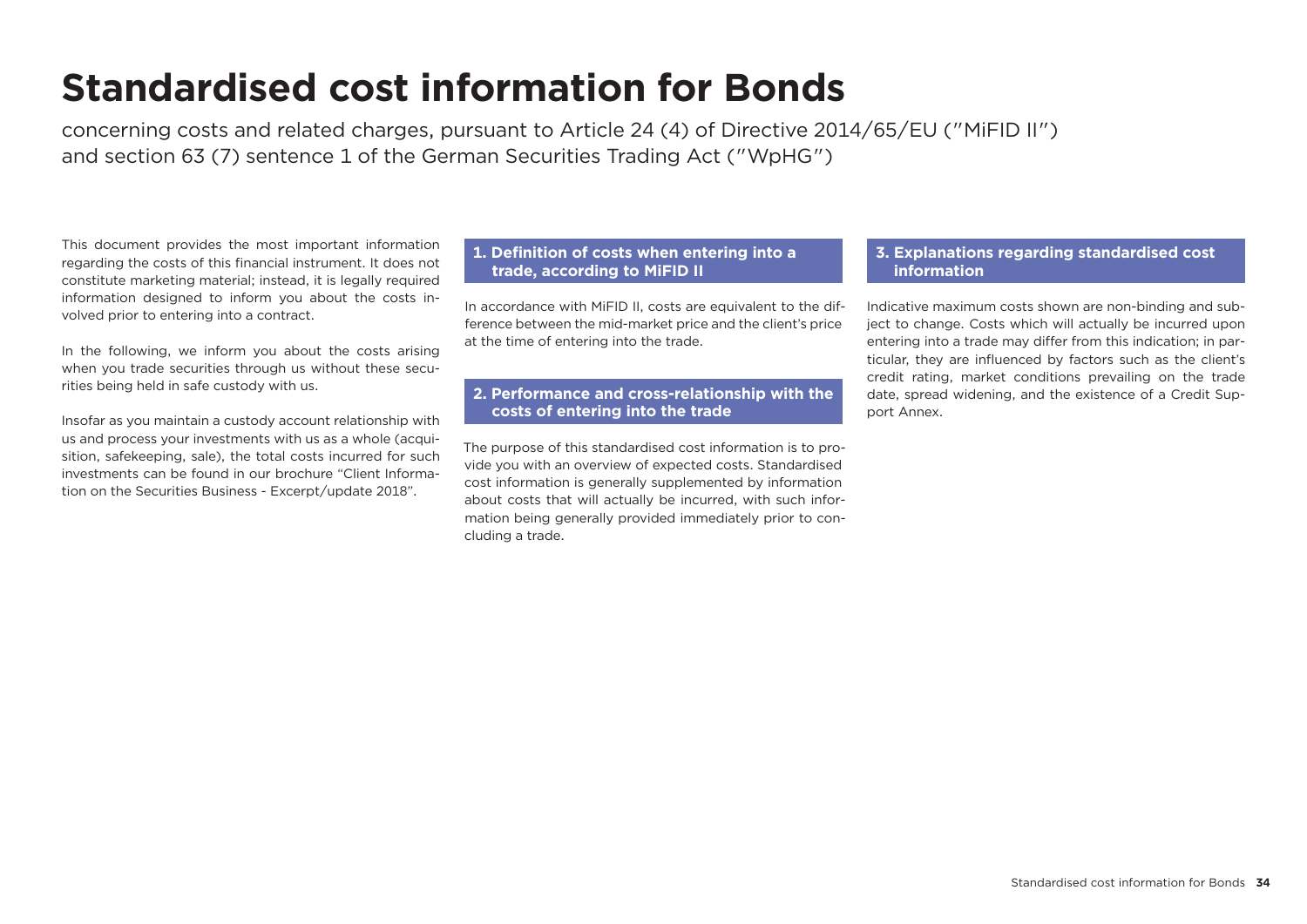| <b>Secondary Market</b>                                                    | Standardised cost based on a notional of: 1,000,000 EUR |         |                            |                 |         |                            |                            |                            |                 |         |                            |                        |         |                         |
|----------------------------------------------------------------------------|---------------------------------------------------------|---------|----------------------------|-----------------|---------|----------------------------|----------------------------|----------------------------|-----------------|---------|----------------------------|------------------------|---------|-------------------------|
| <b>Bond Maturity</b>                                                       | 0 to 2 years                                            |         | 1 year                     | 2 to 10 years   |         | 2 years                    | 5 years                    | 10 years                   | 20 years        |         |                            | 30 years               |         |                         |
|                                                                            | EUR/USD/<br><b>GBP</b>                                  | %       | Yield<br>reduction<br>p.a. | EUR/USD/<br>GBP | $\%$    | Yield<br>reduction<br>p.a. | Yield<br>reduction<br>p.a. | Yield<br>reduction<br>p.a. | EUR/USD/<br>GBP | %       | Yield<br>reduction<br>p.a. | EUR/USD/<br><b>GBP</b> | %       | Yield<br>reduction p.a. |
| <b>Buy/Sell Bond</b>                                                       |                                                         |         |                            |                 |         |                            |                            |                            |                 |         |                            |                        |         |                         |
| <b>EU Government Bonds</b><br>Core and SSA <sup>1</sup>                    | 1,500                                                   | 0.1500% | $-0.1500%$                 | 6,000           | 0.6000% | $-0.3000%$                 | $-0.1200%$                 | $-0.0600%$                 | 11,500          | 1.1500% | $-0.0575%$                 | 17,500                 | 1.7500% | $-0.0583%$              |
| <b>EU Government Bonds</b><br>Periphery/other Go-<br>vernment Bonds        | 3,000                                                   | 0.3000% | $-0.3000%$                 | 11,500          | 1.1500% | $-0.5750%$                 | $-0.2300%$                 | $-0.1150%$                 | 20,000          | 2.0000% | $-0.1000\%$                | 30,000                 | 3.0000% | $-0.1000\%$             |
| <b>Covered Bonds</b>                                                       | 2,250                                                   | 0.2250% | $-0.2250%$                 | 8,750           | 0.8750% | $-0.4375%$                 | $-0.1750%$                 | 0.0875%                    | 16,250          | 1.6250% | $-0.0813%$                 | 23,750                 | 2.3750% | $-0.0792%$              |
| IG <sup>2</sup> Bonds                                                      | 3,500                                                   | 0.3500% | $-0.3500%$                 | 17,500          | 1.7500% | $-0.8750%$                 | $-0.3500%$                 | $-0.1750%$                 | 25,000          | 2.5000% | $-0.1250%$                 | 30,000                 | 3.0000% | $-0.1000\,\%$           |
| HY <sup>3</sup> /EM <sup>4</sup> /unrated/<br>structured/sub-<br>ordinated | 9,000                                                   | 0.9000% | $-0.9000%$                 | 25,000          | 2.5000% | $-1.2500%$                 | $-0.5000%$                 | $-0.2500%$                 | 30,000          | 3.0000% | $-0.1500%$                 | 30,000                 | 3.0000% | $-0.1000\%$             |
|                                                                            |                                                         |         |                            |                 |         |                            |                            |                            |                 |         |                            |                        |         |                         |
|                                                                            | EUR/USD/<br>GBP                                         |         |                            |                 |         |                            |                            |                            |                 |         |                            |                        |         |                         |
| All something the change of                                                |                                                         |         |                            |                 |         |                            |                            |                            |                 |         |                            |                        |         |                         |

All syndicated new All syndicated new<br>
2,000 0.2000 %

1 SSA Sovereigns, Supranationals and Agencies

2 IG Investmentgrade

<sup>3</sup> HY High Yield

4 EM Emerging Market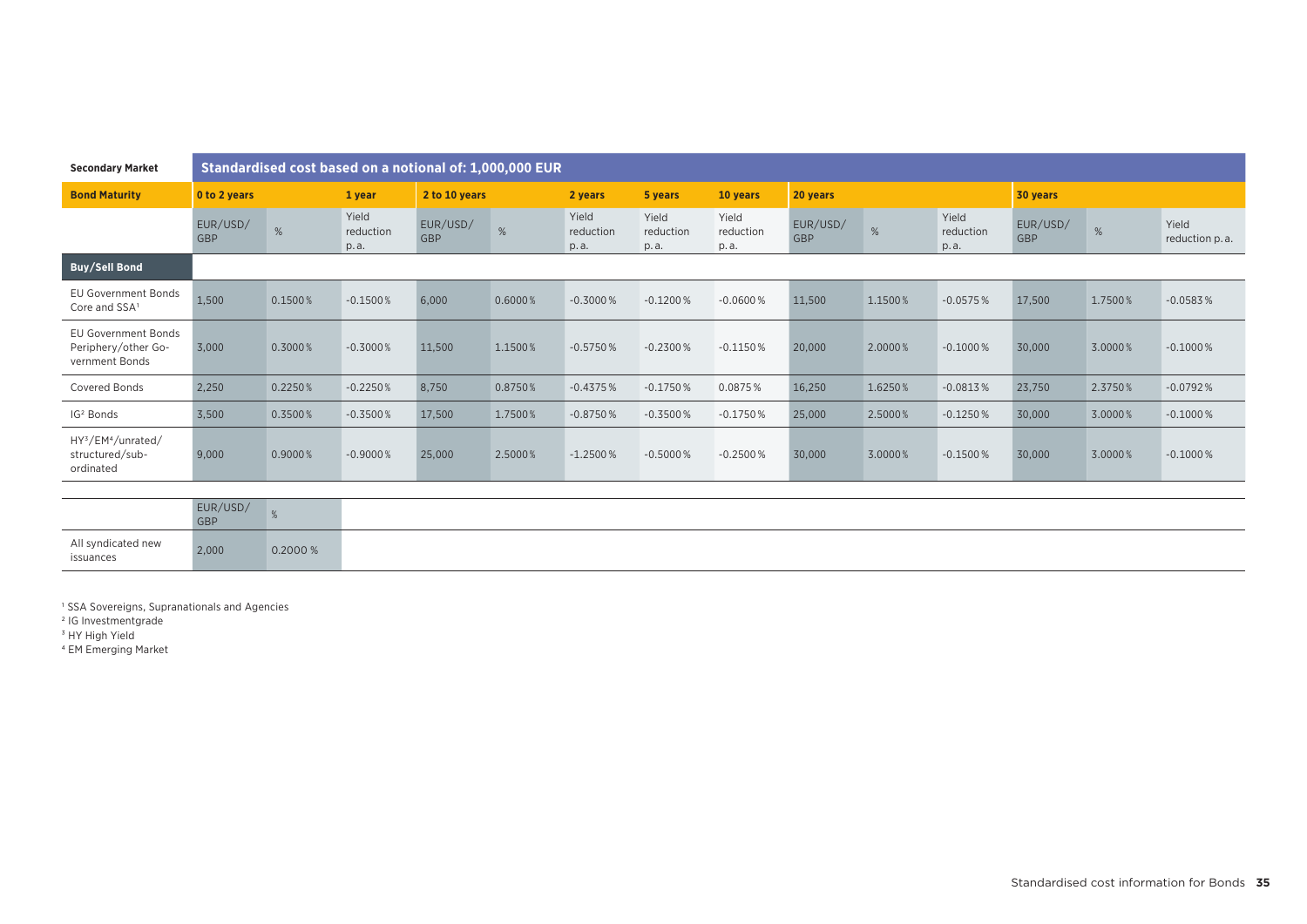# **Standardised cost information for Repos and Securities Lending**

concerning costs and related charges, pursuant to Article 24 (4) of Directive 2014/65/EU ("MiFID II")

This document provides the most important information regarding the costs of this financial instrument. It does not constitute marketing material; instead, it is legally required information designed to inform you about the costs involved prior to entering into a contract.

# **1. Definition of costs when entering into a trade, according to MiFID II**

In accordance with MiFID II, costs are equivalent to the difference between the theoretical mid-market rate based on broker quotations, including electronic trading platforms, and the client's rate at the time of entering into the trade. These costs are identical to the initial negative market value upon trade entry; they cover the Bank's expenses for position management, cost of equity, as well as Commerzbank AG's income.

# **2. Performance and cross-relationship with the costs of entering into the trade**

The purpose of this standardised cost information is to provide you with an overview of expected costs. Standardised cost information is generally supplemented by information about costs that will actually be incurred, with such information being generally provided immediately prior to concluding a trade.

# **3. Explanations regarding standardised cost information**

The he costs shown are indicative. Costs which will actually be incurred upon entering into a trade may differ from this indication; in particular, they are influenced by factors such as the collateral's quality, market conditions prevailing on the trade date, and spread widening.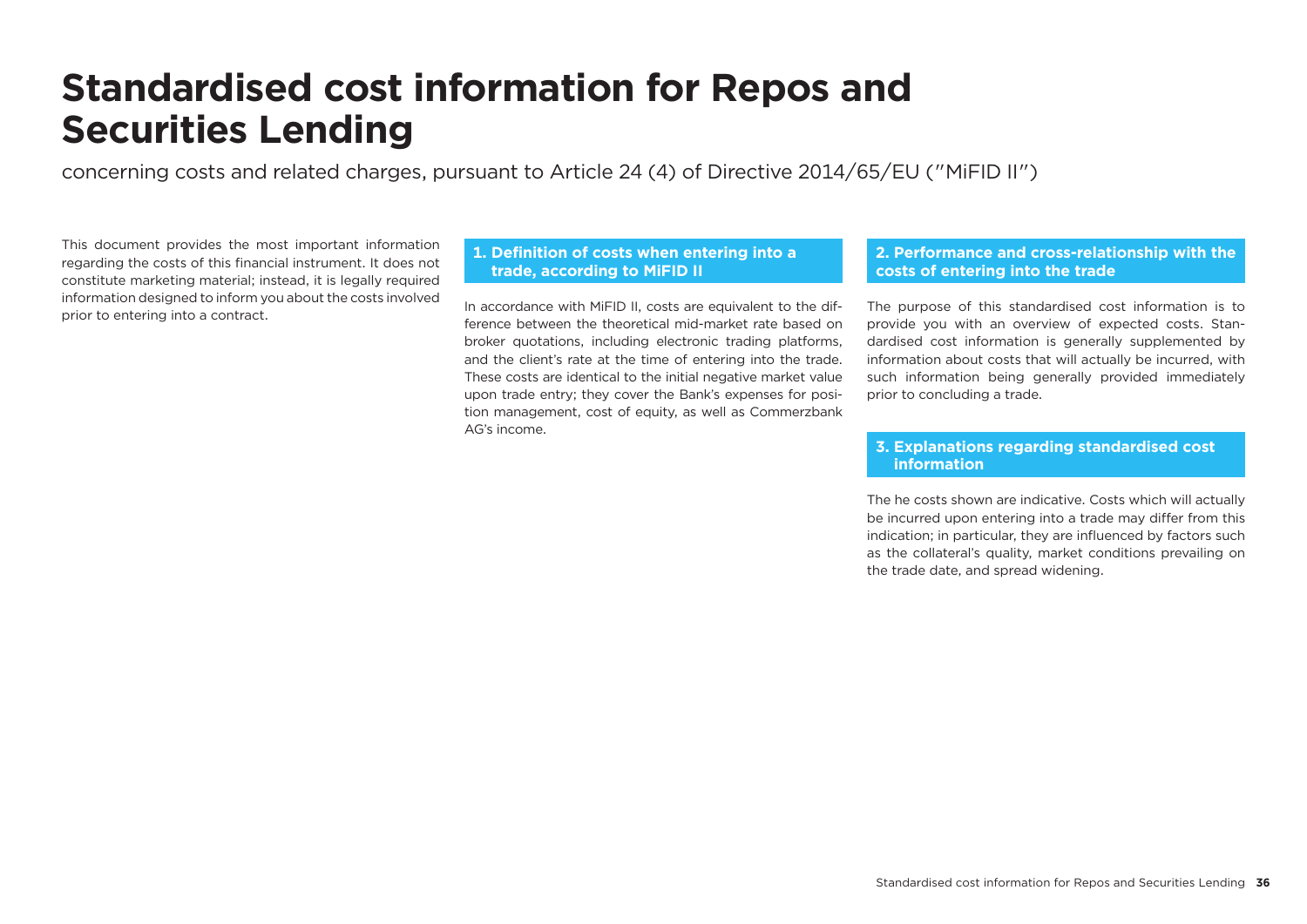|                                                          | Standardised cost based on a notional of: 1,000,000 EUR |         |            |         |            |          |            |         |
|----------------------------------------------------------|---------------------------------------------------------|---------|------------|---------|------------|----------|------------|---------|
| <b>Collateral/Maturity</b>                               | 1 month                                                 |         | 3 months   |         |            | 6 months |            |         |
|                                                          | <b>EUR</b>                                              | %       | <b>EUR</b> | %       | <b>EUR</b> | $\%$     | <b>EUR</b> | %       |
| <b>Repos</b>                                             |                                                         |         |            |         |            |          |            |         |
| EU Government Bonds Core and SSA                         | 41.67                                                   | 0.0042% | 125.00     | 0.0125% | 400.00     | 0.0400%  | 800.00     | 0.0800% |
| EU Government Bonds Periphery/<br>other Government Bonds | 41.67                                                   | 0.0042% | 125.00     | 0.0125% | 400.00     | 0.0400%  | 800.00     | 0.0800% |
| <b>Covered Bonds</b>                                     | 41.67                                                   | 0.0042% | 125.00     | 0.0125% | 400.00     | 0.0400%  | 800.00     | 0.0800% |
| IG Corporate                                             | 41.67                                                   | 0.0042% | 125.00     | 0.0125% | 400.00     | 0.0400%  | 800.00     | 0.0800% |
| HY/EM/unrated                                            | 200.00                                                  | 0.0200% | 900.00     | 0.0900% | 1,800.00   | 0.1800%  | 3,600.00   | 0.3600% |
| <b>Securities Lending</b>                                |                                                         |         |            |         |            |          |            |         |
| EU Government Bonds Core and SSA                         | 41.67                                                   | 0.0042% | 125.00     | 0.0125% | 400.00     | 0.0400%  | 800.00     | 0.0800% |
| EU Government Bonds Periphery/<br>other Government Bonds | 41.67                                                   | 0.0042% | 125.00     | 0.0125% | 400.00     | 0.0400%  | 800.00     | 0.0800% |
| <b>Covered Bonds</b>                                     | 41.67                                                   | 0.0042% | 125.00     | 0.0125% | 400.00     | 0.0400%  | 800.00     | 0.0800% |
| IG Corporate                                             | 41.67                                                   | 0.0042% | 125.00     | 0.0125% | 400.00     | 0.0400%  | 800.00     | 0.0800% |
| HY/EM/unrated                                            | 200.00                                                  | 0.0200% | 900.00     | 0.0900% | 1,800.00   | 0.1800%  | 3,600.00   | 0.3600% |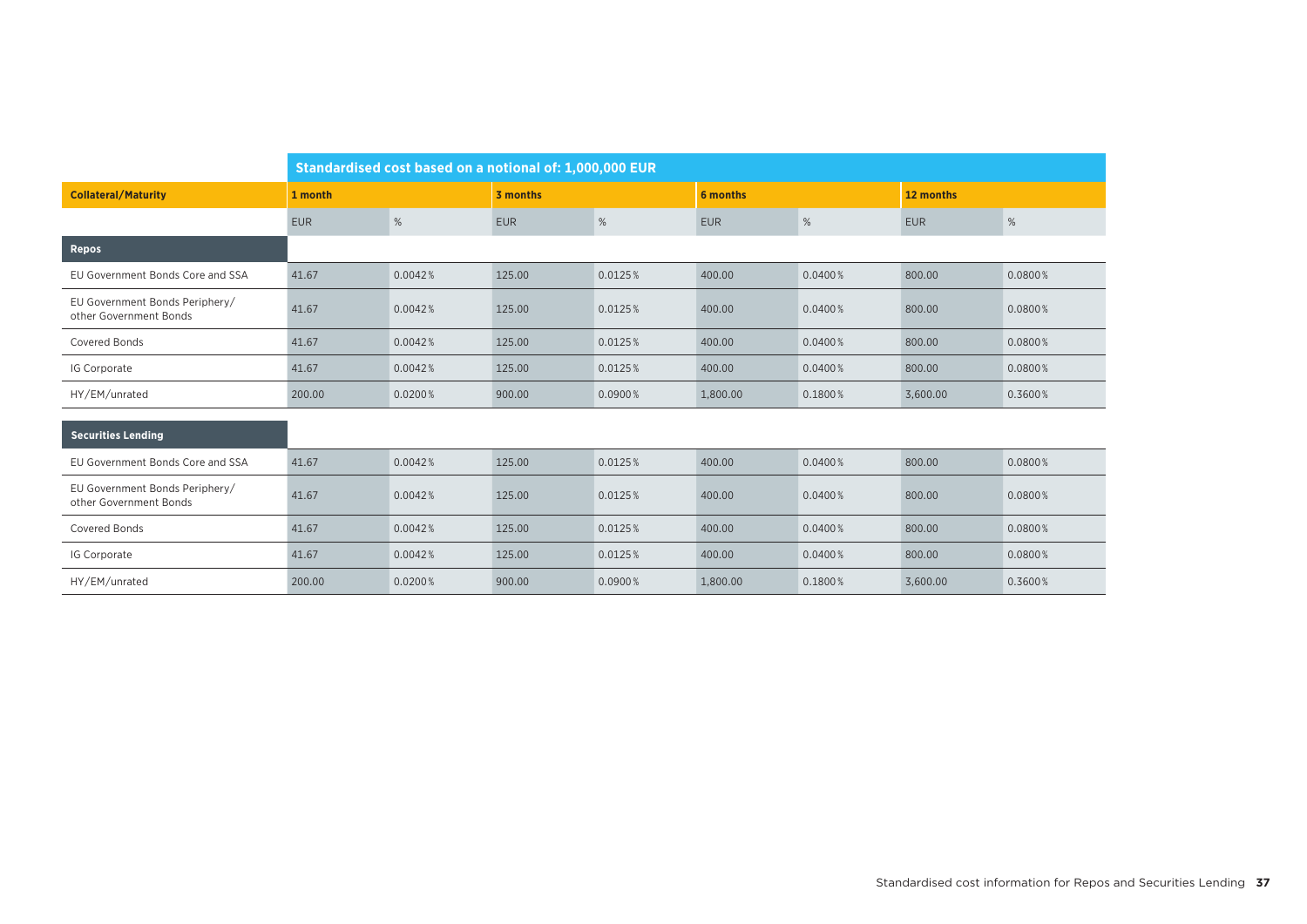# **Price table for corporate clients**

# Securities transactions

| <b>Services/Conditions (valid from 1 April 2019)</b>                                                                                                             |                           | <b>Fees charged by Commerzbank</b> |
|------------------------------------------------------------------------------------------------------------------------------------------------------------------|---------------------------|------------------------------------|
|                                                                                                                                                                  | Commission                | Minimum charge                     |
| 1. Custody and management of a securities account (excl. VAT)                                                                                                    |                           |                                    |
| Securities account balance up to EUR 5 million                                                                                                                   | $0.075\,\%$ <sup>1</sup>  |                                    |
| In addition: securities account balance over EUR 5 million and up to EUR 15 million                                                                              | $0.050\,\%$ <sup>1</sup>  |                                    |
| In addition: securities account balance over EUR 15 million                                                                                                      | $0.010\,\%$ <sup>1</sup>  | EUR 100.00 p.a.                    |
| Borrowers' note loans                                                                                                                                            | EUR 0.15 per item per day |                                    |
| Commercial papers, certificates of deposits and similar non-valued securities                                                                                    | EUR 0.05 per item per day |                                    |
| 2. Commission per type of security (purchases and sales)                                                                                                         |                           |                                    |
| Shares, certificates, warrants, listed investment funds and exchange-traded funds, participation certificates                                                    | 1.00% of market value     | EUR 25.00                          |
| Fixed-interest securities                                                                                                                                        | 0.50% of market value     | EUR 25.00                          |
| Subscription rights, partial rights and fractional shares (in Germany): market value > EUR 100                                                                   | 1.00% of market value     | <b>EUR 9.90</b>                    |
| 3. Rounding scale (rules for rounding up market values given in per cent for annuities and shares: EUR- denominated securities)                                  |                           |                                    |
| Up to a value of 25%                                                                                                                                             |                           | 25% of nominal value               |
| Up to a value of 50%                                                                                                                                             |                           | 50% of nominal value               |
| Up to a value of 100%                                                                                                                                            |                           | 100% of nominal value              |
| Over a value of 100%                                                                                                                                             |                           | Market value calculated            |
| <b>Exception:</b> Charges are levied on the actual market value for zero-coupon bonds, interim certificates for companies in liquidation and subscription rights |                           |                                    |

|                                                        | Basic rate per order <sup>2</sup> | Variable component in % of market value |
|--------------------------------------------------------|-----------------------------------|-----------------------------------------|
| 4. Futures exchange transactions (options and futures) |                                   |                                         |
| Purchase or sale of covered options <sup>3</sup>       | EUR 25.00                         | 1.25%                                   |
| Sale of covered XTF futures                            | EUR 25.00                         | EUR 25.00 per contract                  |
| Purchase of share options                              | EUR 35.00                         | 1.75%                                   |
| Purchase of index options                              | EUR 45.00                         | 1.75%                                   |
| Uncovered call: share options <sup>4</sup>             | EUR 55.00                         | 2.25%                                   |
| Uncovered call: index options <sup>4</sup>             | EUR 65.00                         | 2.25%                                   |
| Share futures <sup>4</sup>                             | EUR 50.00                         | EUR 15.00 per contract                  |
| Futures and options on futures <sup>4</sup>            | EUR 70.00                         | EUR 15.00 per contract                  |

<sup>1</sup> Calculated with day accuracy for the given securities volume; billing is done quarterly. The minimum commission shall be calculated per each commenced quarter. shares (liquid funds or money market funds).

<sup>2</sup> In the case of partial settlement, the basic fee needs to be paid only for the first transaction on the given trading day.

In the case of covered transactions, the countervalue of the option is accounted for separately, fully and in the same amount; in the case of sold call options and purchased put options, this corresponds to the number of u of revenues equivalent to the underlying

⁴ In this case, an obligation arises to provide collateral (as per the rules of the given stock exchange), on top of which the Bank charges a markup of at least 40 per cent.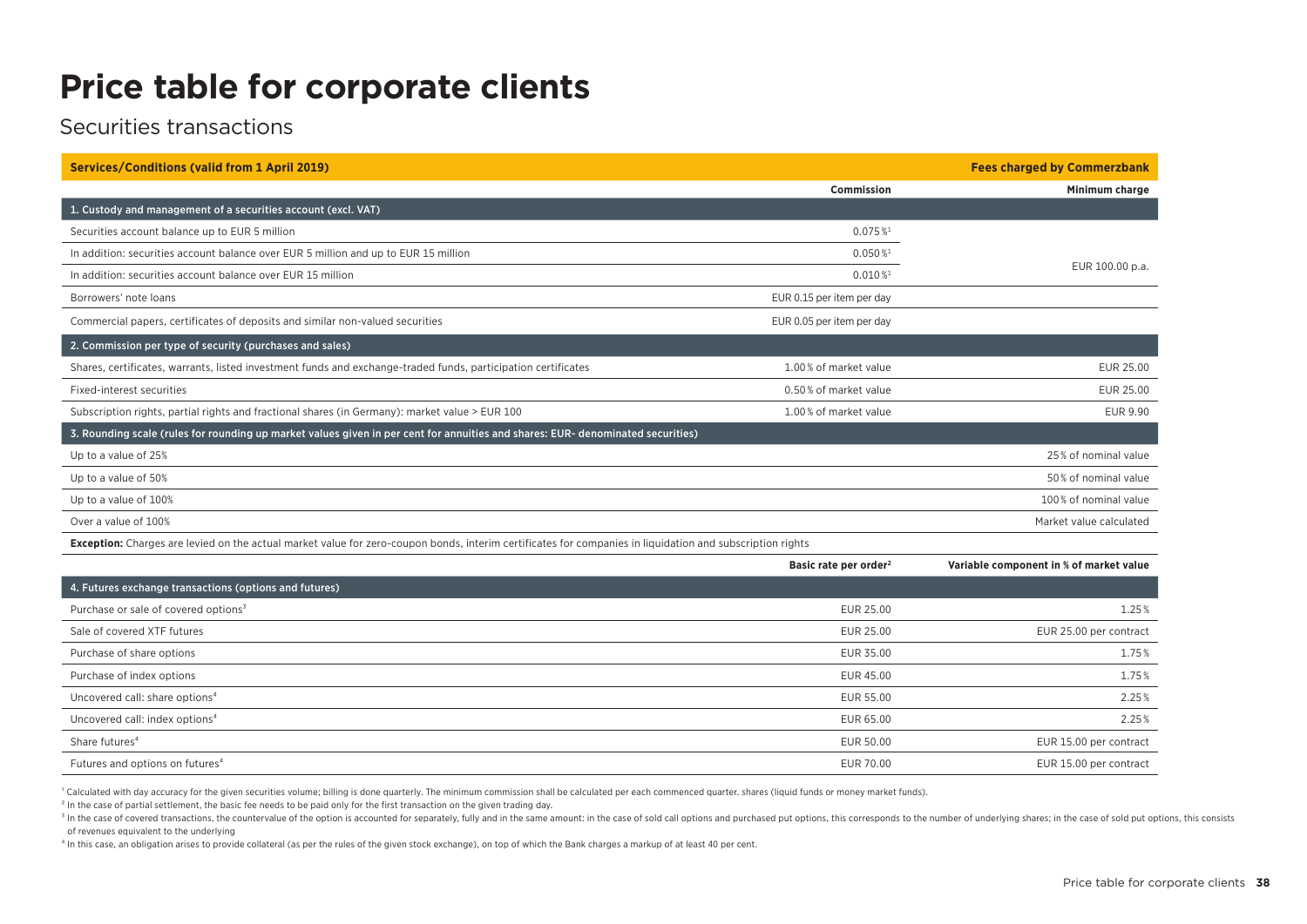### 5. Fund transactions

The Bank offers purchases of units in investment funds at a fixed price. This price includes an income component for the Bank, which is based on the fund's front-end loan fees (usually up to 5%). Units in investment funds are

sold or returned via the investment trust at their repurchase price without commission. The costs for buying/ selling units in investment funds via stock exchanges are the same as the charges for buying and selling shares.

#### 6. Asset management

The fees for asset management services will be agreed on the basis of individual agreements. As a rule, the Bank charges a lump sum fee for such services, possibly coupled with a profit share.

These fees – like all asset management services – are subject to VAT.

# 7. Settlement fees **A. Order settlement using Xetra:** Fee for use of Xetra **1.2006** of the market value, at least EUR 0.71 EUR max. EUR 85.65 Clients are only charged the minimum fee and the stock exchange fee once for partial executions relating to share transactions on the same day. Each partial execution is viewed as a separate settlement in the case of partial executions on different days. **B. Order settlement for foreign equities via Clearstream Banking:** Settlement fee for foreign securities traded in Germany EUR 1.98 Settlement fee for foreign shares and annuities traded abroad EUR 1.98 Settlement fee for foreign investment funds traded abroad EUR 2.50 **Note:**

The fees for using Xetra and settling orders involving foreign equities via Clearstream Banking AG are paid to the Bank, which uses them to pay the associated third-party costs and expenses it incurs.

| 8. Limit fee for all stock exchanges                                                                                                                            |          |
|-----------------------------------------------------------------------------------------------------------------------------------------------------------------|----------|
| Per class for each order:<br>In the case of non-execution, this fee is charged either immediately or<br>on a monthly basis, depending on the term of the order. | EUR 5.00 |
| Per class for each limit amendment:<br>Regardless of whether the order was executed.                                                                            | EUR 5.00 |

### 9. Over-the-counter redemption to credit an account

Only if the Bank is not the paying agent; any third-party expenses are invoiced separately:

| Securities                            | 0.25% of the<br>redemption amount | min. EUR 15.34 |
|---------------------------------------|-----------------------------------|----------------|
| Interest coupons and dividend coupons | 0.25% of the<br>gross amount      | min. EUR 7.67  |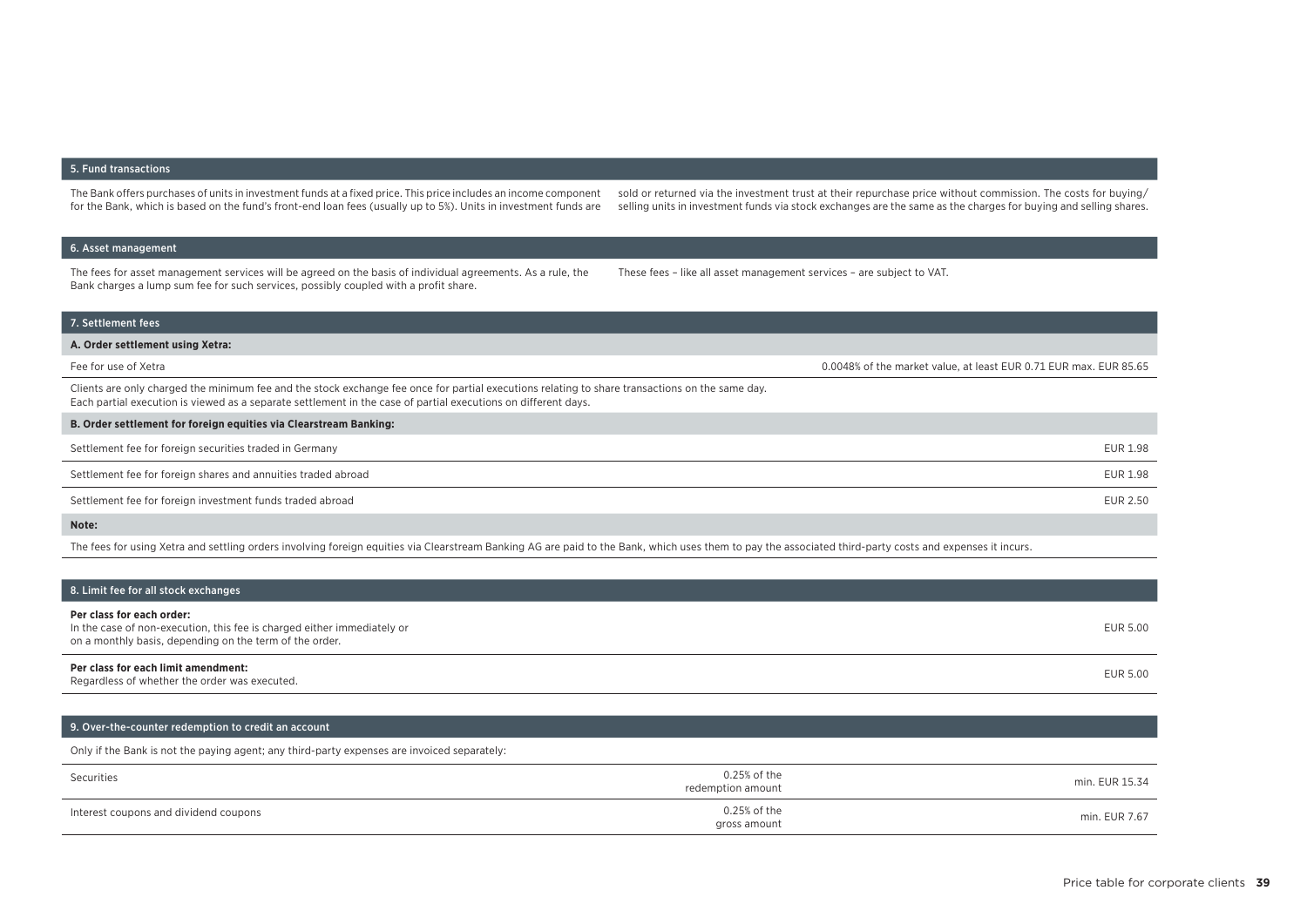#### 10. Conversion rate for foreign currency transactions for corporate clients

In the case of Client transactions in foreign currencies, the Bank charges purchases and sales of foreign currency at the buying and selling rate set at 1.00 p.m. (Frankfurt local time) on the trading day in question (settlement date) unless other arrangements have been made. The rates are published by Reuters and on the Bank's website. Purchases and sales of foreign currency which the Bank is unable to complete by the settlement date as part of its ordinary business are charged using the relevant rate on the next settlement date.

When the buying or selling rate is calculated, the rates on the international foreign exchange market for the currency in question are taken into account. Where orders on commission are executed for securities quoted in a foreign currency and traded at a domestic stock exchange, the currency conversion is performed by the relevant broker based on the foreign currency exchange rate of their choice.

#### 11. Instructions regarding benefits received from or granted to third parties

#### **Payments to the Bank by third parties**

In recognition of the Bank's services related to the sales of securities, the Bank receives volume-dependent payments from third parties ("sales commission"). These payments are related to the Bank's transactions with its Clients regarding investment units, bond certificates, structured bonds, and (in the case of new issues) shares. They are made by the issuers (or other offerors) whose securities are traded through the Bank: investment management companies under German law ("Kapitalverwaltungsgesellschaft"), international investment companies, sellers of certificates, bonds, etc., but under certain circumstances also group companies belonging to the Commerzbank Group.

The sales commission may take the form of a one-time payment or of an ongoing remuneration.

One-time commission fees (placement commission) are incurred when placing certificates or structured bonds, and upon new issues or placements of shares or other securities. The issuers or offerors of these securities pay the placement commission to the Bank in the form of a onetime, volume-dependent commission, usually at a rate of 0.5 to 2 per cent. Alternatively, the issuer or offeror may grant the Bank an appropriate discount (disagio) on the price of the given security. In addition, and depending on the specific type of investment product, the Bank receives what is known as the agio (issue premium), which forms a part of the purchase price, is listed in the product information, and is paid directlyby the Client.

An ongoing sales commission is being generated by selling investment certificates, bond certificates and structured bonds, and paid by the issuers of these securities in the form of a recurring, portfolio-dependent commission. The usual rate of this commission is e.g. in the case of pen-

sion funds between 0.1 and 0.9 per cent p.a., in the case of equity funds between 0.5 and 1.1 per cent p.a., in the case of open-ended property funds between 0.2 and 0.8 per cent p.a., and in the case of certificates and structured bonds between 0.1 and 1.5 per cent p.a.

The Bank shall inform the Client of the details regarding the sales commission for specific securities upon request. In the case of investment advisory services, the Bank will do so even without being asked, before entering into any security transaction.

#### **Payments to referrers and brokers**

If a third-party referrer or broker enables the Bank to establish a business relationship or provide an individual securities service, the Bank will in individual cases pass on the commission paid by the Client to this referrer or broker in part or in full. The Bank is happy to provide further details on request.

### 12. Additional information

#### **1. Third-party expenses and taxes**

To the extent that the expenses and outlays which the Bank is being charged by third parties (such as brokerage) must be compensated under the law, the Bank passes them on to the Client at cost. The same applies to any taxes which the Bank must pay to the tax authorities for account of the Client.

#### **2. Additional expenses**

Securities transactions may give rise to additional costs and taxes other than those charged by the Bank.

#### **3. Direct debit of costs**

Costs to be borne by the Client (which will be listed in the securities statement or other billing documents) are charged against the designated account.

The same applies to taxes on capital gains which the Bank must withhold under the law or which the Client must make available to the Bank under the law.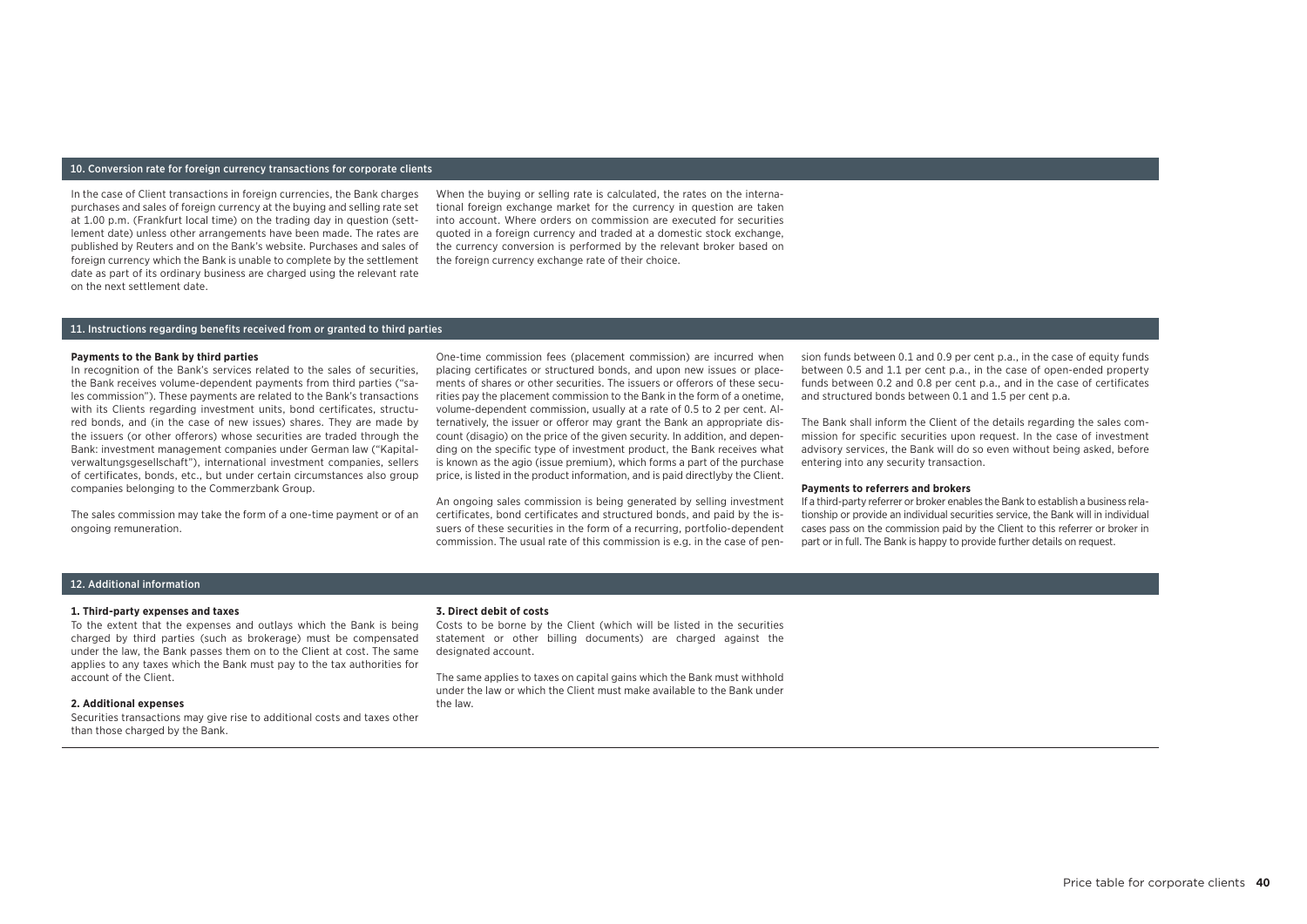

(As amended on October, 1, 2018)

The present translation is furnished for the Customer's convenience only. The original German text of the General Business Conditions is binding in all respects. In the event of any divergence between the English and the German texts, constructions, meanings, or interpretations, the German text, construction, meaning or interpretation shall govern exclusively.

- I.Basic rules governing the relationship between the Customer and the Bank
- **1.Scope of application and amendments of these General Business Conditions and the special conditions for particular business relations**

(1) Scope of application

The General Business Conditions govern the entire business relationship between the Customer and the Bank's domestic offices (hereinafter referred to as the "Bank"). In addition, particular business relations (such as securities transactions, payment services and savings accounts) are governed by special conditions, which contain deviations from, or complements to, these General Business Conditions; they are agreed with the Customer when the account is opened or an order is given. If the Customer also maintains business relations with foreign offices, the Bank's lien (No. 14 of these General Business Conditions) also secures the claims of such foreign offices.

(2) Amendments

Any amendments of these General Business Conditions and the special conditions shall be offered to the Customer in text form no later than two months before their proposed date of entry into force. If the Customer has agreed an electronic communication channel (e.g. online banking) with the Bank within the framework of the business relationship, the amendments may also be offered through this channel. The Customer may indicate either approval or disapproval of the changes before their proposed date of entry into force.The amendments shall be deemed to have been approved by the Customer, unless the Customer has indicated disapproval before their proposed date of entry into force. Upon the offer of such amendments the Bank shall expressly draw the Customer's attention to this implied approval.

If the Customer is offered amendments of special conditions governing payment services (e.g. General Conditions for Payment Services), the Customer may also terminate the payment services framework contract (Zahlungsdiensterahmenvertrag) free of charge with immediate effect before the proposed date of entry into force of the amendments. Upon the offer of such amendments the Bank shall expressly draw the Customer's attention to this right of termination.

#### **2.Banking secrecy and disclosure of banking affairs**

(1) Banking secrecy

The Bank has the duty to maintain secrecy about any Customer-related facts and evaluations of which it may have knowledge (banking secrecy). The Bank may only disclose information concerning the Customer if it is legally required to do so or if the Customer has consented thereto or if the Bank is authorized to disclose banking affairs.

(2) Disclosure of banking affairs

Any disclosure of details of banking affairs comprises statements and comments of a general nature concerning the economic status, the creditworthiness and solvency of the Customer; no information shall be disclosed as to amounts of balances of accounts, of savings deposits, of securities deposits or of other assets entrusted to the Bank or as to amounts drawn under a credit facility.

(3) Prerequisites for the disclosure of banking affairs

The Bank shall be entitled to disclose banking affairs concerning legal entities and on business persons registered in the Commercial Register, provided that the inquiry relates to their business activities. The Bank shall not, however, disclose any information if it has received instructions to the contrary from the Customer. Details of banking affairs concerning other persons, in particular private Customers and associations, shall be disclosed by the Bank only if such persons have expressly agreed thereto, either generally or in an individual case. Details of banking affairs are disclosed only if the requesting party has substantiated its justified interest in the information requested and there is no reason to assume that the disclosure of such information would be contrary to the Customer's legitimate concerns.

(4) Recipients of disclosed banking affairs The Bank shall disclose details of banking affairs only to its own Customers as well as to other credit institutions for their own purposes or those of their Customers.

#### **3.Liability of the Bank; contributory negligence of the Customer**

(1) Principles of liability

In performing its obligations, the Bank shall be liable for any negligence on the part of its staff and of those persons whom it may call in for the performance of its obligations. If the special conditions for particular business relations or other agreements contain provisions inconsistent herewith such provisions shall prevail. In the event that the Customer has contributed to the occurrence of the loss by any own fault (e.g. by violating the duties to cooperate as mentioned in No. 11 of these General Business Conditions), the principles of contributory negligence shall determine the extent to which the Bank and the Customer shall have to bear the loss.

(2) Orders passed on to third parties

If the contents of an order are such that the Bank typically entrusts a third party with its further execution, the Bank performs the order by passing it on to the third party in its own name (order passed on to a third party). This applies, for example, to obtaining information on banking affairs from other credit institutions or to the custody and administration of securities in other countries. In such cases, the liability of the Bank shall be limited to the careful selection and instruction of the third party.

(3) Disturbance of business

The Bank shall not be liable for any losses caused by force majeure, riot, war or natural events or due to other occurrences for which the Bank is not responsible (e.g. strike, lock-out, traffic hold-ups, administrative acts of domestic or foreign public authorities).

#### **4.Set-off limitations on the part of the customer who is not a consumer**

of infancial support parsuant to occidens 515 and 451-512 of the octman own ocue (DOD).<br>
General Business Conditions A non-consumer customer may only set off claims against those of the Bank if the customer's claims are undisputed or have been confirmed by a final court decision. This set-off limitation shall not apply to any claim for which offsetting is invoked by the client that has its legal basis in a loan or financial support pursuant to Sections 513 and 491-512 of the German Civil Code (BGB).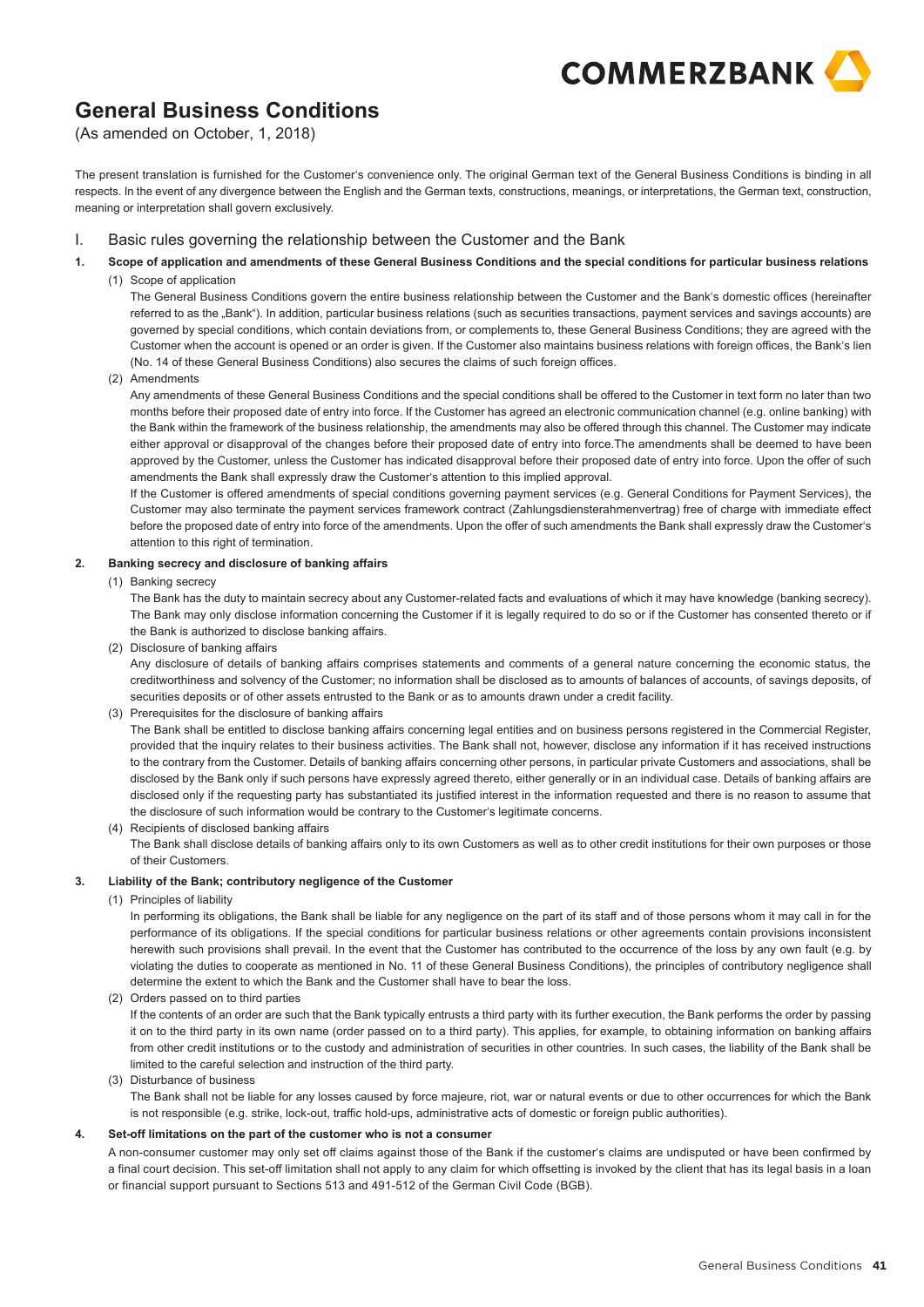

#### **5.Right of disposal upon the death of the Customer**

Upon the death of the Customer, any person who approaches the Bank claiming to be the Customer's legal successor shall be required to furnish suitable proof to the Bank of their entitlement under inheritance law. If an official or certified copy of the testamentary disposition (last will or contract of inheritance) together with the relevant record of probate proceedings is presented to the Bank, the Bank may consider any person designated therein as heir or executor as the entitled person, allow this person to dispose of any assets and, in particular, make payment or delivery to this person, thereby discharging its obligations. This shall not apply if the Bank is aware that the person designated therein is not entitled to dispose (e.g. following challenge or invalidity of the will) or if this has not come to the knowledge of the Bank due to its own negligence

#### **6.Applicable law and place of jurisdiction for Customers who are businesspersons or public-law entities**

- (1) Applicability of German law
	- German law shall apply to the business relationship between the Customer and the Bank.
- (2) Place of jurisdiction for domestic Customers

If the Customer is a businessperson and if the business relation in dispute is attributable to the conducting of such businessperson's trade, the Bank may sue such Customer before the court having jurisdiction for the Bank's office keeping the account of such Customer or before any other competent court; the same applies to legal entities under public law and special funds under public law. The Bank itself may be sued by such Customers only before the court having jurisdiction for the Bank's office keeping the account of such Customer.

(3) Place of jurisdiction for foreign Customers The agreement upon the place of jurisdiction shall also apply to Customers who conduct a comparable trade or business abroad and to foreign institutions which are comparable with domestic legal entities under public law or a domestic special fund under public law.

#### II.Keeping accounts

#### **7.Periodic balance statements for current accounts**

(1) Issue of periodic balance statements

Unless otherwise agreed upon, the Bank shall issue a periodic balance statement for a current account at the end of each calendar quarter, thereby clearing the claims accrued by both parties during this period (including interest and charges imposed by the Bank). The Bank may charge interest on the balance arising therefrom in accordance with No. 12 of these General Business Conditions or any other agreements entered into with the Customer.

(2) Time allowed for objections; approval by silence

Any objections a Customer may have concerning the incorrectness or incompleteness of a periodic balance statement must be raised not later than six weeks after its receipt; if the objections are made in text form, it is sufficient to dispatch these within the period of six weeks. Failure to make objections in due time shall be considered as approval. Upon the issuing of such a periodic balance statement, the Bank shall expressly draw the Customer's attention to this consequence. The Customer may demand a correction of the periodic balance statement even after expiry of this period, but must then prove that the account was either wrongly debited or mistakenly not credited.

#### **8.Reverse entries and correction entries made by the Bank**

(1) Before issuing a periodic balance statement

Incorrect credit entries on current accounts (e.g. due to a wrong account number) may be reversed by the Bank through a debit entry prior to the issue of the next periodic balance statement to the extent that the Bank has a repayment claim against the Customer (reverse entry); in this case, the Customer may not object to the debit entry on the grounds that a disposal of an amount equivalent to the credit entry has already been made.

- (2) After issuing a periodic balance statement If the Bank ascertains an incorrect credit entry after a periodic balance statement has been issued and if the Bank has a repayment claim against the Customer, it shall debit the account of the Customer with the amount of its claim (correction entry). If the Customer objects to the correction entry, the Bank shall re-credit the account with the amount in dispute and assert its repayment claim separately.
- (3) Notification to the Customer; calculation of interest The Bank shall immediately notify the Customer of any reverse entries and correction entries made. With respect to the calculation of interest, the Bank shall initiate the entries retroactively as of the day on which the incorrect entry was made.

#### **9.Collection orders**

(1) Conditional credit entries effected upon presentation of documents

If the Bank credits the countervalue of cheques and direct debits prior to their payment, this is done on condition of payment, even if these items are payable at the Bank itself. If the Customer submits other items, instructing the Bank to collect an amount due from a debtor (e.g. interest coupons), and if the Bank effects a credit entry for such amount, this is done under the condition that the Bank shall obtain the amount. Such reserve shall also apply if the cheques, direct debits and other items are payable at the Bank itself. If cheques or direct debits are not paid or if the Bank does not obtain the amount under the collection order, the Bank shall cancel the conditional credit entry regardless of whether or not a periodic balance statement has been issued in the meantime.

(2) Payment of direct debits and of cheques made out by the Customer

Direct debits as well as cheques are paid if the debit entry has not been cancelled prior to the end of the second bank working day – in the case of SEPA Business-to-Business Direct Debits prior to the end of the third bank working day – after they have been made. Cheques payable in cash are paid once their amount has been disbursed to the presenting party. Cheques shall also be deemed to have been paid as soon as the Bank dispatches an advice of payment. Cheques presented through the clearing office of the Bundesbank shall be deemed to have been paid, unless they are returned by the time stipulated by the Bundesbank.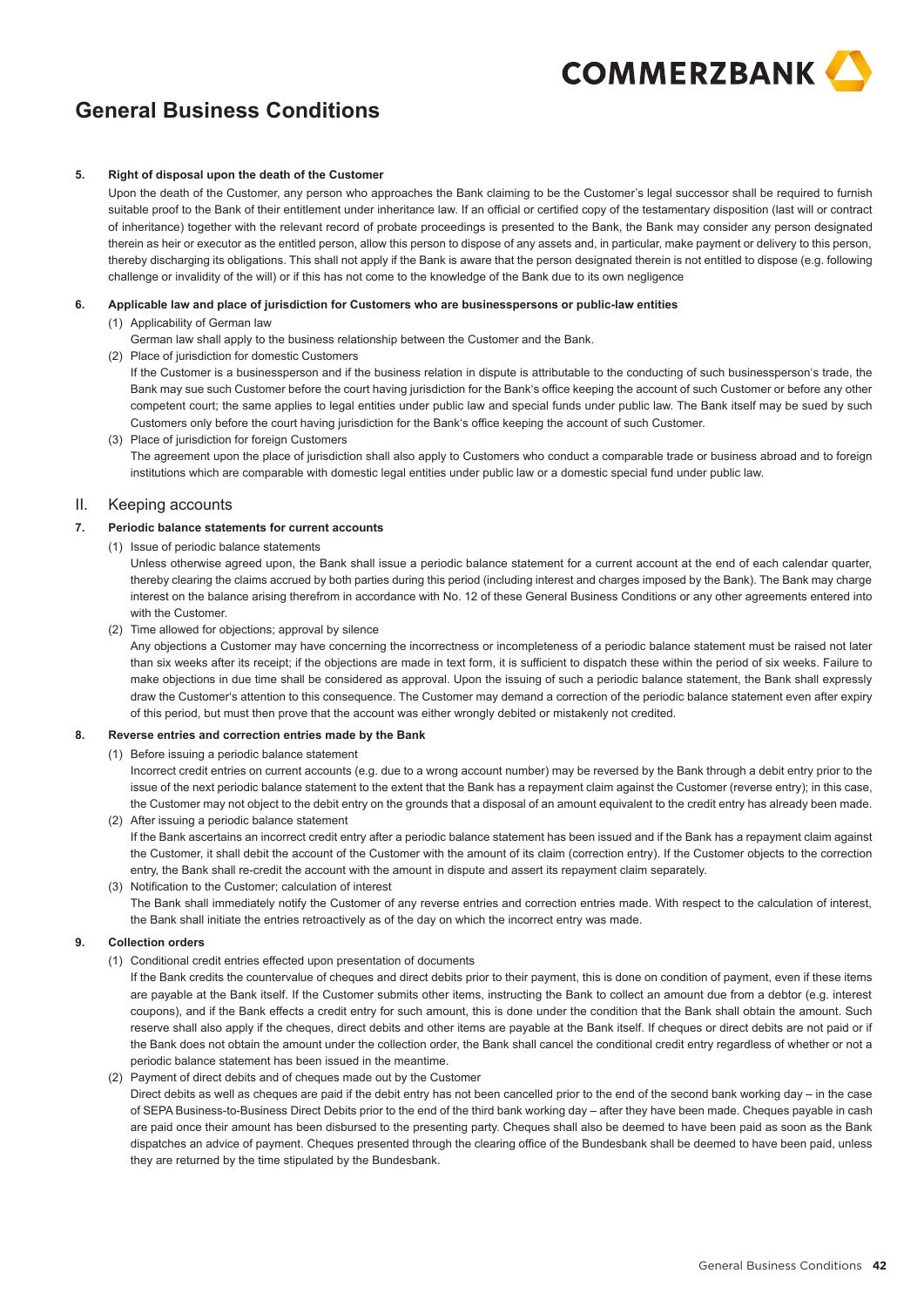

#### **10.Foreign currency transactions and risks inherent in foreign currency accounts**

(1) Execution of orders relating to foreign currency accounts

- Foreign currency accounts of the Customer serve to effect the cashless settlement of payments to and dipositions by the Customer in foreign currency. Disposals of credit balances on foreign currency accounts (e.g. by means of credit transfers to the debit of the foreign currency credit balance) are settled through or by banks in the home country of the currency, unless the Bank executes them entirely within its own organisation.
- (2) Credit entries for foreign currency transactions with the Customer If the Bank concludes a transaction with the Customer (e.g. a forward exchange transaction) under which it owes the provision of an amount in a foreign currency, it shall discharge its foreign currency obligation by crediting the account of the Customer in the respective currency, unless otherwise agreed upon.

(3) Temporary limitation of performance by the Bank The Bank's duty to execute a disposal order to the debit of a foreign currency credit balance (paragraph 1) or to discharge a foreign currency obligation (paragraph 2) shall be suspended to the extent that and for as long as the Bank cannot or can only restrictedly dispose of the currency in which the foreign currency credit balance or the obligation is denominated, due to political measures or events in the country of the respective currency. To the extent that and for as long as such measures or events persist, the Bank is not obligated either to perform at some other place outside the currency of the respective currency, in some other currency (including euros) or by providing cash. However, the Bank's duty to execute a disposal order to the debit of a foreign currency credit balance shall not be suspended if the Bank can execute it entirely within its own organisation. The right of the Customer and of the Bank to set off mutual claims due in the same currency against each other shall not be affected by the above provisions.

# (4) Exchange rate

The exchange rate for foreign currency transactions shall be determined on the basis of the "List of Prices and Services" (Preis- und Leistungsverzeichnis). Payment services shall be governed in addition by the relevant payment services framework contract.

# III. Duties of the Customer to cooperate

#### **11.Duties of the Customer to cooperate**

(1) Notification of changes

A proper settlement of business requires that the Customer notify the Bank without delay of any changes in the Customer's name and address, as well as the termination of, or amendment to, any powers of representation towards the Bank conferred to any person (in particular, a power of attorney). This notification duty is also mandatory where the powers of representation are recorded in a public register (e.g. the Commercial Register) and any termination thereof or any amendments thereto are entered in that register. Further notification requirements may arise from other legislation, in particular from the German Money Laundering Act.

(2) Clarity of orders

Orders must unequivocally show their contents. Orders that are not worded clearly may lead to queries, which may result in delays. First and foremost, the Customer must ensure the correctness and completeness of his orders and the information the Customer provides within his orders, particulary the account number and bank code number ("Bankleitzahl") or IBAN (International Bank Account Number) and BIC (Bank Identifier Code) as well as the currency. Amendments, confirmations or repetitions of orders must be designated as such.

(3) Special reference to urgency in connection with the execution of an order If the Customer considers necessary that an order requires particularly prompt execution, the Customer shall notify the Bank of this fact separately. For orders issued on a printed form, this must be done separately from the form.

# (4) Examination of and objections to notifications received from the Bank The Customer must immediately examine account statements, securities transaction settlements, custodian account statements and declaration of profits, other statements, advices of the execution of orders as well as information on expected payments and consignments (advices), as to their correctness and completeness and immediately raise any objections relating thereto.

(5) Notice to the Bank in case of non-receipt of statements The Customer must notify the Bank immediately if periodic balance statements and custodian account statements are not received. The duty to notify the Bank also exists if other advices expected by the Customer are not received (e.g. securities transaction settlements, account statements after execution of Customer orders or regarding payments expected by the Customer).

# IV. Cost of Bank Services

#### **12.Interest, charges and expenditures**

(1) Interest and charges in business with private consumers

The amount of interest and charges for the customary services which the Bank provides to private consumers, including the amount of any payments in addition to the remuneration agreed upon for the principal service, is set out in the "Price Display – Standard rates for private banking" (Preisaushang – Regelsätze im standardisierten Privatkundengeschäft) and the "List of Prices and Services" (Preis- und Leistungsverzeichnis). If a private consumer makes use of a service included therein, and unless otherwise agreed between the Bank and the private consumer, the interest and charges stated in the then valid Price Display or List of Prices and Services are applicable.

Any agreement that concerns a payment made by the private consumer in addition to the remuneration agreed for the principal service must be expressly concluded by the Bank with the private consumer, even if such payment is stated in the Price Display or the List of Prices and Services. Unless otherwise agreed, the charges for any services not included in the Price Display or the List of Prices and Services which are provided following the instructions of the private consumer and which can, in the given circumstances, only be expected to be provided against remuneration, shall be governed by the relevant statutory provisions.

## (2) Interest and charges in business with Customers who are not private consumers

 **22/03/27 – HD1018** The amount of interest and charges for the customary banking services which the Bank provides to Customers who are not private consumers is set out in the "Price Display – Standard rates for private banking" (Preisaushang – Regelsätze im standardisierten Privatkundengeschäft) and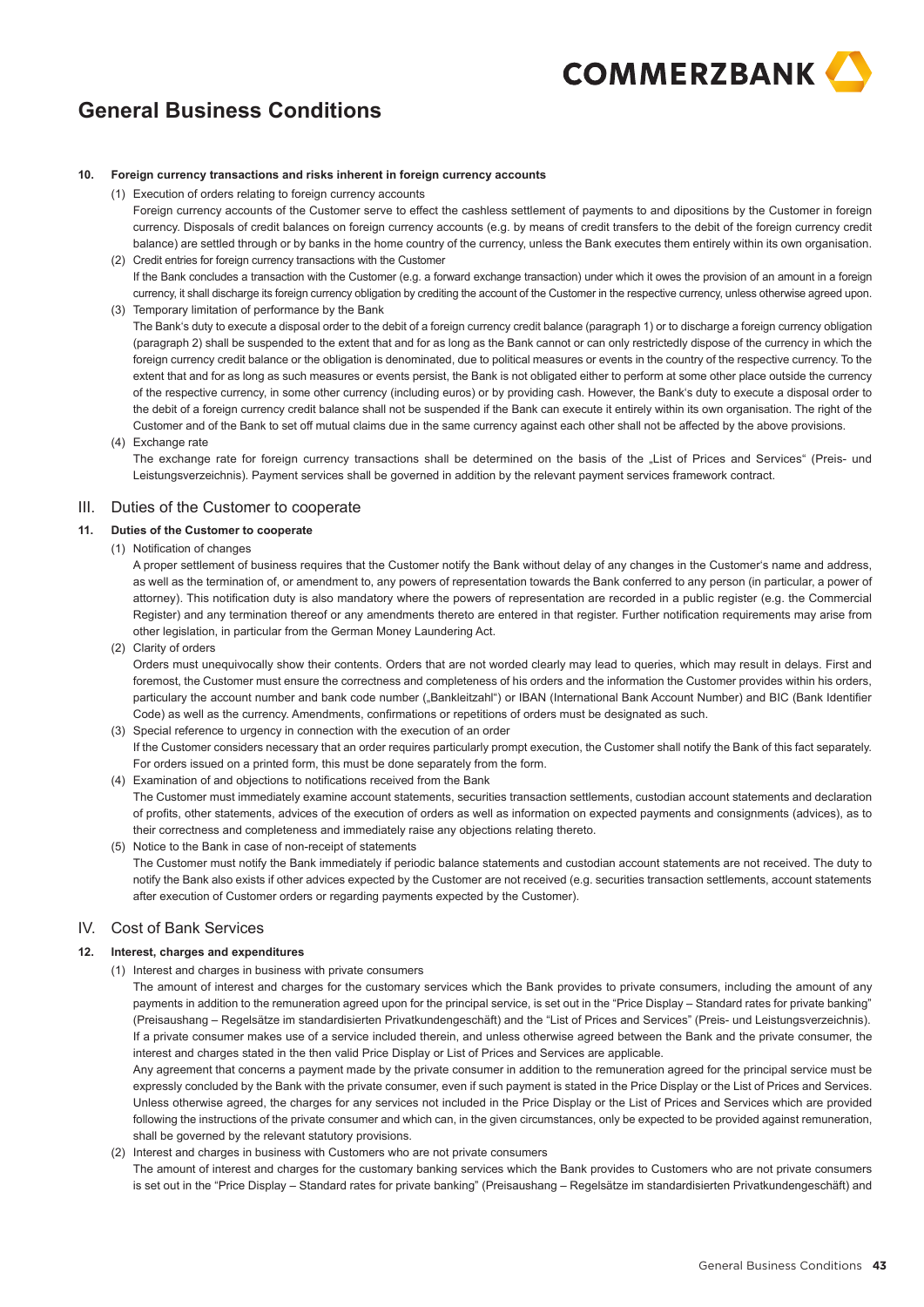

the "List of Prices and Services" (Preis- und Leistungsverzeichnis), provided that the Price Display and the List of Prices and Services include customary banking services to Customers who are not private consumers (e.g. business customers).

If a Customer who is not a private consumer makes use of a service included therein, and unless otherwise agreed between the Bank and the Customer, the interest and charges stated in the then valid Price Display or List of Prices and Services are applicable.

Otherwise, in the absence of any other agreement or conflict with statutory provisions, the Bank shall determine the amount of interest and charges at its reasonable discretion (Section 315 of the German Civil Code).

(3) Non-chargeable service

The Bank shall not charge for any service which it is required to provide by law or pursuant to a contractual accessory obligation or which it performs in its own interest, unless such charge is legally permissible and levied in accordance with the relevant statutory provisions.

(4) Changes in interest rates; right of termination by the Customer in the event of an increase In the case of variable interest rate loans, the interest rate shall be adjusted in accordance with the terms of the respective loan agreement. The Bank shall notify the Customer of any interest rate adjustments. If the interest rate is increased, the Customer may, unless otherwise agreed, terminate the loan agreement affected thereby with immediate effect within six weeks from notification of the change. If the Customer terminates the loan agreement, any such increased interest rate shall not be applied to the terminated loan agreement. The Bank shall allow a reasonable period of time for settlement.

(5) Changes in charges for services typically used on a permanent basis

Changes in charges for banking services which are typically used by Customers within the framework of the business relationship on a permanent basis (e.g. account/securities account management) shall be offered to the Customer in text form no later than two months before their proposed date of entry into force. If the Customer has agreed an electronic communication channel (e.g. online banking) with the Bank within the framework of the business relationship, the changes may also be offered through this channel. The Customer may indicate either approval or disapproval of the changes before their proposed date of entry into force. The changes shall be deemed to have been approved by the Customer, unless the Customer has indicated disapproval before their proposed date of entry into force.

The Bank shall expressly draw the Customer's attention to this consequent approval in its offer. If the Customer is offered the changes, the Customer may also terminate the agreement affected by the changes free of charge with immediate effect before the proposed date of entry into force of the changes. The Bank shall expressly draw the Customer's attention to this right of termination in its offer. If the Customer terminates the agreement, the adjusted charge shall not be applied to the terminated agreement.

The aforementioned arrangement shall only apply to private consumers if the Bank intends to adjust the charges for principal services which are typically used by private consumers within the framework of the business relationship on a permanent basis. Any agreement on the adjustment of a charge that concerns a payment made by the private consumer in addition to the remuneration agreed for the principal service must be expressly concluded by the Bank with the private consumer.

(6) Reimbursement of expenses

Any entitlement by the Bank to reimbursement of expenses shall be governed by the applicable statutory provisions.

(7) Special arrangements for private consumer loan agreements and payment services contracts with private consumers for payments The interest and costs (charges, out-of-pocket expenses) for private consumer loan agreements and payment services contracts with private consumers for payments shall be determined by the relevant contractual arrangements and Special Conditions as well as the additional statutory provisions. Changes in charges for payment services framework contracts (e.g. current account agreement) shall be governed by paragraph 5.

#### V.Security for the Bank's claims against the Customer

#### **13.Security for the Bank's claims against the Customer**

(1) Right of the Bank to request security

The Bank may demand that the Customer provide the usual forms of security for any claims that may arise from the banking business relationship, even if such claims are conditional (e.g. indemnity for amounts paid under a guarantee issued on behalf of the Customer). If the Customer has assumed a liability for another Customer's obligations towards the Bank (e.g. as a surety), the Bank may also demand that the Customer provide or increase that security at maturity of the debt resulting from such liability.

(2) Changes in the risk

If the Bank, upon the creation of claims against the Customer, has initially dispensed wholly or partly with demanding that security be provided or increased, it may nonetheless make such a demand at a later time, provided, however, that circumstances occur or become known which justify a higher risk assessment of the claims against the Customer. This may, in particular, be the case if

- the economic status of the Customer has changed or threatens to change in a negative manner or
- the value of the existing security has deteriorated or threatens to deteriorate.

The Bank has no right to demand security if it has been expressly agreed that the Customer either does not have to provide any security or must only provide that security which has been specified. For private consumer loan agreements, the Bank is entitled to demand that security be provided or increased only to the extent that such security is mentioned in the loan agreement; when, however, the net loan amount exceeds EUR 75,000, the Bank may demand that security be provided or increased even if a consumer loan agreement or a general consumer loan agreement within the meaning of Section 491 (2) of the German Civil Code which is concluded, in the former case, before 21 March 2016 and, in the latter case, from 21 March 2016 does not contain any or any exhaustive indications as to security.

(3) Setting a period of time for providing or increasing security

The Bank shall allow a reasonable period of time for providing or increasing security. If the Bank intends to make use of its right of termination without notice according to No. 19 (3) of these General Business Conditions should the Customer fail to comply with the obligation to provide or increase security within such period, it shall draw the Customer's attention to this consequence before doing so.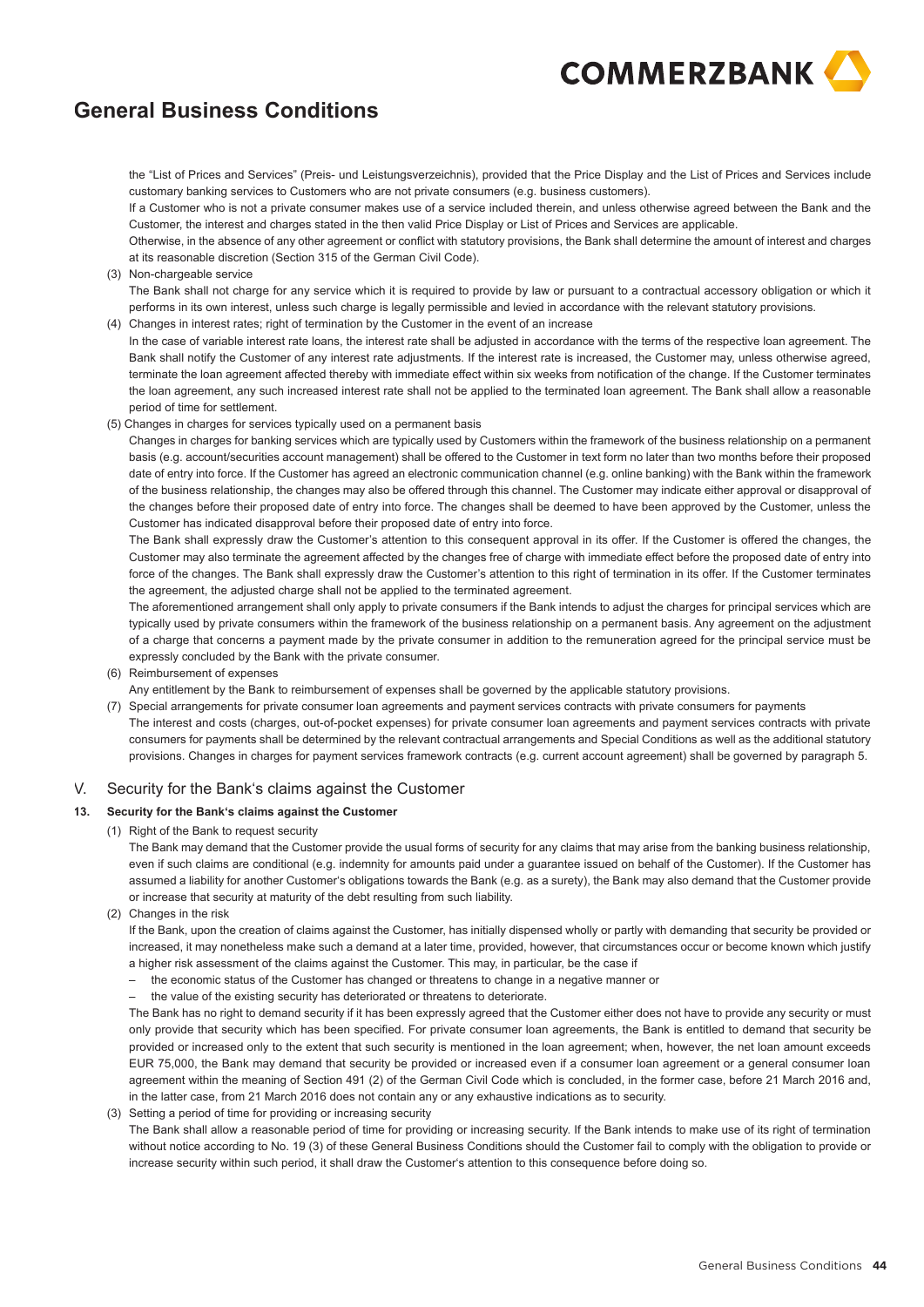

## **14. Agreement on the lien**

## (1) Agreement on the lien

The Customer and the Bank agree that the Bank acquires a lien on the securities and chattels which, within the scope of banking business, have come or may come into the possession of a domestic office of the Bank. The Bank also acquires a lien on any claims which the Customer has or may in future have against the Bank arising from the banking business relationship (e.g. credit balances).

(2) Secured claims

The lien serves to secure all existing, future and contingent claims arising from the banking business relationship which the Bank with all its domestic and foreign offices is entitled to against the Customer. If the Customer has assumed liability for another Customer's obligations towards the Bank (e.g. as a surety), the lien shall secure the debt resulting from this liability when due.

## (3) Exemptions from the lien

If funds or other assets come into the power of disposal of the Bank under the reserve that they may only be used for a specified purpose (e.g. deposit of cash for payment of a bill of exchange), the Bank's lien does not extend to these assets. The same applies to shares issued by the Bank itself (own shares) and to securities which the Bank keeps in safe custody abroad for the Customer's account. Moreover, the lien extends neither to the profit-participation rights/profit-participation certificates (Genussrechte/ Genussscheine) issued by the Bank itself nor to the Bank's securitised and non-securitised subordinated liabilities.

(4) Interest and dividend coupons

If securities are subject to the Bank's lien, the Customer is not entitled to demand the delivery of the interest and dividend coupons pertaining to such securities.

### **15. Security interests in the case of items for collection and discounted bills of exchange**

(1) Transfer of ownership by way of security

The Bank acquires ownership by way of security of any cheques and bills of exchange deposited for collection at the time such items are deposited. The Bank acquires absolute ownership of discounted bills of exchange at the time of the purchase of such items; if it redebits discounted bills of exchange to the account, it retains the ownership by way of security in such bills of exchange.

(2) Assignment by way of security

The claims underlying the cheques and bills of exchange shall pass to the Bank simultaneously with the acquisition of ownership in the cheques and bills of exchange; the claims also pass to the Bank if other items are deposited for collection (e.g. direct debits, documents of commercial trading). (3) Special-purpose items for collection

If items for collection are deposited with the Bank under the reserve that their countervalue may only be used for a specified purpose, the transfer or assignment of ownership by way of security does not extend to these items.

(4) Secured claims of the Bank

The ownership transferred or assigned by way of security serves to secure any claims which the Bank may be entitled to against the Customer arising from the Customer's current account when items are deposited for collection or arising as a consequence of the redebiting of unpaid items for collection or discounted bills of exchange. Upon request of the Customer, the Bank retransfers to the Customer the ownership by way of security of such items and of the claims that have passed to it if it does not, at the time of such request, have any claims against the Customer that need to be secured or if it does not permit the Customer to dispose of the countervalue of such items prior to their final payment.

## **16. Limitation of the claim to security and obligation to release**

## (1) Cover limit

The Bank may demand that security be provided or increased until the realisable value of all security corresponds to the total amount of all claims arising from the banking business relationship (cover limit).

(2) Release

If the realisable value of all security exceeds the cover limit on a more than temporary basis, the Bank shall, at the Customer's request, release security items as it may choose in the amount exceeding the cover limit; when selecting the security items to be released, the Bank shall take into account the legitimate concerns of the Customer or of any third party having provided security for the Customer's obligations. To this extent, the Bank is also obliged to execute orders of the Customer relating to the items subject to the lien (e.g. sale of securities, repayment of savings deposits). (3) Special agreements

If assessment criteria for a specific security item other than the realisable value or another cover limit or another limit for the release of security have been agreed, these other criteria or limits shall apply.

## **17. Realisation of security**

(1) Option of the Bank

If the Bank realises security, it may choose between several security items. When realising security and selecting the items to be realised, the Bank shall take into account the legitimate concerns of the Customer and any third party who may have provided security for the obligations of the Customer. (2) Credit entry for proceeds under value-added tax law

If the transaction of realisation is subject to value-added tax, the Bank shall provide the Customer with a credit entry for the proceeds, such entry being deemed to serve as invoice for the supply of the item given as security and meeting the requirements of value-added tax law (Umsatzsteuerrecht).

# VI. Termination

## **18. Termination rights of the Customer**

(1) Right of termination at any time

terminate the over all business relationship or noticular business relations (o.g. acrosment outborining the Cuntemar to draw show us on the Danl<br>General Business Conditions<br>General Business Conditions Unless the Bank and the Customer have agreed to a term or a diverging termination provision, the Customer may at any time, without notice, terminate the over-all business relationship or particular business relations (e.g. agreement authorizing the Customer to draw cheques on the Bank).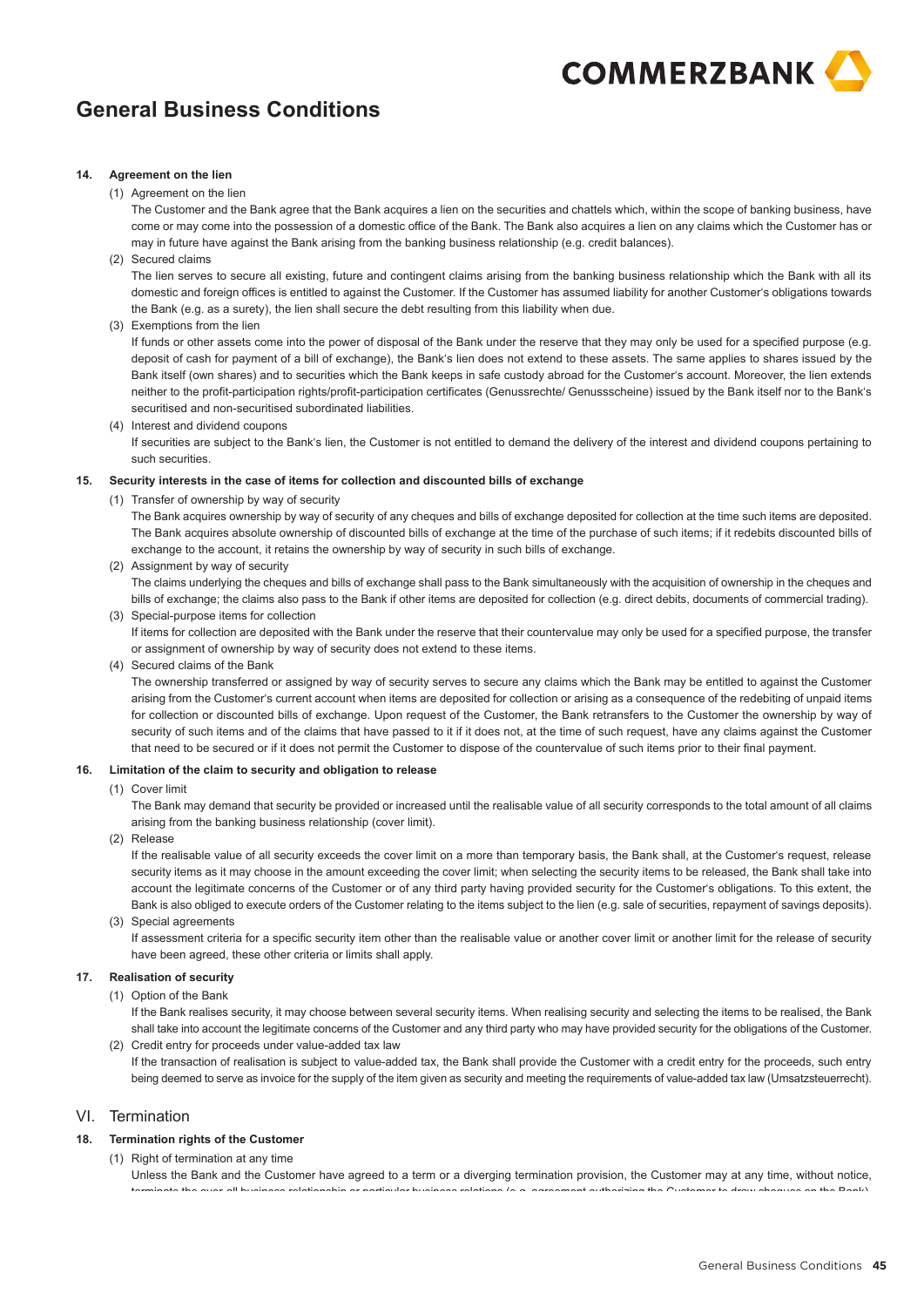

(2) Termination for reasonable cause

If the Bank and the Customer have agreed a term or a diverging termination provision for a particular business relation, such relation may only be terminated without notice if there is reasonable cause therefor which makes it unacceptable to the Customer to continue it, also after giving consideration to the legitimate concerns of the Bank.

- (3) Legal termination rights
	- Legal termination rights shall not be affected.

#### **19.Termination rights of the Bank**

(1) Termination upon notice

Upon observing a reasonable period of notice, the Bank may at any time terminate the over-all business relationship or particular business relations for which neither a term nor a diverging termination provision has been agreed (e.g. agreement authorizing the Customer to draw cheques on the Bank). In determining the period of notice, the Bank shall take into account the legitimate concerns of the Customer. The minimum termination notice for a payment services framework contract (e.g. current account or card contract) and a custodian account shall be two months.

(2) Termination of loans with no fixed term

Loans and loan commitments for which neither a fixed term nor a diverging termination provision has been agreed may be terminated at any time by the Bank without notice. When exercising this right of termination, the Bank shall give due consideration to the legitimate concerns of the Customer. Where the German Civil Code contains specific provisions for the termination of a private consumer loan agreement, the Bank may only terminate the agreement as provided therein.

(3) Termination for reasonable cause without notice

Termination of the over-all business relationship or of particular business relations without notice is permitted if there is reasonable cause which makes it unacceptable to the Bank to continue the business relations, also after having given consideration to the legitimate concerns of the Customer. Reasonable cause is given in particular

- – if the Customer has made incorrect statements as to the Customer's financial status, provided such statements were of significant importance for the Bank's decision concerning the granting of credit or other operations involving risks for the Bank (e.g. the delivery of a payment card); for consumer loans, this shall only apply if the customer has knowingly withheld or falsified information of relevance for assessing creditworthiness and this has led to a faulty assessment of creditworthiness, or
- if a substantial deterioration in the Customer's financial status or in the value of security occurs or threatens to occur, jeopardizing the repayment of a loan or the discharge of any other obligation towards the Bank even if security provided therefor is realised, or
- if the Customer fails to comply, within the required period of time allowed by the Bank, with the obligation to provide or increase security according to No 13 (2) of these General Business Conditions or to the provisions of some other agreement

If reasonable cause is given due to the breach of a contractual obligation, termination shall only be permitted after expiry, without result, of a reasonable period of time fixed for corrective action by the Customer or after a warning to the Customer has proved unsuccessful, unless this proviso can be dispensed with owing to the special features of a particular case (Section 323 (2) and (3) of the German Civil Code).

- (4) Termination of private consumer loan agreements in the event of default Where the German Civil Code contains specific provisions for the termination of a private consumer loan agreement subsequent to repayment default, the Bank may only terminate the agreement as provided therein.
- (5) Termination of a basic account agreement
- The Bank may only terminate a basic account agreement in accordance with the arrangements concluded between the Bank and the customer on the basis of the German Payment Accounts Act (Zahlungskontengesetz) and with the provisions of the German Payment Accounts Act.
- (6) Settlement following termination

The Bank shall allow the Customer a reasonable period of time for settlement, in particular for the repayment of a loan, unless it is necessary to attend immediately thereto (e.g. the return of cheque forms in the event of termination of a agreement authorizing the Customer to draw cheques on the Bank).

# VII. Protection of deposits

#### **20.Deposit Protection Fund**

(1) Scope of protection

The Bank is a member of the Deposit Protection Fund of the Association of German Banks (Einlagensicherungsfonds des Bundesverbandes deutscher Banken e.V.). In accordance with its By-laws – subject to the exceptions provided for therein – the Deposit Protection Fund protects deposits, i.e. credit balances which result from funds left in an account or from temporary situations deriving from banking transactions and which the Bank is required to repay under the conditions applicable.

Not protected are, inter alia, deposits forming part of the Bank's own funds, liabilities from bearer and order bonds, as well as deposits of credit institutions within the meaning of Article 4 (1), point (1) of Regulation (EU) No. 575/2013, financial institutions within the meaning of Article 4 (1), point (26) of Regulation (EU) No. 575/2013, investment firms within the meaning of Article 4 (1), point (1) of Directive 2004/39/EC and central, regional and local authorities. Deposits of other creditors as natural persons and as foundations with legal capacity are only protected if

(i) the deposit is not a liability from a registered bond or a promissory note and

or if the liability is transferred by way of individual or universal succession in title.

(ii) the term of the deposit is not more than 18 months. Deposits that already existed before 1 January 2020 shall not be subject to this limitation of term. After 31 December 2019, the 'grandfathered' status pursuant to the preceding sentence shall cease to apply as soon as the deposit in question falls due, can be terminated or otherwise reclaimed, or if the deposit is transferred by way of individual or universal succession in title. Liabilities of banks that already existed before 1 October 2017 are protected in accordance with and under the conditions laid down in the provisions of the By-laws of the Deposit Protection Fund applying until 1 October 2017. After 30 September 2017, the 'grandfathered' status pursuant to the preceding sentence shall cease to apply as soon as the liability in question falls due, can be terminated or otherwise reclaimed,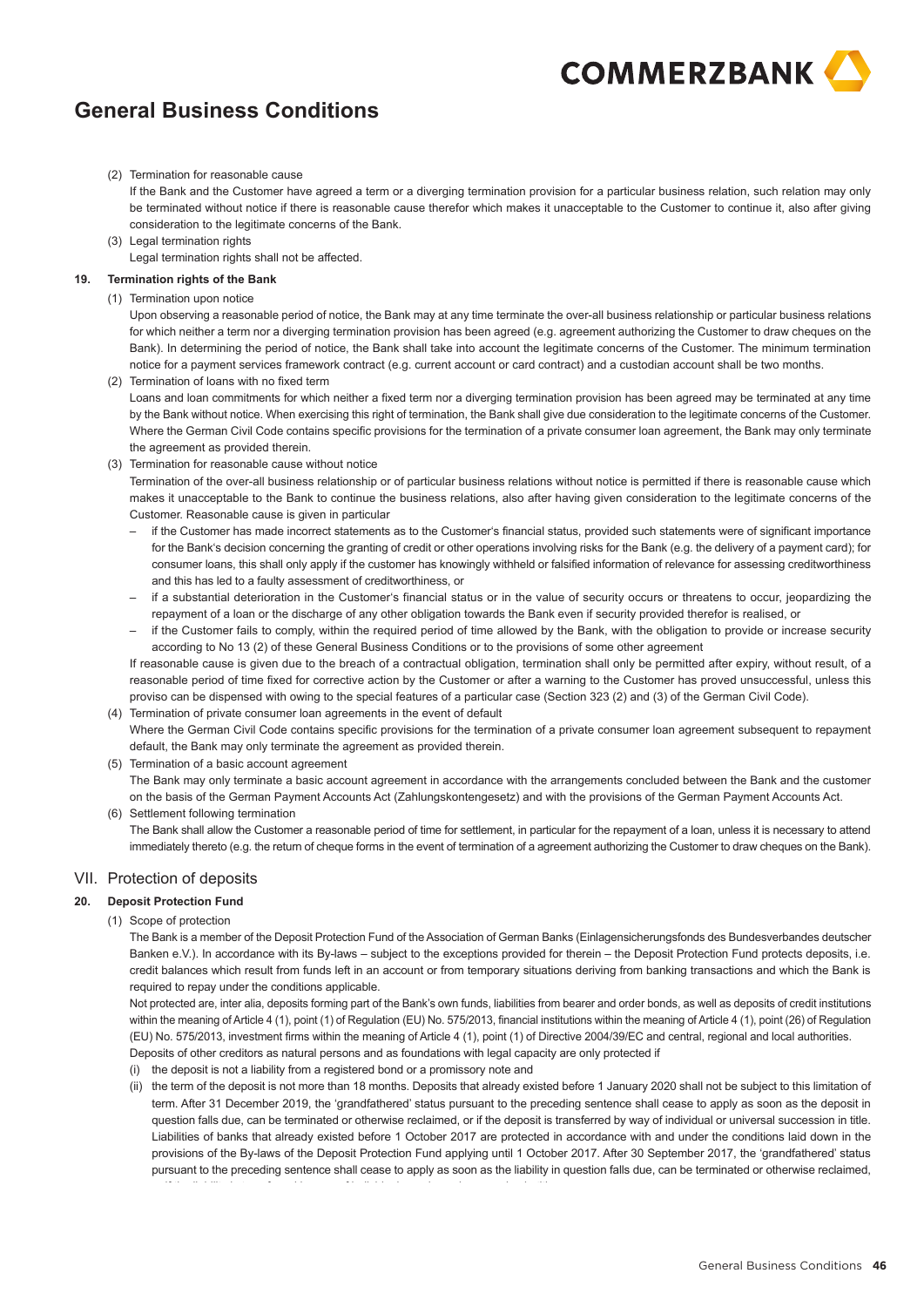

(2) Protection ceilings

The protection ceiling for each creditor is, until 31 December 2019, 20%, until 31 December 2024, 15%, and, as of 1 January 2025, 8.75% of the Bank's own funds within the meaning of Article 72 of Regulation (EU) No. 575/2013 used for deposit protection purposes. Deposits established or renewed after 31 December 2011 shall be subject to the respective new protection ceilings as of the aforementioned dates, irrespective of the time when the deposits are established. Deposits established before 31 December 2011 shall be subject to the old protection ceilings until maturity or until the next possible termination date.

- This protection ceiling shall be notified to the customer by the Bank on request. It is also available on the internet at www.bankenverband.de. (3) Validity of the By-laws of the Deposit Protection Fund
- Further details of protection are contained in Section 6 of the By-laws of the Deposit Protection Fund, which are available on request. (4) Transfer of claims
- To the extent that the Deposit Protection Fund or its mandatory makes payments to a customer, the respective amount of the customer's claims against the Bank, together with all subsidiary rights, shall be transferred simultaneously to the Deposit Protection Fund. (5) Disclosure of information
- The Bank shall be entitled to disclose to the Deposit Protection Fund or to its mandatory all the necessary information in this respect and to place documents at their disposal.

# VIII. Complaints procedure and alternative procedure for settling disputes

# **21. Complaints procedure and alternative procedure for settling disputes**

- The Customer has the following out-of-court options:
- The Customer may address a complaint to the Bank's contact point stated in the List of Prices and Services. The Bank shall reply to complaints in a suitable manner. In the case of payment service framework contracts, this shall be in text form (e.g. by way of a letter, fax or e-mail).
- The Bank participates in the dispute resolution scheme run by the consumer arbitration body "The German Private Banks' Ombudsman" (www.bankenombudsmann.de). Consumers may have any disputes with the Bank resolved by the Ombudsman. Where disputes concerning a payment services contract (Section 675f of the German Civil Code) are involved, customers who are not consumers also may request their resolution by the Ombudsman. Further details are contained in the "Rules of Procedure for the Settlement of Customer Complaints in the German Private Commercial Banking Sector", which are available on request or can be downloaded from the Internet at www.bankenverband.de. Complaints should be addressed in text form (e.g. by letter, telefax or email) to the Customer Complaints Office at the Bundesverband deutscher Banken (Association of German Banks), Postfach (P.O. Box) 040307, 10062 Berlin; fax: +49 (0)30 16633169; email: ombudsmann@bdb.de
- In addition, customers may make complaints at any time in writing, or orally on the record to the German Federal Financial Supervisory Authority (Bundesanstalt für Finanzdienstleistungsaufsicht), Graurheindorfer Straße 108, D-53117 Bonn, about breaches by the Bank of the German Payment Services Supervision Act (Zahlungsdiensteaufsichtsgesetz – ZAG), Sections 675c to 676c of the German Civil Code (Bürgerliches Gesetz
- buch BGB) or Article 248 of the Introductory Act of the German Civil Code (Einführungsgesetz zum Bürgerlichen Gesetzbuche EGBGB).
- At http://ec.europa.eu/consumers/odr/, the European Commission has set up a European Online Dispute Settlement Platform (OS Platform). Consumers can use the OS Platform for the out-of-court settlement of a dispute resulting from online contracts entered into with an enterprise registered in the EU.

Commerzbank AG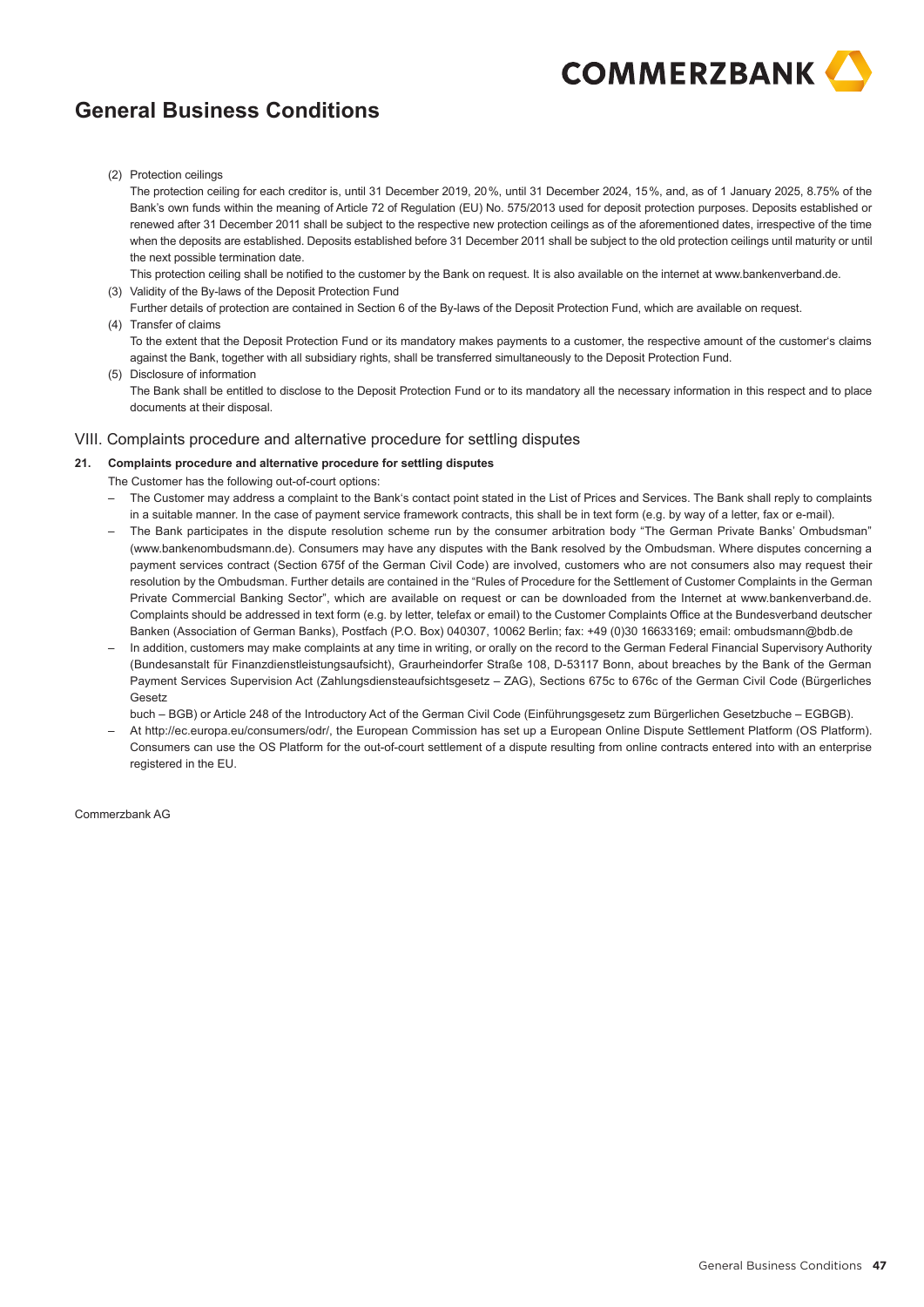# **Special Terms and Conditions for Securities Transaction**

(as of 6 June 2012)

These special terms and conditions apply to purchases, sales and safe custody of securities, even in cases where the rights are not evidenced by certificates (hereinafter referred to as "securities").

# **Securities transactions**

# No. 1 Forms of securities transactions

# **(1) Commission transactions/fixed-price transactions**

The Bank and the Client conclude securities transactions in the form of commission transactions (2) or fixed-price transactions (3).

# **(2) Commission transactions**

If the Bank executes orders placed by its Client for the purchase or sale of securities in the capacity of a commission agent, it will conclude for the Client's account a purchase or sale transaction with another market participant or a Central Counterparty (execution transaction) or engage another commission agent (intermediate commission agent) to conclude an execution transaction. Within the scope of electronic trading on an exchange, the Client's order may also be executed directly against the Bank or the intermediate commission agent if the terms and conditions for trading on the exchange permit this.

# **(3) Fixed-price transactions**

If the Bank and the Client agree to a fixed or determinable price for an individual transaction (fixed-price transaction), this results in a purchase contract; accordingly, the Bank then either takes delivery of the securities as purchaser from the Client or delivers the securities to the Client as seller. The Bank will charge the Client the agreed price plus – in the case of interest-bearing bonds – any accrued interest.

# No. 2 Transaction execution principles for securities transactions

The Bank executes securities transactions on the basis of its transaction execution principles applicable at the time. The transaction execution principles are part of the Special Terms and Conditions. The Bank is entitled to amend the transaction execution principles in accordance with supervisory requirements. The Bank will inform the Client of any amendments to the transaction execution principles.

# **Special rules for commission transactions**

# No. 3 Practices/notification/price

# **(1) Application of legal provisions/practices/ business conditions**

Execution transactions are subject to the legal provisions and business conditions (practices) for securities trading applicable at the execution venue; in addition, the general terms and conditions of the Bank's contracting party also apply.

# **(2) Notification**

The Bank will notify the Client of the execution of the order without undue delay. If the Client's order has been executed directly against the Bank or the intermediate commission agent in electronic trading on an exchange, this need not be notified separately.

# **(3) Price of the execution transaction/charges/expenses**

The Bank charges the Client the price of the execution transaction; it is entitled to charge a fee. Any possible entitlement on the part of the Bank to have its expenses reimbursed shall be governed by the legal regulations.

# No. 4 Requirement of an adequate credit balance/securities holding

The Bank is only required to execute orders or exercise subscription rights to the extent that the Client's credit balance, a loan available for securities trading or the Client's securities holding are adequate for said execution. If the Bank does not execute all or part of the order, it will advise the Client of this without undue delay.

# No. 5 Fixing of price limits

When placing orders, the Client may stipulate price limits to the Bank for the execution transaction (orders with price limits).

# No. 6 Period of validity of Client orders unlimited in time

# **(1) Orders without price limits**

In accordance with the transaction execution principles (No. 2), an order without price limits is only valid for one trading day; if the order for sameday execution is not received in time to allow it to be dealt with in the normal course of business, it will be valid for the next trading day. If the order is not executed, the Bank will inform the Client of this without undue delay.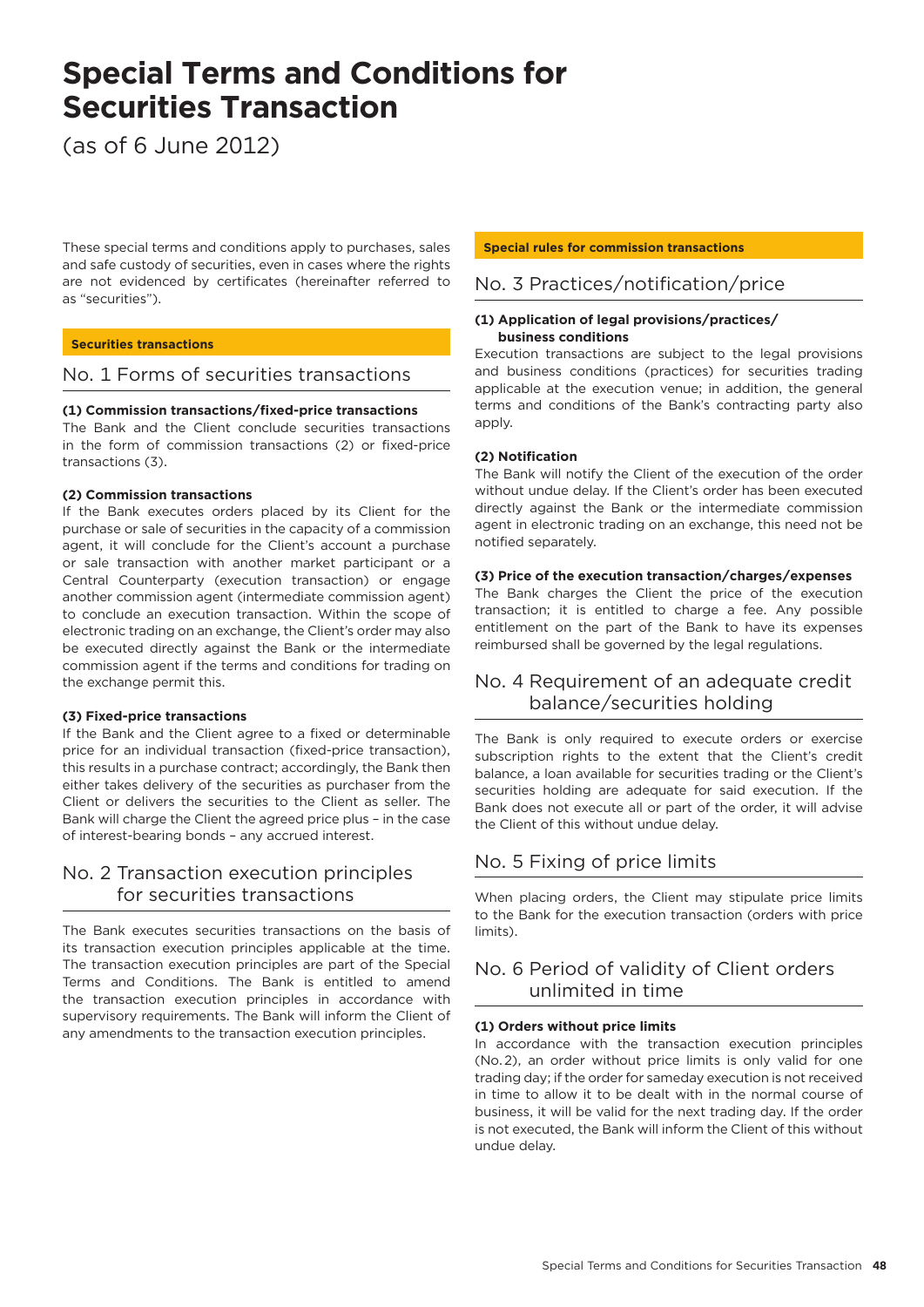# **(2) Orders with price limits**

An order with price limits is valid until the last trading day of the current month (month-end). Unless it is executed on the same day, an order received on the last trading day of a particular month will be valid for the next month in accordance with the transaction execution principles (No. 2). The Bank will notify the Client of the period of validity of the Client's order without undue delay.

# **(3) Special-purpose items for collection**

If items for collection are deposited with the Bank under the reserve that their countervalue may only be used for a specified purpose, the transfer or assignment of ownership by way of security does not extend to these items.

# No. 7 Period of validity of orders for the purchase or sale of subscription rights

Orders without price limits for the purchase or sale of subscription rights are valid for the duration of trading in such subscription rights. Orders with price limits for the purchase or sale of subscription rights become void upon expiry of the penultimate day of trading in such subscription rights. The period of validity of orders for the purchase or sale of foreign subscription rights are determined based on the relevant foreign practices. The handling of subscription rights belonging to the Client's portfolio on the last day of trading in subscription rights is governed by No. 15 (1).

# No. 8 Expiration of pending orders

# **(1) Dividend payments, other distributions, granting of subscription rights, capital increase from the issuer's funds**

In the event of dividend payments, other distributions, the granting of subscription rights or a capital increase from the issuer's funds, orders with price limits for the purchase or sale of shares at German execution venues expire at the close of business on the trading day on which the shares, including the aforementioned rights, are last traded (assuming the rules and regulations of the execution venue provide for expiration). In the event of a change in the portion of paid-in capital of partly-paid shares or the nominal value of shares and in the event of a share split, orders with price limits expire at the close of business on the trading day preceding the day on which such shares are quoted with an increased portion of paid-in capital or with the changed nominal value or with a share split.

# **(2) Suspension of the quotation**

In the event that price determination does not take place at a German execution venue due to special circumstances affecting the issuer (suspension of the quotation), all Client orders for the securities concerned to be executed at this execution venue expire if the terms and conditions of the execution venue provide for this.

# **(3) Execution of Client orders at foreign execution venues**

The execution of Client orders at foreign execution venues is governed in this respect by the customs and practices of said foreign execution venues.

## **(4) Notification**

The Bank will notify the Client of the expiration of a Client order without undue delay.

# No. 9 Liability of the Bank in commissiontransactions

The Bank is liable for the proper settlement of the execution transaction by its contracting party or the contracting party of the intermediate commission agent. If the Bank engages an intermediate commission agent, the Bank is only liable for the exercise of due care in the selection and instruction of said agent until the conclusion of an execution transaction.

**Settlement of securities transactions**

# No. 10 Settlement in Germany as a general rule

The Bank settles securities transactions in Germany, unless the following conditions or another overriding agreement to the contrary provide for acquisition of the securities abroad.

# No. 11 Acquisition in Germany

When settling a securities transaction in Germany, if the securities are eligible for collective safe custody with the German central depository (Clearstream Banking AG), the Bank will provide the Client with co-ownership of these collective securities deposits – collective securities account credit (GS-Gutschrift). If securities are not eligible for collective safe custody, the Client will be provided with sole ownership of the securities. The Bank keeps these securities for the Client physically segregated from its own holdings and from those of third parties (individual safe custody – "Streifbandverwahrung").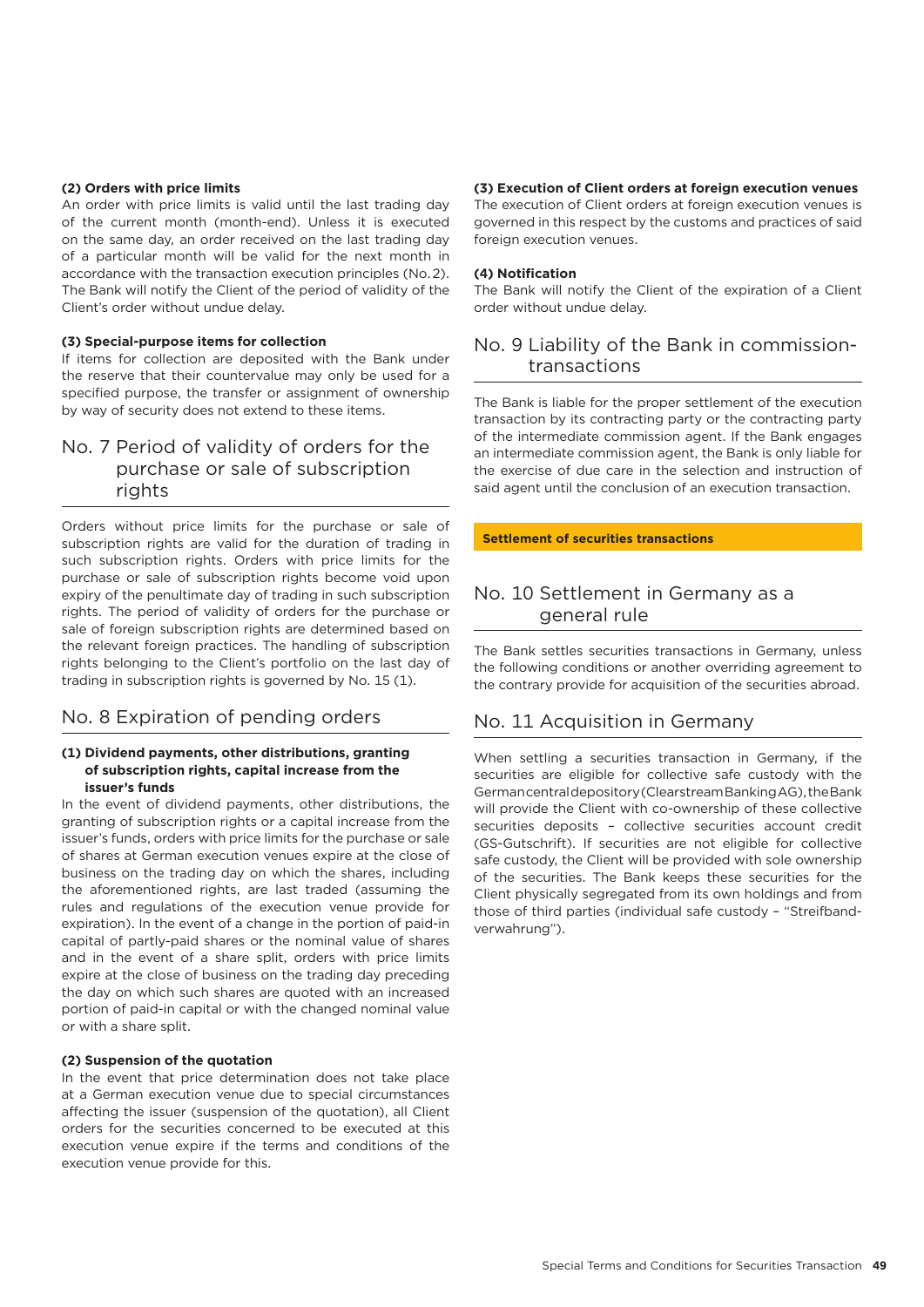# No. 12 Acquisition abroad

# **(1) Acquisition agreement**

The Bank delivers securities abroad if: it executes purchase orders in domestic or foreign securities

- abroad in the capacity of a commission agent •  it sells foreign securities which are not traded in Germany either on or off-exchange to Clients by way of a fixedprice transaction
- •  it executes purchase orders in foreign securities in the capacity of a commission agent or sells foreign securities to Clients by way of a fixed-price transaction which, although traded on or off-exchange in Germany, are typically acquired abroad

# **(2) Engagement of intermediate depositories**

The Bank will arrange for securities acquired abroad to be held in safe custody abroad. It will engage another domestic or foreign depository (e.g. Clearstream Banking AG) or entrust one of its offices abroad with safe custody here. The safe custody of the securities is subject to the legal provisions and practices of the place of deposit as well as the general terms and conditions governing the foreign depository or depositories.

# **(3) Crediting on current securities account**

In the proper exercise of its discretion and with due regard to the Client's interests, the Bank will secure ownership or co-ownership of the securities or any other equivalent legal position as customary in the country of deposit and hold this legal position in a fiduciary capacity for the Client. It will provide the Client with credit on his current securities account (WR-Gutschrift) in this respect, indicating the foreign country in which the securities are located (country of deposit).

# **(4) Cover holding**

The Bank need only fulfil the Client's delivery claims arising from the Client's credit on current securities account from the cover holding maintained by the Bank abroad. The cover holding comprises the securities of the same type held in safe custody for Clients and the Bank in the country of deposit. Clients who have been credited on their current securities account therefore bear proportionally any financial or legal prejudice, loss or damage affecting the cover holding caused by force majeure, riots, war, natural events or by reason of other interference by third parties abroad for which the Bank is not responsible or in connection with acts of domestic or foreign authorities.

# **(5) Treatment of consideration**

If, according to (4), a Client has to bear any prejudice, loss or damage in respect of the cover holding, the Bank is not required to refund the purchase price to the Client.

# **Safe custody services**

# No. 13 Securities account statement

The Bank issues a securities account statement at least once a year.

# No. 14 Redemption of securities/renewal of coupon sheets

# **(1) Securities held in safe custody in Germany**

Interest and dividend coupons and redeemable securities upon their maturity. The countervalue of interest and dividend coupons and of matured securities of any kind are credited subject to actual receipt by the Bank, even if the instruments are payable at the Bank itself. The Bank will procure new sheets of interest and dividend coupons (renewal of coupon sheets).

# **(2) Securities held in safe custody abroad**

In the case of securities held in safe custody abroad, the duties referred to above are the responsibility of the foreign depository.

# **(3) Drawing and notice of repayment of bonds**

In the case of bonds held in safe custody in Germany, the Bank monitors the date of redemption resulting from drawings and notices of repayment on the basis of the information published in the "Wertpapier-Mitteilungen" announcements. If bonds held in safe custody abroad are redeemable by a drawing made on the basis of their certificate numbers (number drawing), the Bank has the choice of either allocating certificate numbers to Clients in respect of the securities credited to them on their current securities account for drawing purposes or distributing the amount attributable to the cover holding among the Clients by means of internal drawing. Any such internal drawing is made under the supervision of an independent auditing authority. Alternatively, it may be made by utilising the services of a computer, provided an impartial drawing is assured.

# **(4) Redemption in foreign currency**

If interest coupons, dividend coupons and matured securities are redeemed in foreign currency or in units of account, the Bank will credit the amount collected to the Client's account in this currency, provided the Client has an account in said currency. Otherwise, the Bank will credit the Client accordingly in euros, unless another overriding agreement has been reached.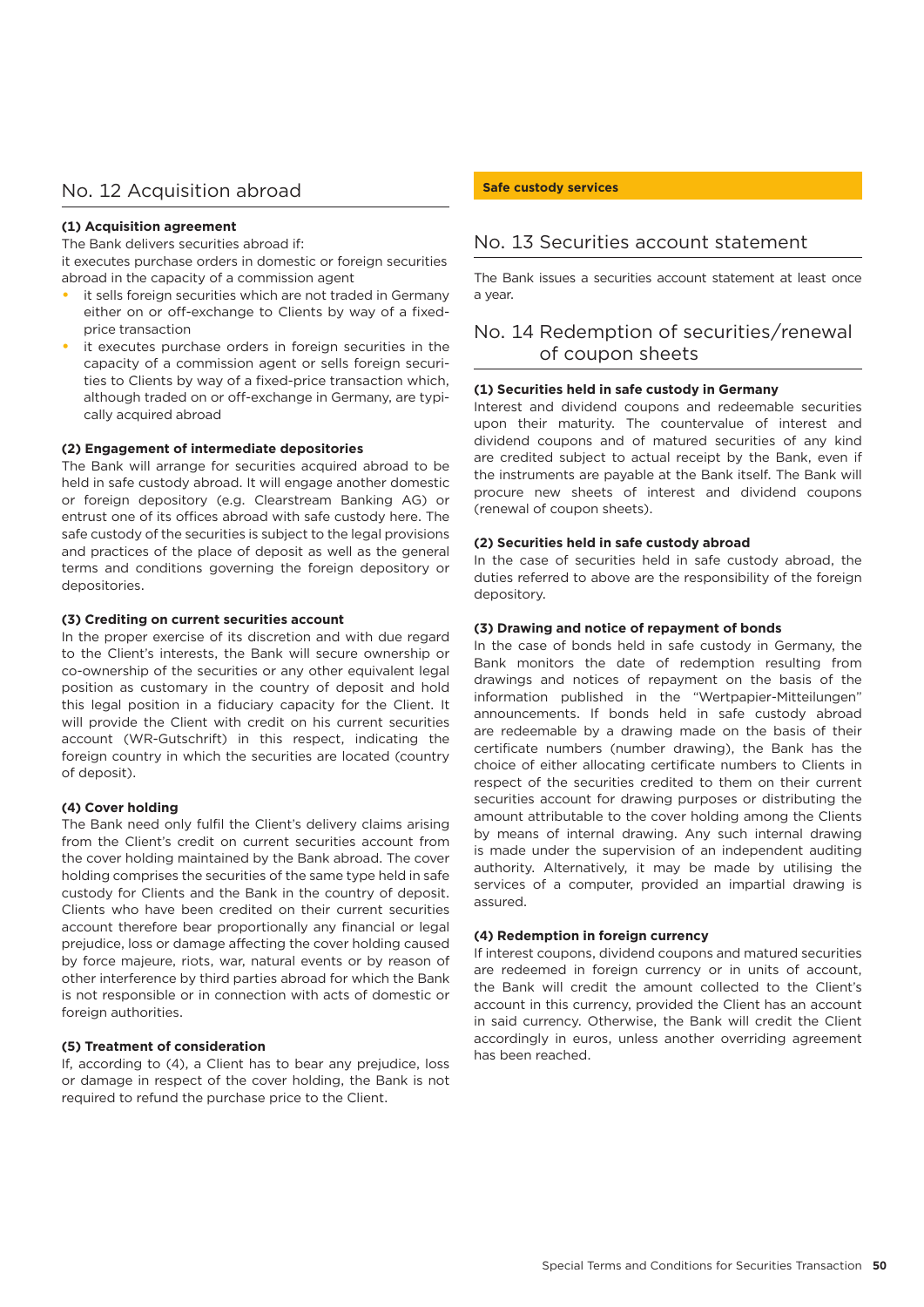# No. 15 Treatment of subscription rights/ warrants/convertible bonds

# **(1) Subscription rights**

The Bank will notify the Client of the granting of subscription rights if an announcement to this effect has appeared in the "Wertpapier-Mitteilungen" announcements. Provided the Bank has not received any other instructions from the Client by the end of the penultimate day of trading, it will sell all domestic subscription rights belonging to the Client's securities holding in the market; the Bank may arrange for foreign subscription rights to be realised in accordance with the practices applying abroad in the respective market.

# **(2) Option and conversion rights**

The Bank will notify Clients of the expiry of rights deriving from warrants or of conversion rights deriving from convertible bonds and request instructions if the expiry date has been announced in the "Wertpapier-Mitteilungen" announcements on securities.

# No. 16 Communication of information

If information concerning the Client's securities is published in the "Wertpapier-Mitteilungen" announcements on securities or if the Bank is provided with such information by the issuer or by its foreign depository/intermediate depository, the Bank will inform the Client of this to the extent that such information may materially affect his legal position and notification is necessary in order to safeguard his interests.

The Bank will therefore in particular provide information on the following:

- • statutory compensation and exchange offers
- • voluntary purchase and exchange offers
- • reorganisation

need not be notified if the Bank does not receive the information in time or the measures to be taken by Clients are financially unreasonable because the costs incurred are out of proportion to their possible claims.

# No. 17 Duty to verify on the part of the Bank

The Bank verifies once only at the time of lodgement of securities certificates by reference to notifications made in the "Wertpapier-Mitteilungen" announcements whether the certificates are affected by notices of loss (stops), suspensions of payment and the like. Verification by the Bank as to whether securities certificates are the subject of invalidation proceedings by public notice is also conducted after lodgement.

# No. 18 Exchange, removal and destruction of certificates

# **(1) Exchange of certificates**

The Bank may, without providing Clients with prior notice, comply with a call for surrender of securities certificates published in the "Wertpapier-Mitteilungen" announcements,

provided such surrender is manifestly in the Clients' interests and does not involve an investment decision (e.g. following the merger of the issuer with another company or if the securities certificates are incorrect in content). Clients will be notified of this.

# **(2) Removal and destruction following loss of securities status**

If the securities certificates held in safe custody for the Clients lose their status as securities following extinction of the rights they represent, they may be removed from the Clients' securities account for destruction. Certificates held in safe custody in Germany will, where possible, be placed at the Client's disposal if so requested. The Client will be advised of the removal, possible delivery and possible destruction of the certificates. If the Client fails to give any instructions, the Bank may destroy the certificates after expiry of a period of two months following dispatch of such advice to the Client.

# No. 19 Liability

# **(1) Safe custody in Germany**

If securities are held in safe custody in Germany, the Bank is liable for any fault on the part of its employees and the persons it engages in the fulfilment of its duties. Where Clients have been credited on their collective securities account, the Bank is also liable for fulfilment of the duties of Clearstream Banking AG.

# **(2) Safe custody abroad**

If securities are held in safe custody abroad, the Bank's liability is limited to the exercise of due care in the selection and instruction of the foreign depository or intermediate depository it engages. In the case of intermediate safe custody by Clearstream Banking AG or another domestic intermediate depository as well as safe custody by one of its offices abroad, the Bank is liable for any fault on their part.

# No. 20 Miscellaneous

# **(1) Requests for information**

Foreign securities which are acquired or sold abroad or which a Client entrusts to the Bank for safe custody in Germany or abroad are generally subject to foreign law. The rights and duties of the Bank or the Client are therefore also determined by this law, which may also provide for disclosure of the Client's name. The Bank will provide foreign authorities and other offices where it is obligated to do so with corresponding information. It will also inform the Client of this.

# **(2) Lodgement/transfer**

These Special Conditions also apply if the Client physically lodges domestic or foreign securities with the Bank for safe custody or arranges to have securities account credit balances transferred from another depository. If Clients request safe custody abroad, they will be credited on their current securities account as governed by these Special Conditions.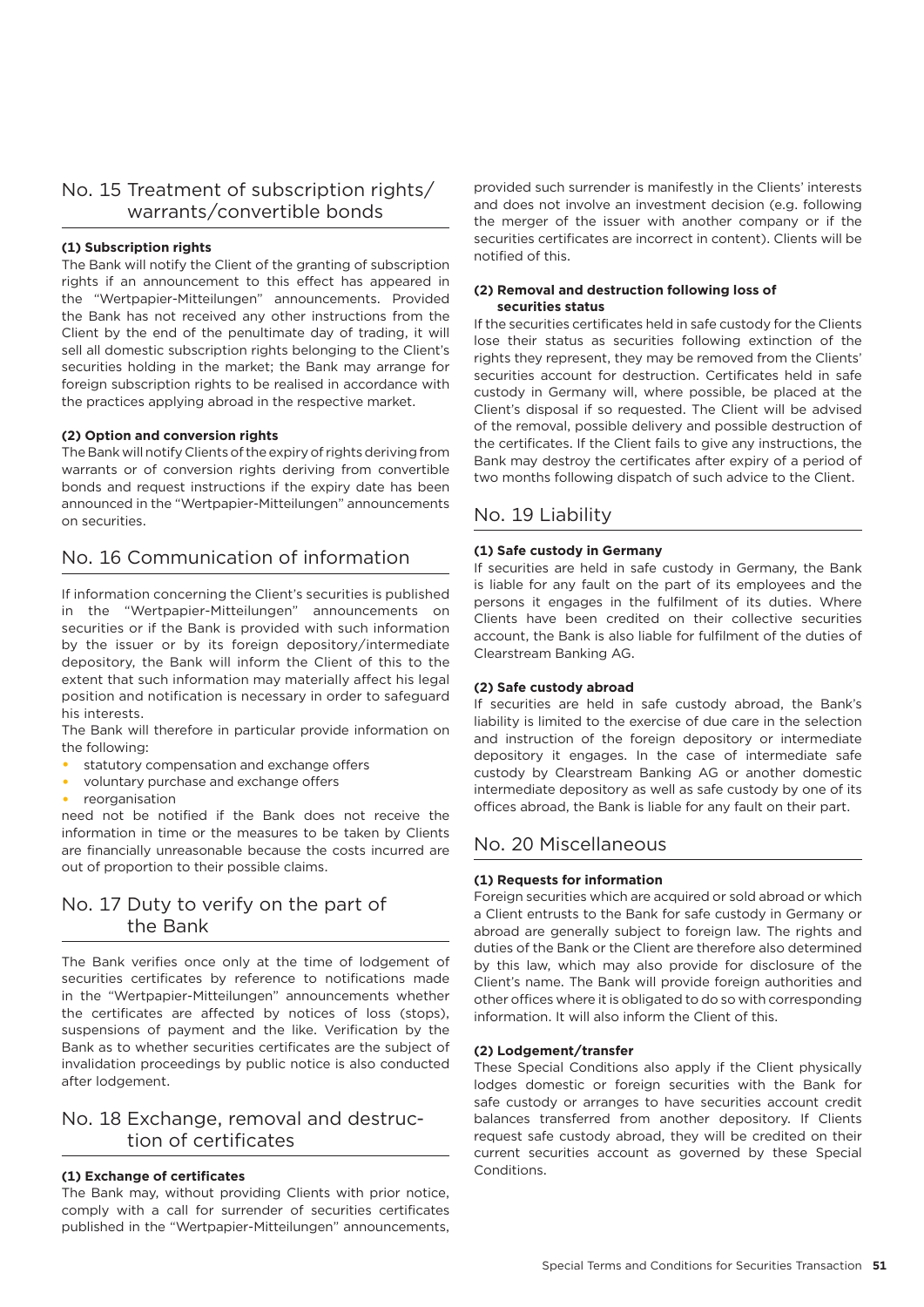# **Special Conditions for Commerzbank Online Banking Securities Transactions**

(as of 1 April 2016)

The following special terms and conditions apply to Commerzbank online banking securities transactions in addition to Commerzbank's standard terms of business for online banking:

# **1. Description of services**

The online user also referred to as "participant" can make the following declarations of intent to the Bank in connection with securities transactions through online banking as part of an existing business relationship:

- •  Issuing orders to buy or sell securities via the custody account maintained at the Bank in accordance with no. 2 of the present conditions. In addition, the online user can request the following information in connection with securities transactions conducted via online banking:
	- • Current custody account balance
	- • Securities identification number
- • Order book display

The Bank does not provide individual investment advice tailored to the personal needs of online users for securities transactions conducted via its online banking service. Online users reach independent investment decisions potentially on the basis of information and research studies provided by the Bank. Should online users desire individual advisory services, they can consult their Relationship Manager. Where securities transactions are conducted via online banking, the Bank will only review the respective online user's order in accordance with the German Securities Trading Act (WpHG) to make sure the order is appropriate and, if applicable, advise said user that the order is not appropriate before it is executed. The countervalue for securities will only be settled through accounts that the Bank has designated for online banking.

# **2. Knowledge level**

Based on the Client's information in accordance with the German Securities Trading Act (WpHG), the online user is allocated a personal knowledge level. Clients can only issue orders within their own knowledge level, which is communicated to them. Any orders that exceed this knowledge level will not be accepted by the system. If online users do not provide any information or only offer incomplete information in accordance with the German Securities Trading Act (WpHG), the Bank will only accept orders for the purchase of securities within the lowest knowledge level

# **3. Issuing an order**

Orders to buy or sell securities are not finalised until the Client has confirmed to the Bank the return message from the Bank by entering their access PIN or using a photo transaction number (TAN) and thereby releasing the transaction.

# **4. Changing or deleting an order**

Orders to buy or sell securities can only be changed or deleted by the online user after they have been issued if the original order has not yet been executed. The system informs online users as to whether an order change or order deletion can still be accepted.

# **5. Maximum order amount**

When conducting securities transactions via online banking, the online user can only buy securities up to an agreed maximum amount per order. This is done for security reasons. For each securities transaction, the Bank reviews the extent to which the maximum amount has been used, based on the most recently available securities price in the system or the limit given by the Client. If the online user wants to exceed the maximum amount per order, he or she can contact his or her Relationship Manager and issue an order outside the online banking system.

# **6. Execution venue**

When online users issue an order, an execution venue is proposed in line with the Bank's transaction execution principles. Online users also have the option of specifying a different execution venue; in such a case, the Bank will not execute the order in accordance with its transaction execution principles. Online users conduct securities transactions with the Bank as commission transactions (see No. 7 of these Terms and Conditions) or fixed-price transactions (see Nos. 8 and 9 of these Terms and Conditions).

# **7. Price of commission-based transactions**

If online users instruct the Bank to execute securities orders as a commission transaction, a market value for the securities is displayed for the online users to see. The amount displayed is based on the latest available price from the Bank's databases and serves solely as a non-binding benchmark for the Client. The actual price of the transaction will not be determined until the order is executed at the trading venue in line with the price setting rules applicable at that venue. The final settlement amount also includes the Bank's fees and any third party costs charged to the Bank, insofar as these must be refunded in accordance with legislation.

# **8. Issuing orders as fixed-price transactions**

If the Client and the Bank agree on a fixed price for a transaction, an over-the-counter contract of sale is established between the Client and the Bank. For this purpose, the Bank cites price indications for the securities, which are continuously updated. Online users can request a fixed-price transaction to the Bank based on these price indications. If the Bank accepts this request, it displays a statement of acceptance for the online user.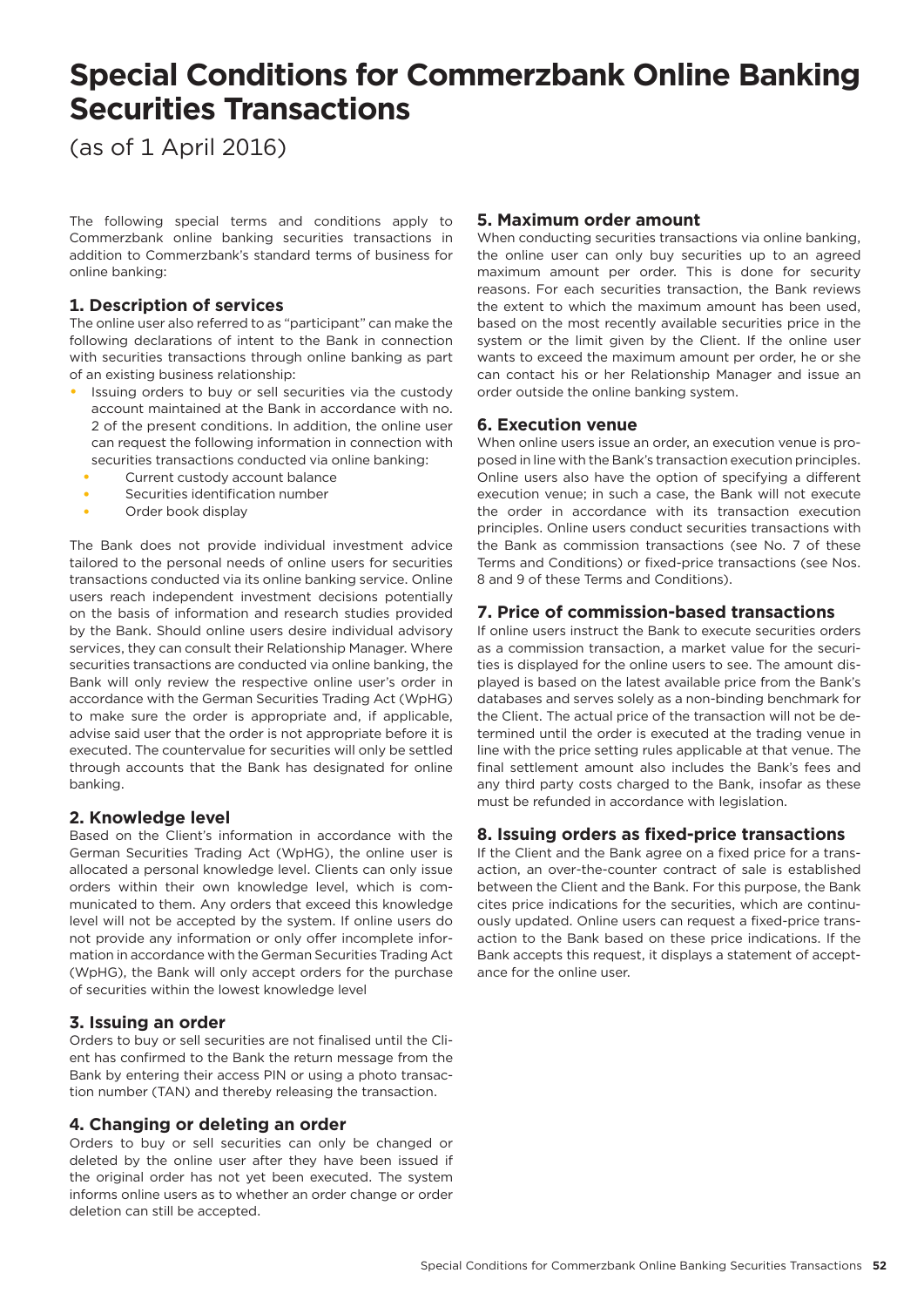# **9. Correction of fixed-price transactions by the Bank (mistrade rule)**

The Bank has a contractual right of cancellation if the overthe-counter contract of sale was based on a price that was not in line with market conditions (mistrade). A mistrade exists if the price clearly differs appreciably from the fair market reference price prevailing at the time the fixed-price transaction was concluded. Possible causes of a mistrade include errors/flaws in the technical system of the Bank or its contractual partners or errors/mistakes made when entering a price indication. The average price for the last three transactions involving the security in question completed in an exchange-based or over-the-counter trading system prior to the fixed-price transaction in question will be deemed the reference price for the security. If no average price can be determined, the Bank will determine the reference price according to its best judgement using generally recognised valuation methods in line with market conditions. The following differences are considered clear and appreciable differences from the fair market reference price for transactions:

(1) For unit-quoted securities: for a reference price above EUR 0.40, a difference of at least 10% or more than EUR 2.50; for other reference prices, a difference of at least 25% or more than EUR 0.10.

(2)For securities that are quoted as a percentage: for a reference price of 101.50% or more, a difference of at least 2.5 percentage points; for a reference price from 60% to less than 101.50%, a difference of at least 2 percentage points; for a reference price from 30% to less than 60%, a difference of at least 1.25 percentage points; for a reference price of less than 30%, a difference of at least 1 percentage point. The Bank asserts its respective right of cancellation on the day of the mistrade. The Bank will waive its right of cancellation if the amount of damage is less than EUR 500.00. The Client has no claim for compensation for any damages suffered as a result of relying on the cancelled fixed-price transaction.

# **10. Information and research studies**

The information, securities master data and securities prices that are made available by the system are obtained by the Bank from publicly available sources and from third parties that it considers reliable. The Bank cannot assume any guarantee for the accuracy or completeness of said information. Research studies, if they contain expressions of opinion, reflect the assessment of one of the Bank's research teams. They do not involve an individual investment recommendation, and they do not replace the investment advice provided by a Relationship Manager.

# **Special obligations of the participant**

- •  When conducting securities transactions via online banking, online users agree not to exceed their account balance or lines of credit they have been granted. Users also agree to promptly reduce any overdrafts resulting from the execution of securities orders.
- •  Before releasing an order, online users must be certainthat they have correctly entered the securities identification number, the number of units, the validity and any limits on the amount of the order in the system.
- •  When downloading research studies, online users mustpay attention to the date the studies were prepared. Any events that occurred after this date are not taken into account in the study. If online users need additional current information, they can contact their Commerzbank Relationship Manager. The "General Terms and Conditions of Business" and the "Special Terms and Conditions for Securities Transactions" also apply.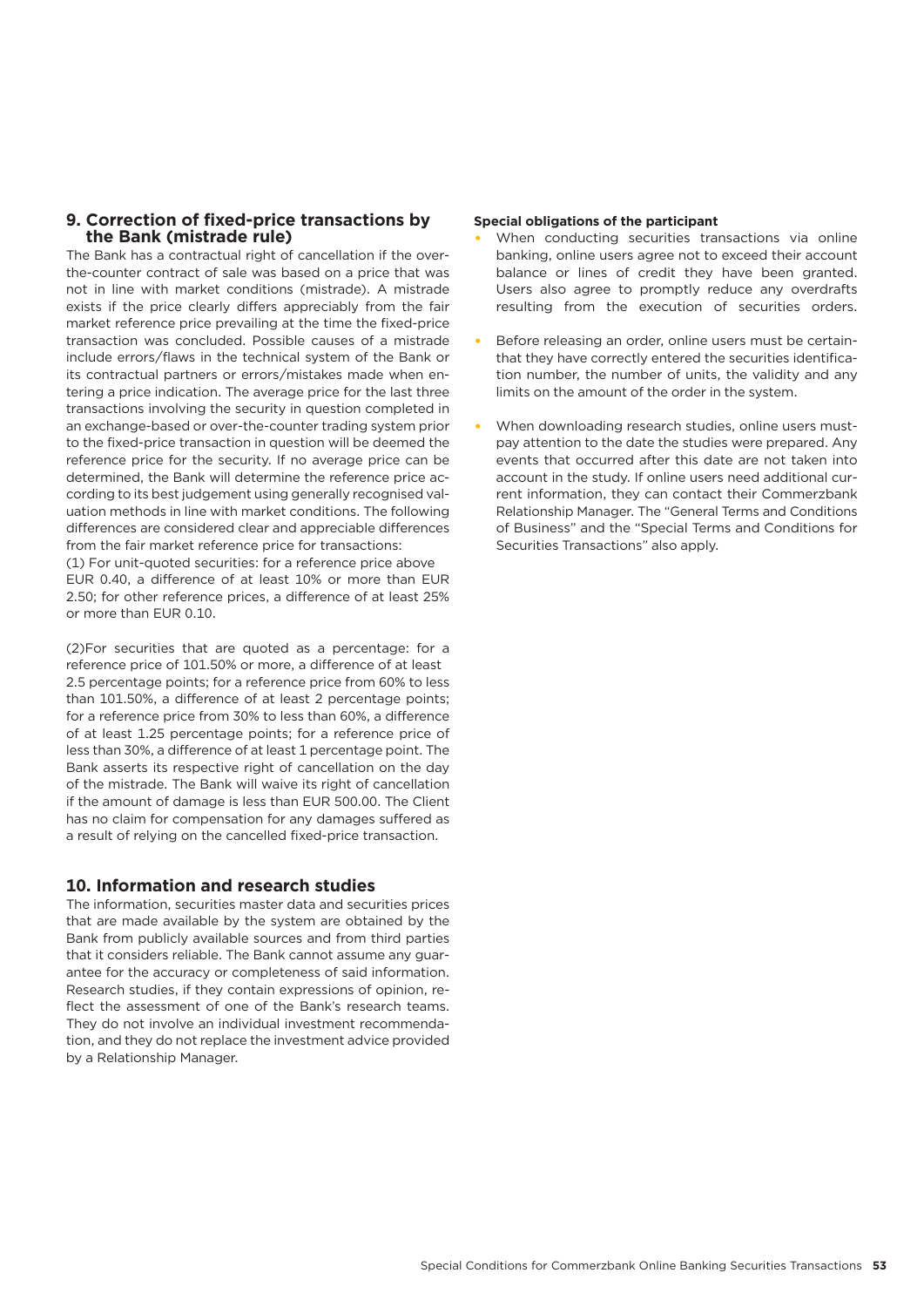# **Execution principles for orders in financial instruments by Commerzbank AG**

Status as of 1 January 2018

# **A. Preliminary remark**

Commerzbank AG (hereinafter referred to as "the Bank") enables its customers to execute orders for the purchase or sale of financial instruments (such as equities).

Customers may give the Bank instructions at which execution venue (e.g. Frankfurt Stock Exchange) or on which additional terms and conditions (e.g. a price limit) an order is to be executed. Such instructions shall override the provisions of these execution principles. A discretionary order represents an instruction (cf. Section D).

# **Notice: Orders based on firm instructions may not necessarily lead to the best possible results being achieved.**

An order lacking any specific instruction is referred to as an order without instructions. The following provisions apply to an order without instructions so as to achieve the best possible result for the customer when executing the order.

# 1. Scope of application

These principles apply to the execution of orders placed by a private or professional customer (hereinafter referred to as "the Customer") as contemplated by the German Securities Trading Act (Wertpapierhandelsgesetz). "Execution" in this sense means that – on the basis of the Customer's order – the Bank enters into a corresponding transaction with another party for the Customer's account (commission transaction). To the extent that these execution principles allow orders to be executed neither on an exchange<sup>1</sup>, an exchange-like execution venue<sup>1</sup> nor by concluding a transaction with a systematic internaliser<sup>2</sup> (collectively referred to below as the "Execution Venue") the Bank will obtain the Customer's prior consent.

If the Bank and Customer enter directly into a securities transaction (fixed-price transaction) Section C shall apply.

# 2. Objective of the order execution

Customer orders are normally executed on various domestic or foreign Execution Venues. The Bank itself may likewise constitute an Execution Venue. Section B contains a description of the execution channels and Execution Venues in the relevant classes of financial instrument that, as a rule, carry expectations of best possible execution in the interests of the Customer and via which channels and Execution Venues the Bank will execute the Customer's orders.

In determining specific Execution Venues with regard to an order, the Bank will assume that the Customer primarily intends to achieve the best possible price – taking into account all costs in connection with the execution of the transaction. Moreover, those Execution Venues will be taken into consideration at which full execution is probable and possible on a timely basis (likelihood and speed of execution). Furthermore, within the scope of the standards outlined above, the Bank will take into account other criteria of relevance, especially secure and certain settlement of the order, the value thereof and the nature of the order placed.

# 3. Forwarding of orders

If the Bank has no direct electronic access to an Execution Venue it will not execute the Customer's order itself. In this case, the Bank will need instructions from the Customer concerning the Execution Venue. Then the Bank will forward this order for execution to a specialised financial services provider with direct access to the Execution Venue.

An overview of the Execution Venues to which the Bank forwards Customer orders via a financial services provider is published on the internet under the designation "Overview of Execution Venues" (www.commerzbank.de/ geschaeftsbedingungen).

# 4. Exceptional market conditions

In the event of exceptional market conditions or market disturbances, the Bank may be unable to forward or place the orders in accordance with the provisions under Section A 2 above of these execution principles. In such cases, the Bank will require specific instructions from the Customer. In individual cases, the Bank may decline to accept the order if it is impossible to process and settle the transaction on a timely basis. The execution of orders already forwarded to the Execution Venues varies according to the provisions prevailing at such Execution Venues.

<sup>1</sup> Regulated market, multilateral trading system or organised trading system.

<sup>2</sup> A systematic internaliser is an investment firm that systematically trades for its own account on a regular basis by executing customers' orders. Commerzbank may also execute orders as a systematic internaliser in selected financial instruments.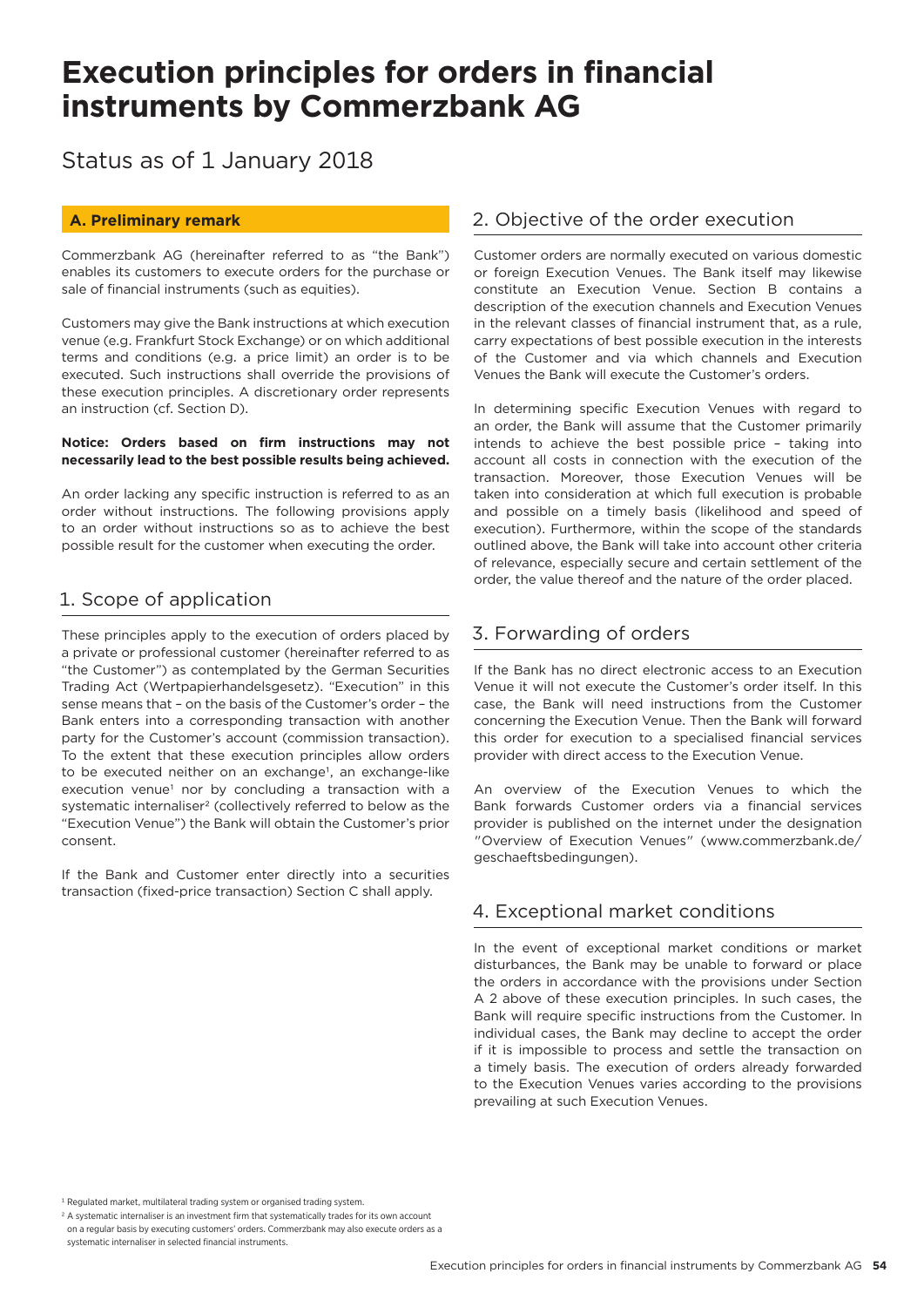# 5. Execution Venues

An overview of the current Execution Venues for orders without instructions is published on the internet under the designation "Overview of Execution Venues" (www.commerzbank.de/geschaeftsbedingungen). The Bank will make this overview available to the Customer upon request. The Bank may modify the selection of the execution venues listed in the overview; the latter is not the subject matter of the contractual arrangement in place between the Bank and the Customer.

# 6. Custodians abroad

When purchasing a financial instrument at a non-German Execution Venue, the financial instrument will be taken into custody by a foreign custodian assigned to the Execution Venue. In divergence from the above-mentioned principles for selecting Execution Venues, the sale of financial instruments is only possible in the particular country where the instruments are held.

# 7. Special features relating to asset management

Asset management (portfolio management) is subject to separate execution principles.

# **B. Execution principles in different classes of financial instruments**

# 1. Equity instruments

In particular shares and subscription rights, bonds, securitised derivatives (certificates (Zertifikate) including other structured bonds, warrants) and other exchange traded financial instruments such as Exchange Traded Funds (ETFs), Exchange Traded Commodities (ETCs) or Exchange Traded Notes (ETNs).

When executing orders without instructions regarding Execution Venues, the Bank will use only those Execution Venues to which it has electronic access. If, in the process, a financial instrument is traded on different Execution Venues at the same time, the Bank will determine the Execution Venue at which the best result can foreseeably be achieved for the Customer and will place the order at that particular Execution Venue. To this end, the Bank will carry out a systematic comparison of current prices, costs and market liquidity (via "ComBest"). Thereafter, the Bank places the order at the Execution Venue that holds expectations of the best possible execution at the relevant point in time. ComBest also takes into account the prices and costs of selected financial instrument offered by the Bank itself, i.e. considering the Bank itself as a possible Execution Venue. To the extent that in this comparison the Bank offers the best possible result as an Execution Venue for the Customer, a fixed-price transaction will be concluded between the Customer and the Bank (fixed-price transaction, cf. Section C).

# **Notice: ComBest enables best possible execution to be achieved for the Customer on a regular basis.**

An order without instructions regarding an Execution Venue can be placed with unlimited status only for the current day of trading.

An instruction from the Customer regarding an Execution Venue is required if the order is provided by the Customer outside the trading hours of the Execution Venues or if the order volume substantially exceeds the available market liquidity.

# 2. Investment fund units (excluding Exchange Traded Funds)

The acquisition and sale of units in investment funds admissible for distribution in Germany and which are issued and redeemed by the custodian in conformity with the German Capital Investment Code (Kapitalanlagegesetzbuch) are not subject to the provisions for best execution. For this reason, ComBest does not apply to such cases.

The Bank sells investment fund units at a fixed price corresponding to the issue price determined in accordance with the rules of the German Capital Investment Code (Kapitalanlagegesetzbuch). In such cases, the purchase price will not exceed the issue price determined according to the provisions of the German Capital Investment Act (Kapitalanlagegesetzbuch). Sell and/or redemption orders are forwarded to the capital investment company/custodian bank.

If trading in investment funds takes place at an Execution Venue to which the Bank has access, it also accepts instruction-linked orders for execution at that venue.

# 3. Financial derivatives (interest, credit, currency, equity, commodity derivatives as well as derivatives of emission allowances)

The Bank executes orders for financial derivatives, which are traded under standardised conditions on an options and futures exchange at the relevant futures exchange. If a contract is offered at more than one futures exchange, the Bank always requires instructions from the Customer in relation to the Execution Venue.

Financial derivatives traded only off-exchange are concluded by the Bank individually with the Customer (fixed-price transaction; cf. Section C).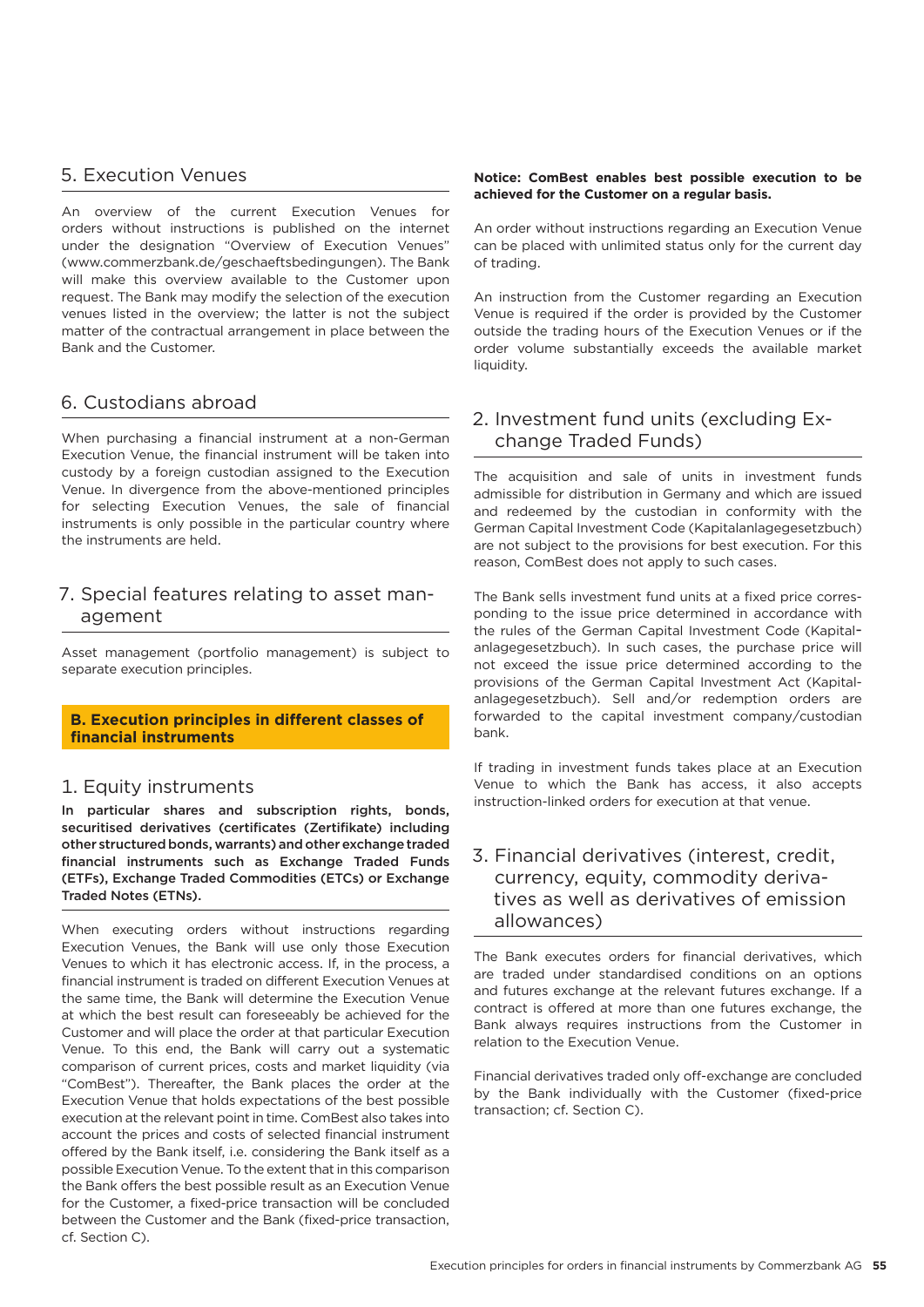# 4. Contracts for Differences (CFD)

The Bank reserves the right to decide whether to offer contracts for differences to its Customers. To the extent that the Bank offers contracts for differences, it will execute these exclusively by way of a fixed-price transaction.

# 5. Emission allowances

The Bank will execute orders relating to emission allowances exclusively in accordance with specific instructions from the Customer.

# **C. Fixed-price transactions**

With regard to a fixed-price transaction, the Bank and the Customer will enter into a purchase agreement for financial instruments at a fixed or determinable price.

According to the relevant contractual arrangements, the Bank and the Customer are obliged to deliver the financial instruments owed and to pay the purchase price for them, as the case may be. This will apply if the Bank offers securities for subscription, or if it and the Customer enter into mutual agreements concerning financial instruments not tradable on an Execution Venue.

The Bank will meet its requirements relating to the best execution of fixed-price transactions by offering a price that corresponds to market prices, taking into account the costs and fees incurred.

# **D. Discretionary orders**

The issue of a discretionary order by the Customer to the Bank constitutes an instruction. A discretionary order is an order to be executed on a piecemeal basis where the Bank executes the order in financial instruments taking into account the prevailing market conditions. The order can also be executed at Execution Venues not published in the Bank's overview of execution venues ("Overview of Execution Venus") as part of the Bank's online banking service (www.commerzbank.de/geschaeftsbedingungen) (e.g. interbank trading).

# **E. Supplementary information**

The Bank will monitor and review the implementation and effectiveness of the execution principles. A review will be performed annually or whenever the Bank identifies any material changes that require the execution principles to be adjusted accordingly.